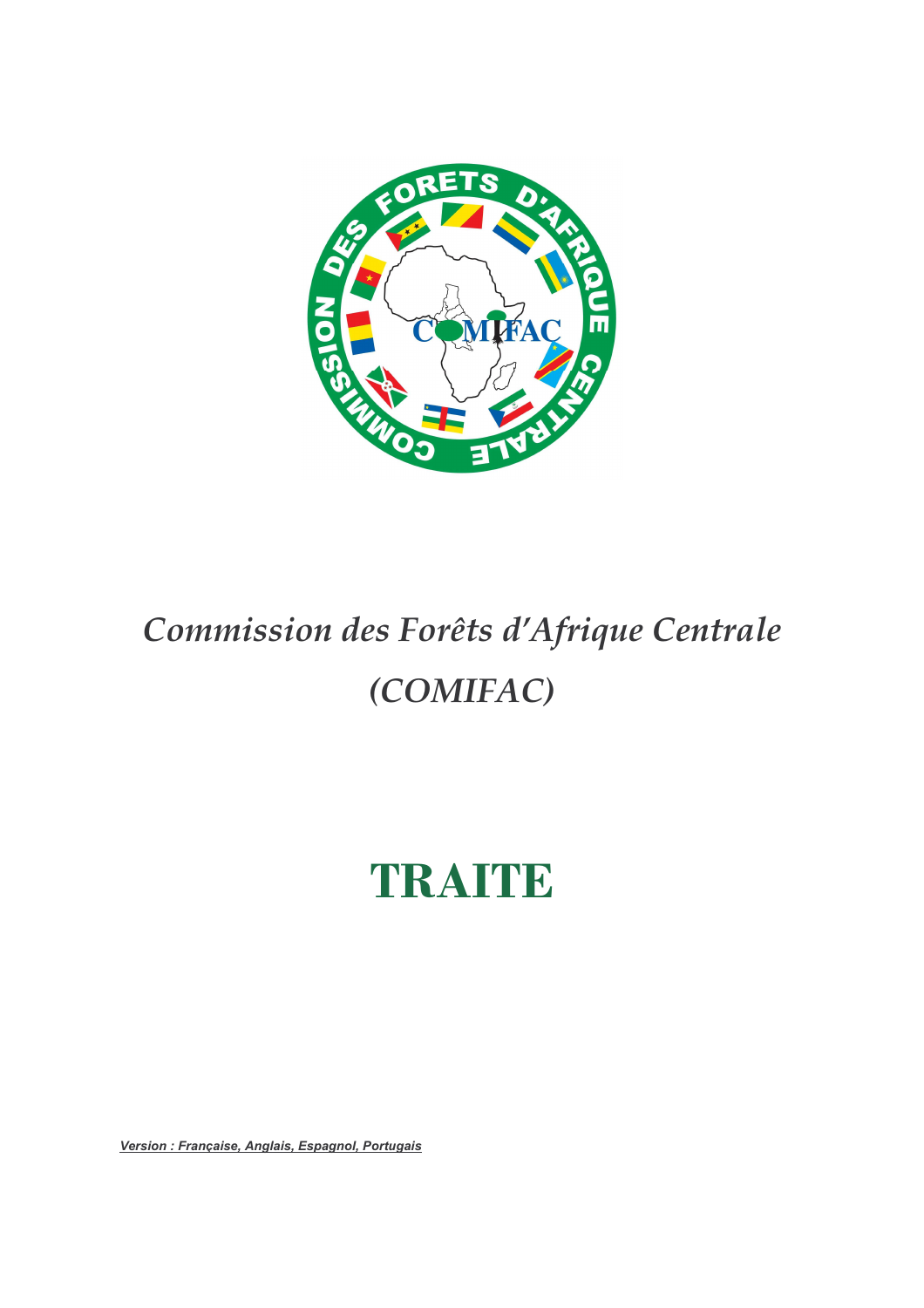# **SOMMAIRE**

Traité relatif à la Conservation et à la Gestion Durable des Ecosystèmes Forestiers d'Afrique Centrale et instituant la Commission des Forêts d'Afrique Centrale (COMIFAC) - Février 2005 

Treaty on the conservation and sustainable management of forest ecosystems in central Africa and to establish the Central African Forests Commission (COMIFAC) ................................16-30

Tratado sobre la Conservación y la Administración duradera de los Ecosistemas Forestales del África Centrale instituyendo la Comisión de los Bosques del África Central (COMIFAC) - Febrero 

Tratado relativo à conservação e à gestão sustentável dos ecossistemas florestais de Africa Central e instituindo a Comissão das Florestas de Africa Central (COMIFAC) ..................................47-62

 $\overline{2}$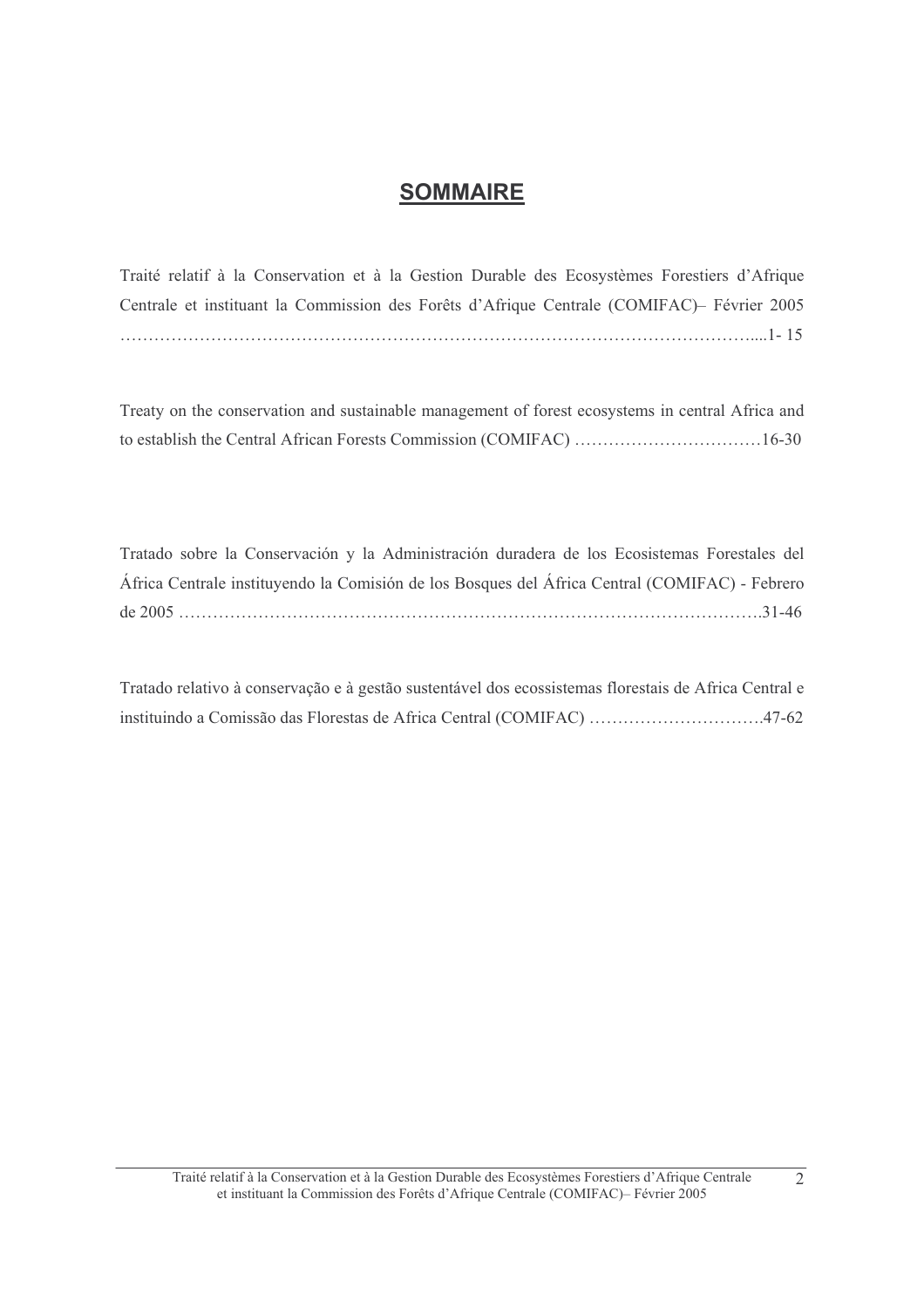# TRAITE

**RELATIF A LA CONSERVATION ET A LA GESTION DURABLE DES** ECOSYSTEMES FORESTIERS D'AFRIQUE CENTRALE ET **INSTITUANT LA COMMISSION DES FORETS D'AFRIQUE CENTRALE (COMIFAC)** 

 $\overline{3}$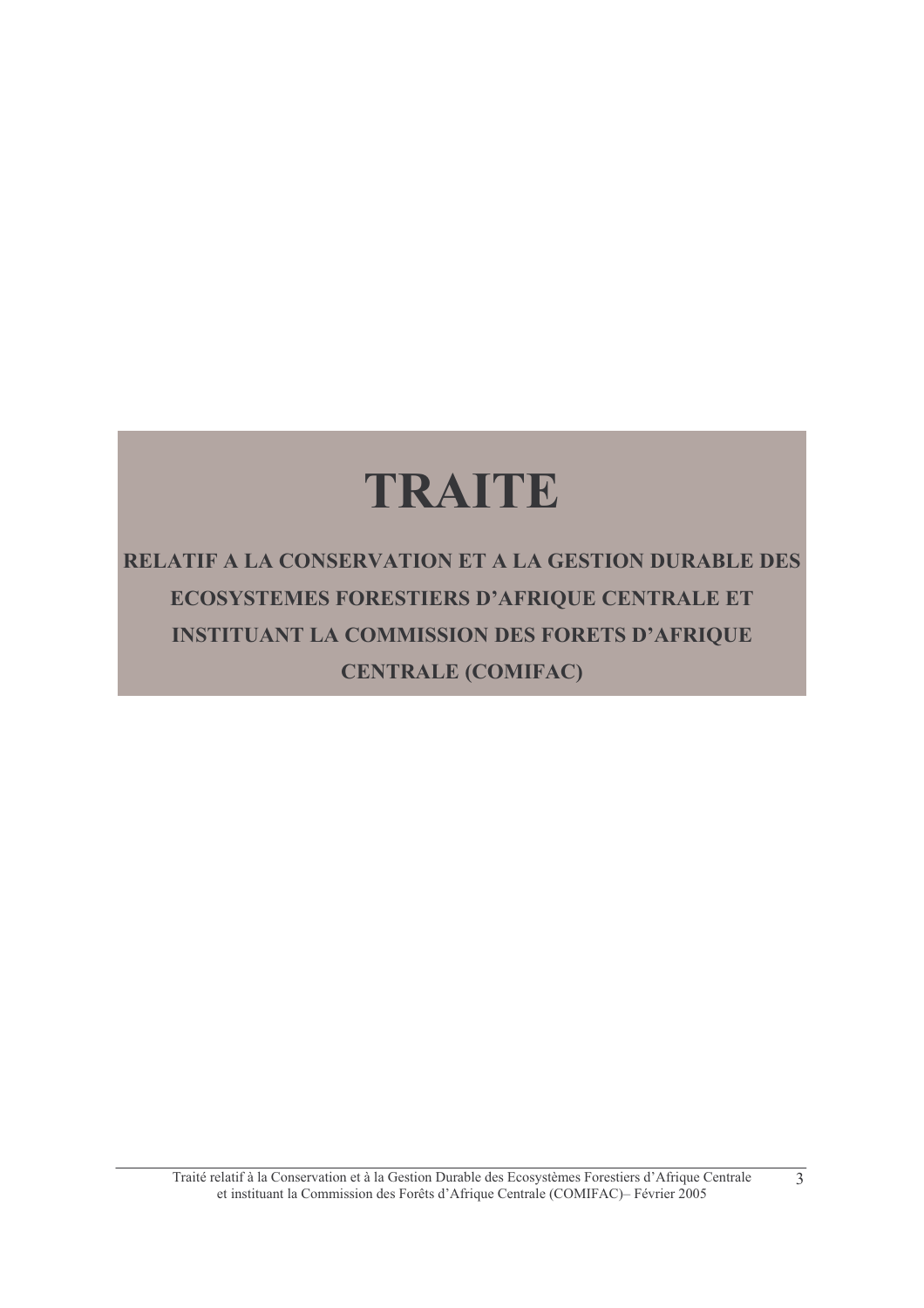### **PREAMBULE**

#### **LES ETATS PARTIES:**

- la République du Burundi.
- la République du Cameroun;
- la République Centrafricaine;
- la République du Congo;
- la République Démocratique du Congo;
- la République Gabonaise ;
- la République de Guinée Equatoriale ;
- $\mathcal{L}^{\text{max}}$ la République du Rwanda;
- la République de Sao Tomé et Principe;
- la République du Tchad.

 $Vu$  la Convention de Vienne de 1986, relative aux organisations internationales,

Vu la Déclaration de Rio de Janeiro de juin 1992 sur tous les types de forêts et l'Agenda 21 en son chapitre 11;

 $V\mathbf{u}$  la Convention des Nations Unies sur la Diversité Biologique;

Vu la Convention des Nations Unies sur la Lutte contre la Désertification;

 $V\mathbf{u}$  la Convention des Nations Unies sur les Changements Climatiques;

Vu la Déclaration des Chefs d'Etat d'Afrique Centrale du 17 mars 1999 sur la conservation et la gestion durable des forêts tropicales, dite « Déclaration de YAOUNDE », socle du présent Traité et dans laquelle les Chefs d'Etat proclament :

• leur attachement au principe de conservation de la biodiversité et de la gestion durable des écosystèmes forestiers d'Afrique Centrale :

• le droit de leurs peuples à compter sur les ressources forestières pour soutenir leurs efforts de développement économique et social;

· leur adhésion déjà ancienne à la nécessité de concilier les impératifs de développement économique et social avec la conservation de la diversité biologique dans le cadre d'une coopération sous-régionale et internationale bien comprise;

• leur intérêt à la mise en place par la communauté internationale, aujourd'hui très consciente du rôle écologique des forêts, d'un mécanisme international destiné au financement d'un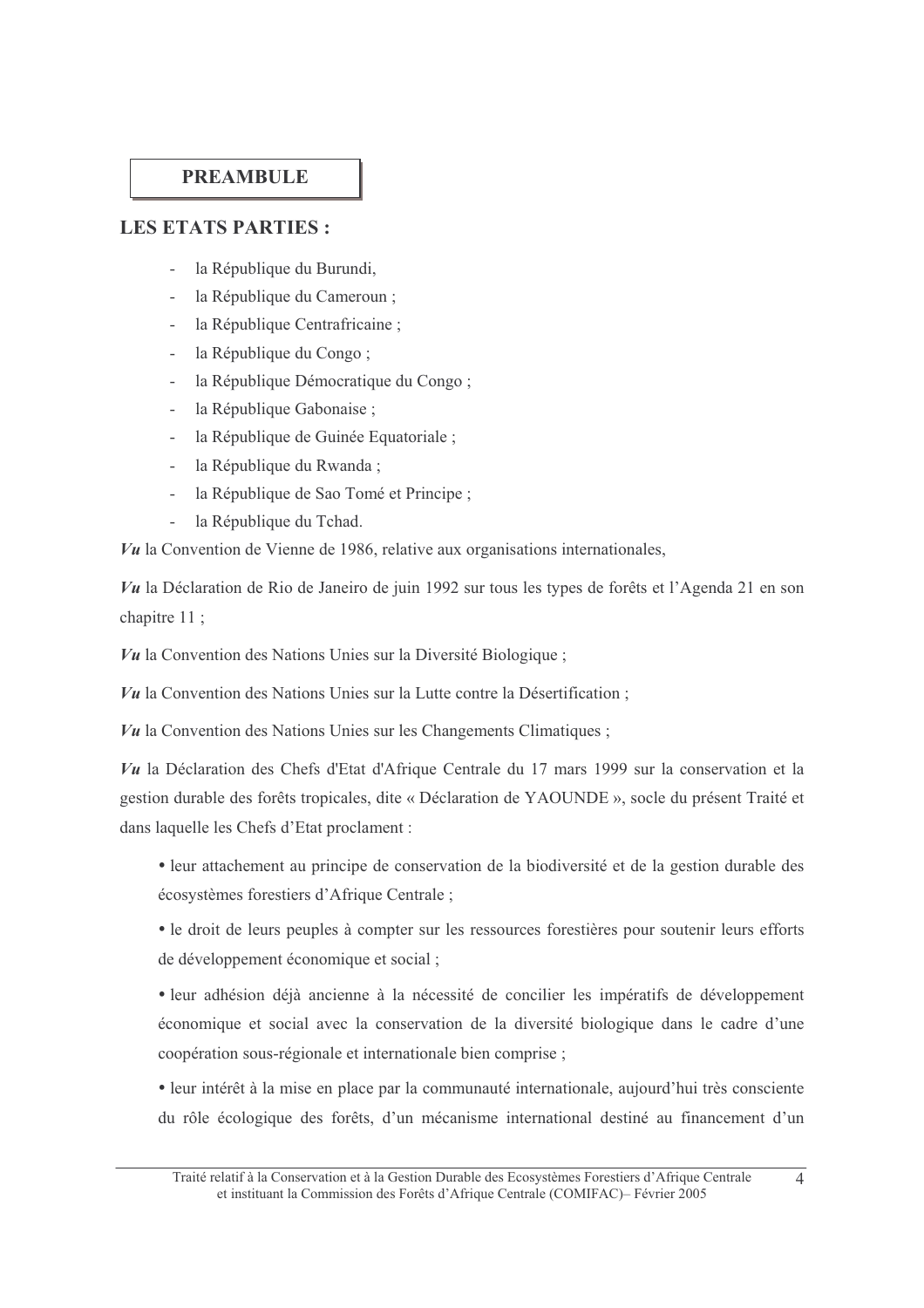fonds fiduciaire pour soutenir de manière durable les pays de la sous-région dans leurs efforts d'aménagement, de conservation et de recherche sur les écosystèmes forestiers;

• leur soutien et leur solidarité avec les pays sahéliens de l'Afrique Centrale dans leur lutte contre l'avancée du désert ;

 $Vu$  la Résolution n° 54/214 du 1<sup>er</sup> février 2000 de l'Assemblée Générale des Nations Unies lors de sa 54<sup>ème</sup> session, prenant acte de cette Déclaration des Chefs d'Etat d'Afrique Centrale, dite « Déclaration de Yaoundé »;

Vu les statuts de la Conférence des Ministres en charge des forêts d'Afrique Centrale (COMIFAC) adoptés à Yaoundé, le 28 Juin 2002 ;

Conscients de la nécessité de poser les bases fiables et durables d'une coopération sous-régionale en matière de conservation et de gestion durable des forêts :

Conviennent de ce qui suit :

# **TITRE I: DES ENGAGEMENTS**

# Article  $1<sup>er</sup>$  :

Les Etats Parties au présent Traité s'engagent, dans le cadre de la conservation et de la gestion durable des écosystèmes forestiers d'Afrique Centrale, à :

• inscrire dans leurs priorités nationales, la conservation et la gestion durable des forêts ainsi que la gestion de l'environnement,

• adopter des politiques nationales harmonisées en matière de forêts et accélérer la mise en place des instruments d'aménagement, notamment des systèmes de certification reconnus internationalement, agréés par les Etats de l'Afrique Centrale et développer les ressources humaines pour leur mise en œuvre;

· mettre en place des mesures destinées à concilier les actions en faveur de la conservation et de la gestion durable des écosystèmes forestiers avec les politiques de développement dans d'autres secteurs, notamment le reboisement, les transports et l'agriculture;

• mettre en place, dans chaque Etat, des mécanismes durables de financement du développement du secteur forestier à partir des revenus générés par l'activité forestière et la coopération internationale;

Traité relatif à la Conservation et à la Gestion Durable des Ecosystèmes Forestiers d'Afrique Centrale et instituant la Commission des Forêts d'Afrique Centrale (COMIFAC)- Février 2005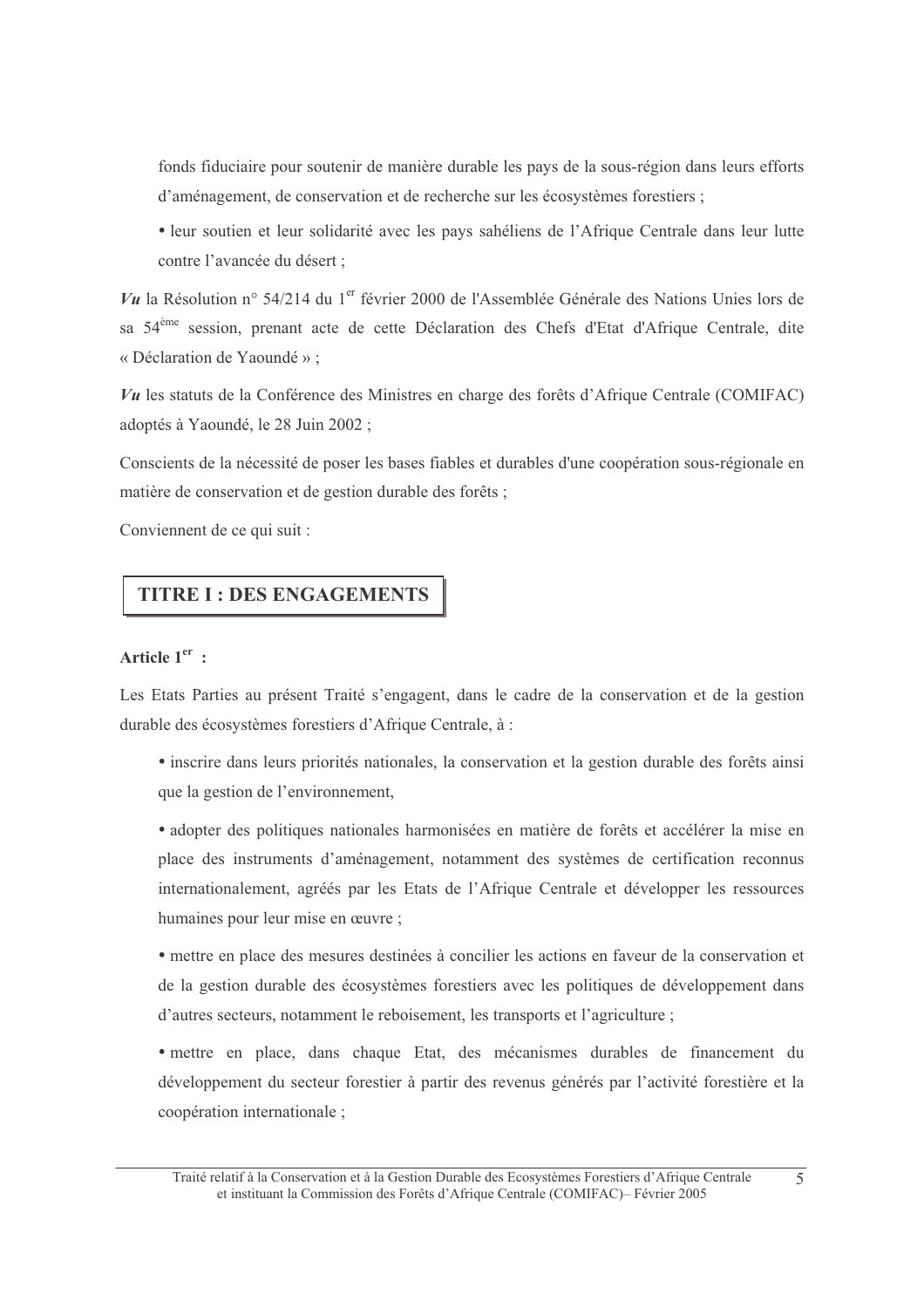• inciter leurs Gouvernements à mettre en œuvre les actions prioritaires du Plan de Convergence, à savoir : l'identification des zones prioritaires de conservation, la création de nouvelles aires protégées, l'élaboration et la mise en œuvre des plans de gestion des aires protégées et ; l'appropriation par les Etats des processus engagés dans les programmes pilotes :

• développer une fiscalité forestière adéquate et des mesures d'accompagnement nécessaires à sa mise en œuvre pour soutenir de manière pérenne les efforts de conservation, d'aménagement durable et de recherche sur les écosystèmes forestiers ;

• accélérer le processus de création des aires protégées transfrontalières entre les pays de l'Afrique Centrale et inviter les pays voisins à s'intégrer dans le processus, tout en renforçant la gestion des aires protégées existantes ;

• renforcer les actions visant à accroître la participation rapide des populations rurales dans la planification et la gestion durable des écosystèmes et réserver des espaces suffisants pour leur développement socio-économique ;

• veiller à une plus grande implication des opérateurs économiques dans le processus de gestion durable et de conservation des écosystèmes forestiers;

• mettre en place des actions concertées en vue d'éradiquer le braconnage et toute autre exploitation non durable dans la sous-région, en y associant les parties prenantes, notamment les opérateurs économiques et les populations;

· promouvoir et accélérer le processus d'industrialisation du secteur et développer des mécanismes adéquats de financement du secteur privé national, en vue de maximiser la valeur ajoutée et de créer des emplois nouveaux et valorisants, tout en veillant à l'utilisation durable des ressources en harmonie avec la possibilité forestière;

• œuvrer pour l'harmonisation standardisée des documents accompagnant la circulation des produits forestiers et fauniques :

• promouvoir l'organisation des fora nationaux et sous-régionaux d'échanges d'expériences ;

• favoriser la mise en place de réseaux liant les institutions pertinentes de recherche et de développement forestier;

• renforcer la coordination ainsi que la coopération entre toutes les organisations nationales et internationales impliquées dans les actions et la réflexion sur l'utilisation durable et la conservation des ressources biologiques et des écosystèmes forestiers.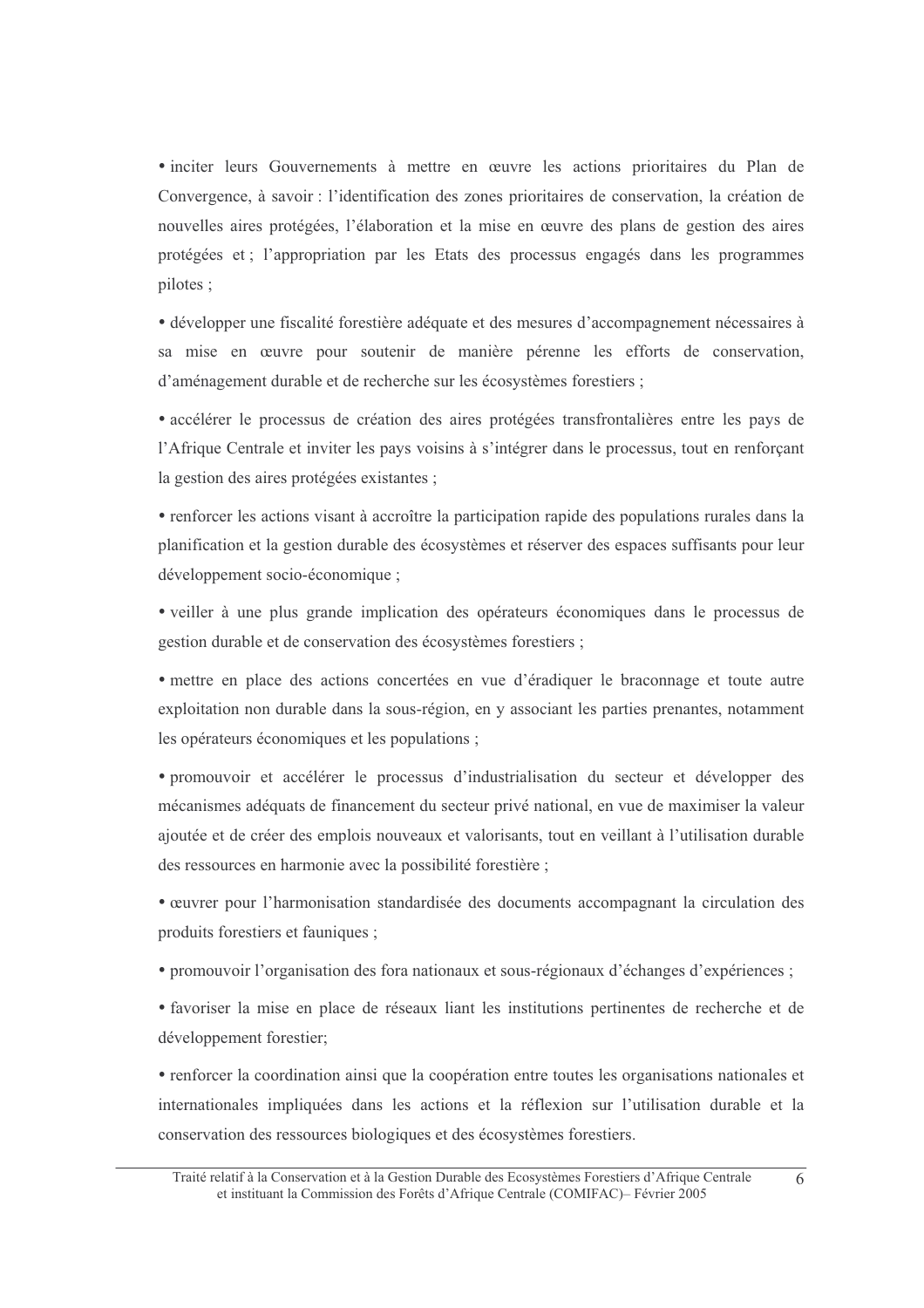### Article 2:

Pour la mise en œuvre des engagements ci-dessus, les Etats s'obligent à :

- financer les actions relatives à la gestion durable des écosystèmes forestiers et de l'environnement.
- · développer le partenariat avec la communauté internationale, dans le but de mobiliser des ressources nécessaires pour le financement des engagements visés à l'article 1 du présent Traité.
- œuvrer ensemble pour obtenir l'éligibilité des programmes et actions initiés par les Etats membres du Traité à divers mécanismes de financement novateurs.

# **TITRE II: DES MEMBRES**

# Article 3 :

Sont Parties au présent Traité, les Etats d'Afrique Centrale ci-après :

- > la République du Burundi,
- > la République du Cameroun;
- $\triangleright$  la République Centrafricaine;
- $\triangleright$  la République du Congo;
- > la République Démocratique du Congo:
- $\triangleright$  la République Gabonaise;
- > la République de Guinée Equatoriale;
- > la République du Rwanda;
- > la République de Sao Tomé et Principe;
- $\triangleright$  la République du Tchad.

#### Article 4:

Peut également devenir membre du présent Traité, tout autre Etat d'Afrique Centrale qui y adhère conformément aux modalités prévues à l'article 25 dessous.

# **TITRE III : DE LA MISE EN ŒUVRE**

#### Article 5:

Pour la mise en œuvre du présent Traité, il est créé une organisation internationale sous-régionale dénommée « COMMISSION DES FORETS D'AFRIQUE CENTRALE », en abrégé "COMIFAC".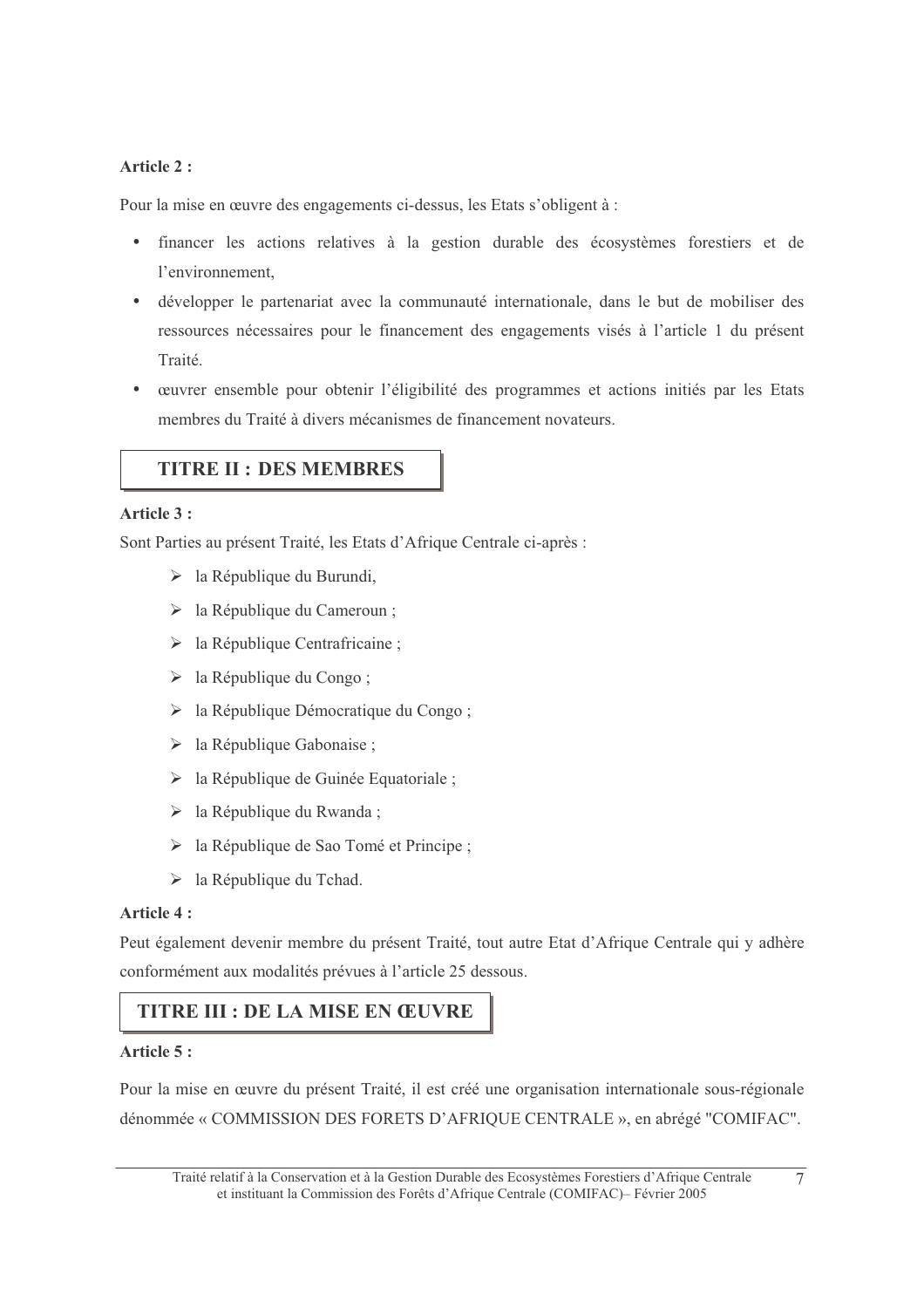La COMIFAC est une organisation chargée de l'orientation, de l'harmonisation et du suivi des politiques forestières et environnementales en Afrique Centrale.

#### ❖ CHAPITRE I : DU SIEGE, DE LA DUREE ET DES ORGANES

#### Article 6:

Le siège de la COMIFAC est fixé à Yaoundé, République du Cameroun. Toutefois, il peut être transféré dans un autre pays membre sur décision du Sommet des Chefs d'Etat et de Gouvernement.

La durée de la COMIFAC est illimitée.

Les organes de la COMIFAC sont :

- le Sommet des Chefs d'Etat et de Gouvernement.
- le Conseil des Ministres :
- le Secrétariat Exécutif

#### ❖ CHAPITRE II : DU SOMMET DES CHEFS D'ETAT ET DE GOUVERNEMENT

#### Article 7:

Le Sommet des Chefs d'Etat et de Gouvernement est composé des Chefs d'Etat et de Gouvernement des Etats Membres de la COMIFAC ou leurs représentants.

Le Sommet arrête les orientations de l'Organisation pour la mise en œuvre des engagements tels que définis à l'article 1 du Titre I du présent Traité.

#### Article 8:

Le Sommet définit à l'article 7 ci-dessus se tient à la demande des Chefs d'Etat et de Gouvernement ou à celle du Conseil des Ministres.

Ses décisions sont prises par consensus. A défaut, elles le sont à la majorité simple des membres. Les réunions du Sommet des Chefs d'Etat et de Gouvernement se tiennent à huis clos

### ❖ CHAPITRE III : DU CONSEIL DES MINISTRES

#### Article 9:

Le Conseil des Ministres est composé des Ministres en charge des Forêts et/ou de l'Environnement de chaque Etat Membre de la COMIFAC.

#### Article 10:

Le Conseil des Ministres est l'organe de décision, de coordination et de contrôle de la mise en œuvre des politiques en matière de gestion durable des écosystèmes forestiers d'Afrique Centrale.

Traité relatif à la Conservation et à la Gestion Durable des Ecosystèmes Forestiers d'Afrique Centrale  $\mathsf{R}$ et instituant la Commission des Forêts d'Afrique Centrale (COMIFAC) – Février 2005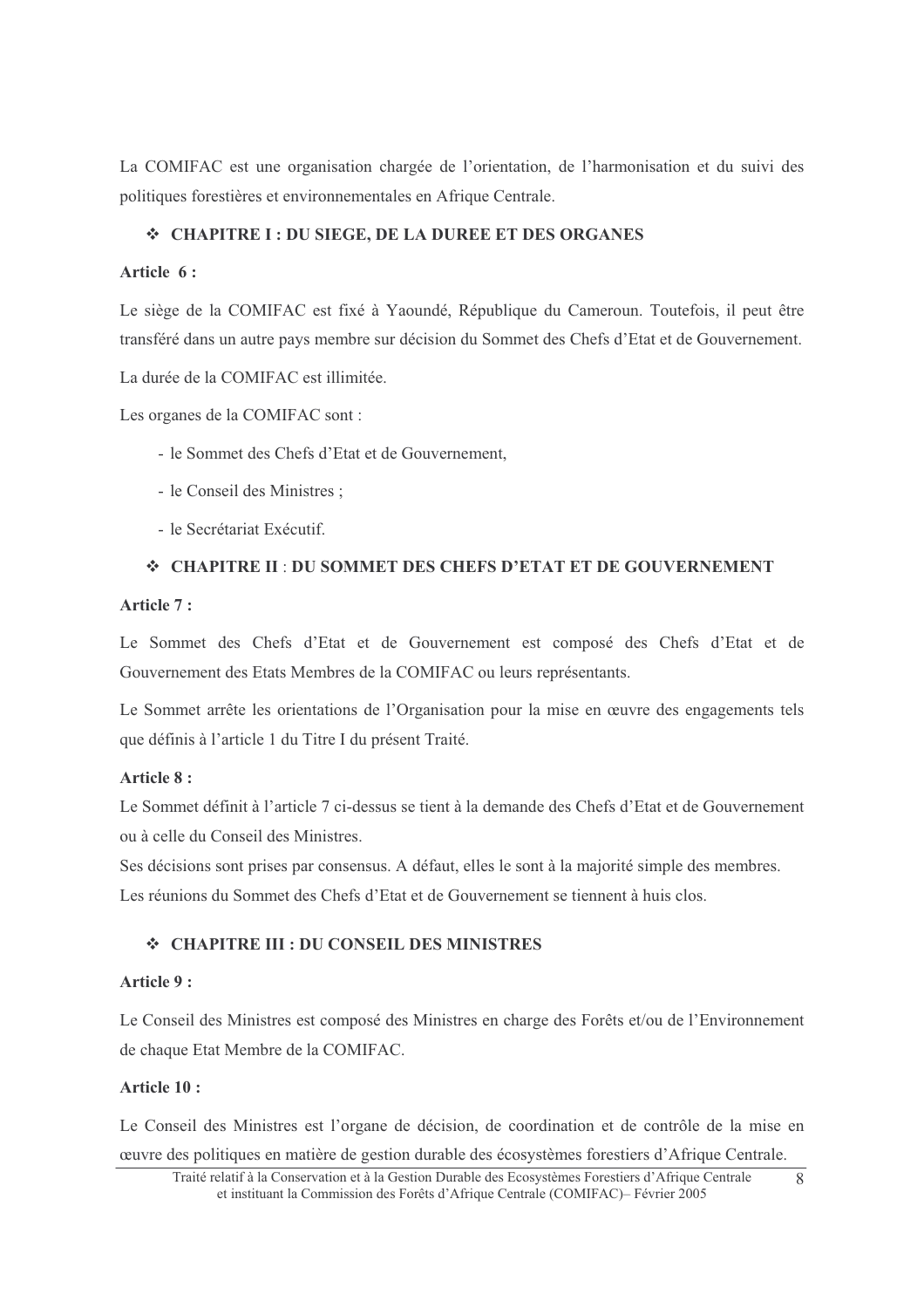A ce titre, il est chargé notamment de :

- "veiller à l'exécution des orientations prises par le Sommet des Chefs d'Etat et de Gouvernement,
- " proposer le lieu, la date ainsi que l'ordre du jour du Sommet des Chefs d'Etat et de Gouvernement:
- " nommer et révoquer les membres du Secrétariat Exécutif ;
- orienter et évaluer l'action du Secrétariat Exécutif ;
- " examiner et adopter le budget du Secrétariat Exécutif ;
- approuver et faire auditer les comptes ;
- approuver la rémunération des différentes catégories de personnel;
- exercer conjointement avec le Secrétariat Exécutif, le pouvoir disciplinaire.

#### Article 11:

Le Conseil des Ministres se tient en session ordinaire tous les deux ans.

Les sessions ordinaires ont lieu dans chaque Etat Membre, de manière rotative et par ordre alphabétique de la langue française.

Chaque session fixe l'ordre du jour du prochain Conseil.

Des sessions extraordinaires peuvent être convoquées par le Président en exercice, à la demande des

2/3 des Etats Membres.

La tenue de tout Conseil des Ministres doit requérir un quorum de 2/3 des Etats Membres. A défaut, une nouvelle session se tient, sans aucune exigence de quorum, à une date ultérieure.

Les décisions du Conseil des Ministres sont prises par consensus. A défaut, elles le sont à la majorité simple des Membres.

Le Conseil des Ministres se tient à huis clos.

Il peut faire appel à toute personne à raison de ses compétences pour apporter un éclairage sur une question précise portée à l'ordre du jour.

# Article 12:

Le Président en exercice du Conseil des Ministres est le Ministre en charge des Forêts du pays assurant la Présidence de la COMIFAC. Le mandat du Président est de deux ans.

Le Président en exercice :

- convoque les sessions du Conseil des Ministres,
- dirige les débats du Conseil :
- veille à l'exécution des décisions et recommandations du Sommet des Chefs d'Etat et de Gouvernement et de celles du Conseil des Ministres ;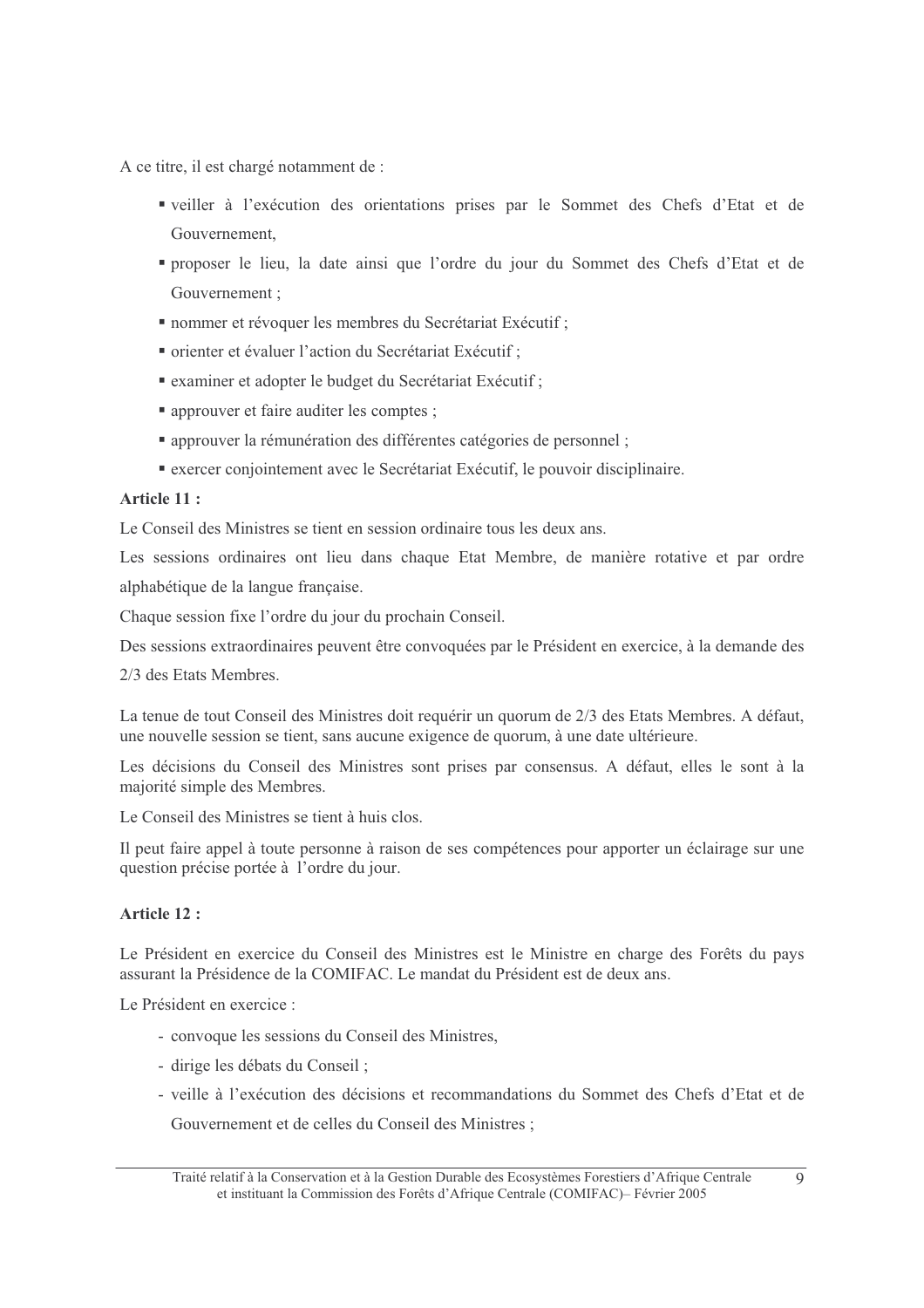- représente le Conseil des Ministres pendant l'intersession et agit en concertation avec les autres Ministres en charge des Forêts et/ou de l'Environnement;
- coordonne la préparation des sessions du Conseil des Ministres.

# ❖ CHAPITRE IV : DU SECRETARIAT EXECUTIF

#### Article 13:

Le Secrétariat Exécutif est composé d'un Secrétaire Exécutif, d'un Secrétaire Exécutif Adjoint -Coordonnateur Technique et d'un Directeur Administratif et Financier.

Le Secrétaire Exécutif, le Secrétaire Exécutif Adjoint - Coordonnateur Technique, le Directeur Administratif et Financier, sont nommés par le Conseil des Ministres, sur proposition du Ministre en charge des Forêts et/ou de l'Environnement du pays dont est issu chaque candidat.

La désignation du Secrétaire Exécutif Adjoint - Coordonnateur Technique et du Directeur Administratif et Financier intervient après réception par le Secrétariat Exécutif de trois candidatures envoyées par le Ministre en charge des Forêts et/ou de l'Environnement du pays dont est issu chaque candidat.

Le Conseil des Ministres peut décider de la création d'autres postes statutaires, pour renforcer les capacités du Secrétariat Exécutif.

La durée de leur mandat est fixée à 4 ans, renouvelable une seule fois.

Toutefois, en cas de manquements dûment constatés, le Conseil des Ministres peut mettre fin avant terme aux fonctions de l'un ou l'autre membre du Secrétariat Exécutif.

En vue d'assurer à la base le suivi-évaluation de la mise en œuvre du présent Traité, le Secrétariat

Exécutif dispose d'un Forum sous-régional et des Fora nationaux qui regroupent, à ces différentes

échelles, les ONG, les Administrations, les Partenaires au Développement, les Bailleurs de fonds, le Secteur Privé, la Société Civile et les Parlementaires.

Le règlement intérieur de la COMIFAC précisera l'organisation et le fonctionnement de ces fora.

Afin de renforcer sa capacité de travail, le Secrétariat Exécutif peut faire appel à des consultants et à des partenaires, à travers des protocoles d'entente. La conclusion de ces protocoles d'entente est subordonnée à l'accord préalable du Président en exercice du Conseil des Ministres.

#### Article 14:

Le Secrétariat Exécutif est l'organe d'exécution de la COMIFAC. A ce titre, il a pour missions :

- d'assurer la coordination de la mise en œuvre des activités de la COMIFAC,
- d'appliquer les décisions du Conseil des Ministres.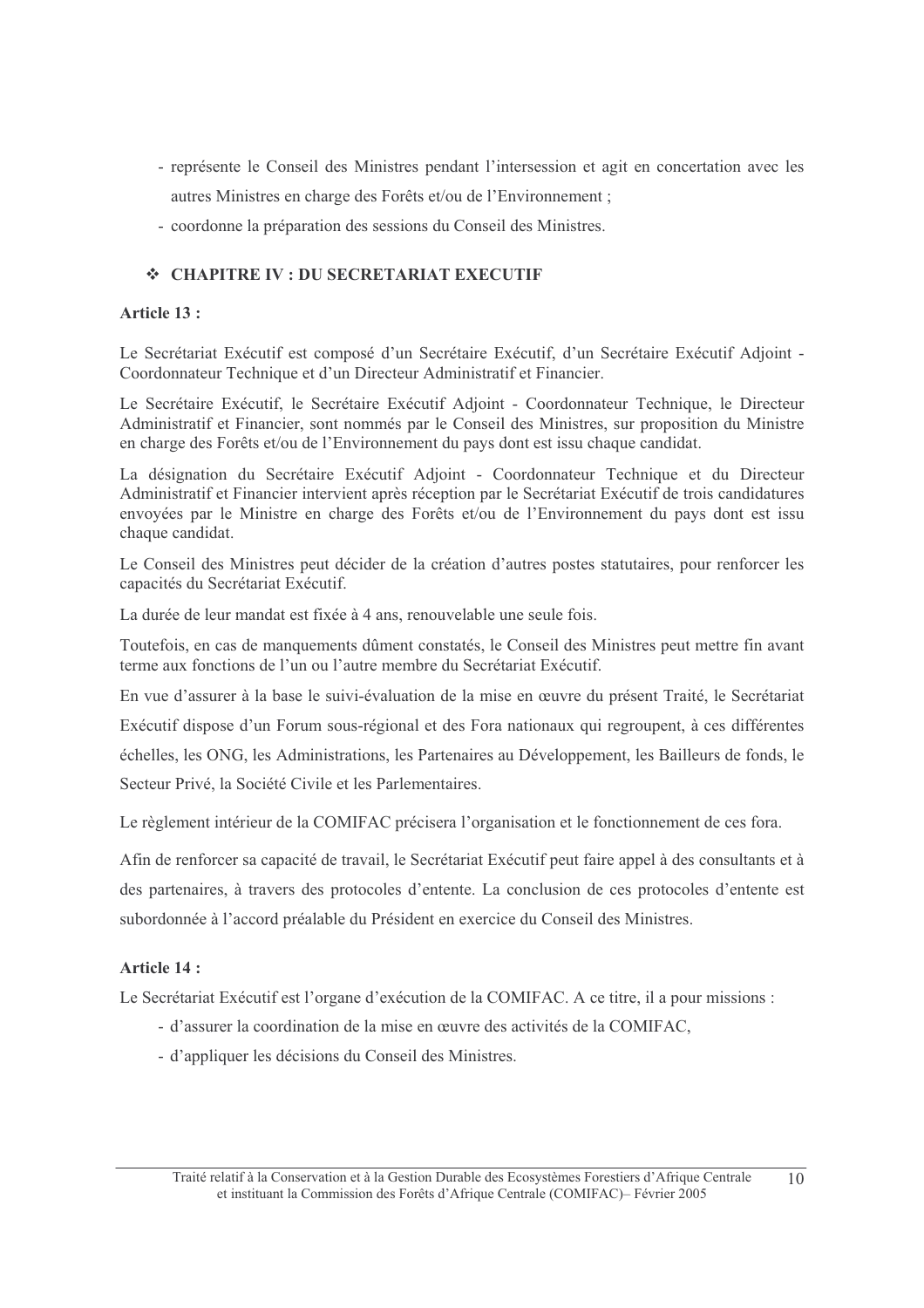#### Article 15:

Le Secrétaire Exécutif est chargé de :

- représenter la COMIFAC dans tous les actes de la vie civile.
- coordonner l'exécution des activités du Secrétariat Exécutif ;
- assurer la promotion de la COMIFAC sur la scène internationale ;
- superviser et coordonner toutes les activités se rapportant à l'organisation des travaux du Conseil des Ministres :
- participer avec voix consultative aux travaux du Conseil des Ministres. Il en est le rapporteur :
- préparer l'ordre du jour du Conseil des Ministres, en concertation avec le Président en exercice:
- élaborer les programmes, les projets de budget et les comptes à soumettre au Conseil des Ministres

#### Article 16:

Le Secrétaire Exécutif Adjoint est le coordonnateur technique du Secrétariat Exécutif.

A ce titre, il est notamment chargé de :

- exécuter, superviser et coordonner le travail technique du Secrétariat Exécutif,
- élaborer les termes de référence pour les études et le recrutement des experts;
- élaborer le programme de travail annuel (PTA);
- élaborer les rapports techniques du Secrétariat Exécutif, en assurer la qualité et la régularité.

Il assure l'intérim du Secrétaire Exécutif en cas d'absence.

# Article 17 :

Le Directeur Administratif et Financier assure, sous l'autorité du Secrétaire Exécutif, la gestion des ressources humaines, matérielles et financières de la COMIFAC.

# TITRE IV: DES RELATIONS AVEC D'AUTRES ORGANISATIONS ET DES **PROTOCOLES D'ACCORD**

#### Article 18:

Des conventions de collaboration peuvent être conclues entre la COMIFAC et d'autres Organisations Régionales ou Sous-Régionales dans le cadre de l'accomplissement de ses missions. Il s'agit notamment de: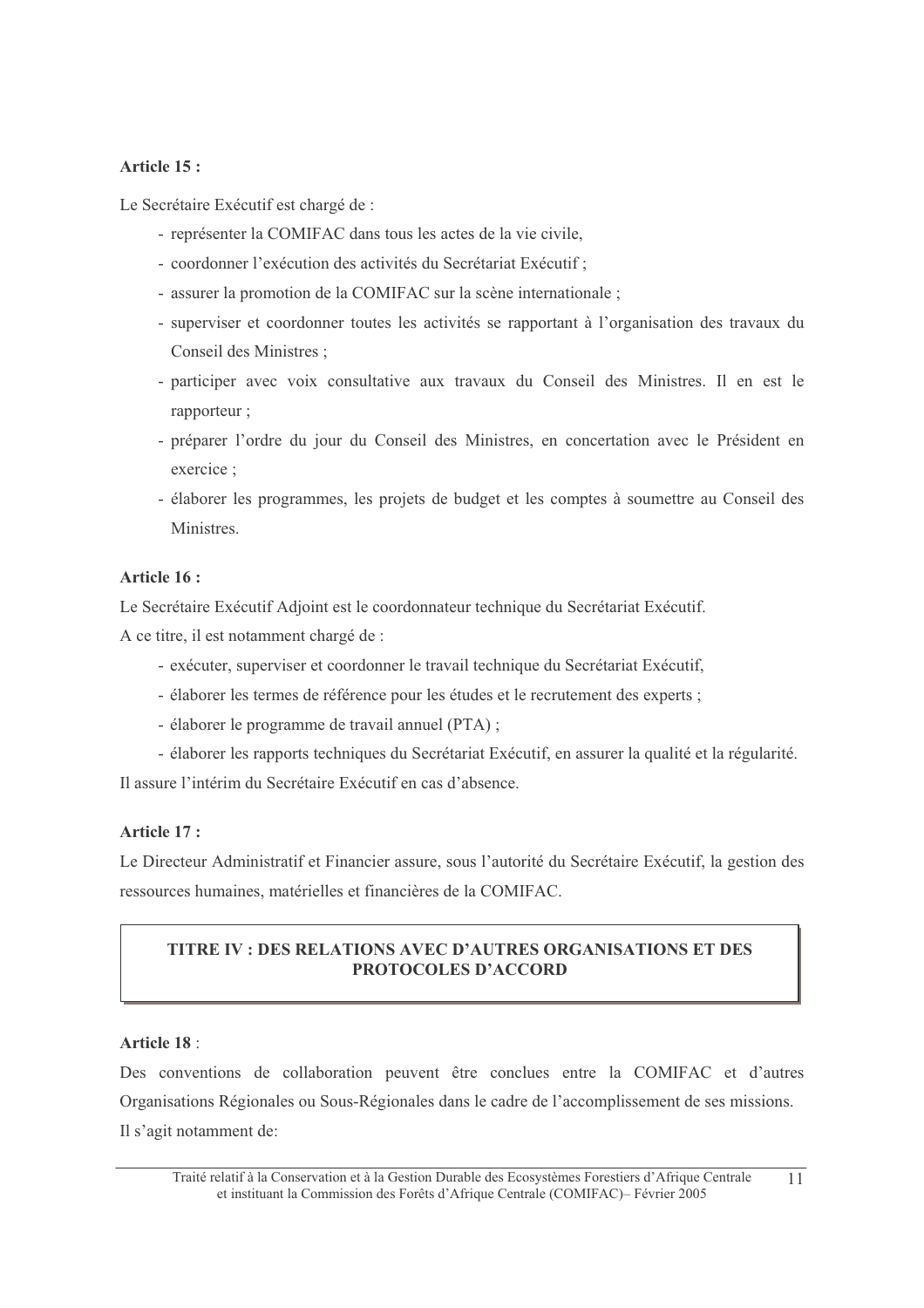- l'Organisation pour la Conservation de la Faune Sauvage en Afrique (OCFSA), pour la biodiversité et la lutte anti-braconnage transfrontalière,
- l'Agence internationale pour le Développement de l'Information Environnementale (ADIE), pour la gestion de l'information environnementale de la sous-région et sa diffusion auprès de l'ensemble des partenaires ;
- la Conférence sur les Ecosystèmes des Forêts Denses et Humides d'Afrique Centrale (CEFDHAC), pour la gestion des processus de concertation au sein du Forum Sous-Régional et des Fora Nationaux et de leurs commissions spécialisées ;
- l'Organisation Africaine du Bois (OAB), en particulier sur les questions d'économie forestière, de certification et de commerce des produits forestiers;
- le Réseau des Aires Protégées d'Afrique Centrale (RAPAC).

#### Article 19:

Des Protocoles ou Accords peuvent être conclus en vertu du présent Traité avec d'autres organisations internationales.

Les Accords conclus antérieurement au présent Traité par des Etats Parties dans le cadre de la mise en œuvre de la « Déclaration de Yaoundé » du 17 mars 1999 sont réputés valides et considérés comme Accords au sens de l'alinéa premier du présent article.

# TITRE VI : DES RESSOURCES ET DE LA GESTION FINANCIERE

#### ❖ CHAPITRE I : DES RESSOURCES

#### Article 20:

Le financement de la COMIFAC est assuré par une contribution obligatoire des Etats Membres selon un principe égalitaire ou conformément à un mécanisme de financement indexé sur un taux appliqué à la somme des recettes réalisées sur les produits forestiers et fauniques exportés.

Toutefois, la COMIFAC peut rechercher des financements additionnels, notamment auprès des partenaires au développement.

Le montant de la contribution annuelle obligatoire des Etats est fixé par le Conseil des Ministres, sur proposition budgétaire préparée par le Secrétariat Exécutif.

Tout Etat qui ne remplit pas ses obligations financières perd son droit de vote ainsi que tout appui de l'Organisation, jusqu'à régularisation.

Traité relatif à la Conservation et à la Gestion Durable des Ecosystèmes Forestiers d'Afrique Centrale  $12$ et instituant la Commission des Forêts d'Afrique Centrale (COMIFAC)- Février 2005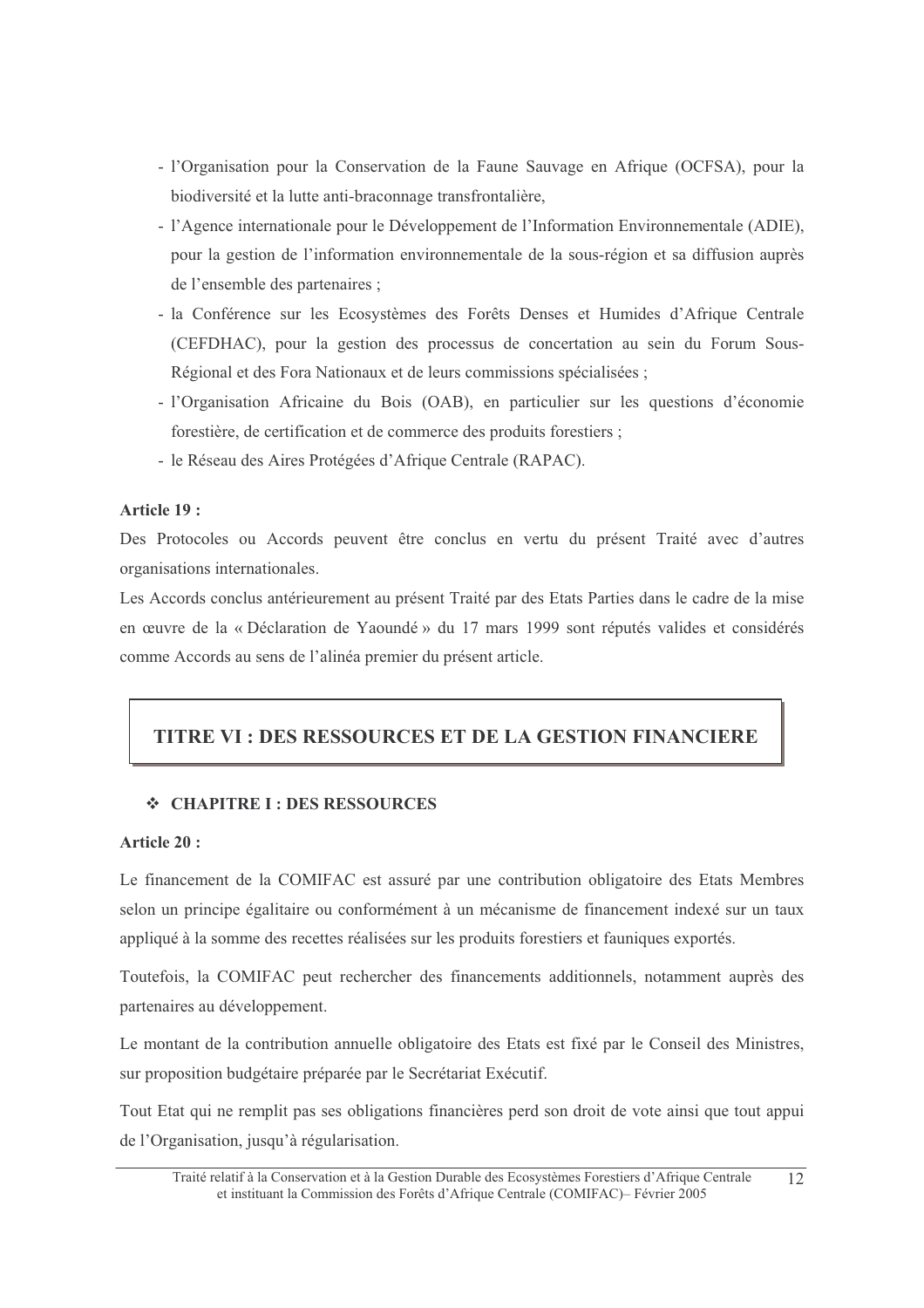La COMIFAC est habilitée à recevoir des dons et legs.

La COMIFAC est ouverte à tout autre mode de financement susceptible d'accroître ses ressources sans porter atteinte à ses objectifs.

# Article  $21:$

Le financement des Sommets des Chefs d'Etat et de Gouvernement et du Conseil des Ministres est assuré conjointement par le pays hôte et la COMIFAC.

# Article 22 :

Le financement du Secrétariat Exécutif est assuré par la COMIFAC.

# ❖ CHAPITRE II : DE LA GESTION FINANCIERE

#### Article 23 :

Les procédures de gestion financière seront fixées par le règlement intérieur qui sera élaboré par le Secrétariat Exécutif et soumis, pour approbation, au Conseil des Ministres.

#### Article 24 :

Un audit comptable et financier est réalisé chaque année par un cabinet d'expertise comptable agréé et indépendant, choisi par le Conseil des Ministres sur proposition de son Président, à la suite d'une procédure de sélection.

# **TITRE VI: DES DISPOSITIONS DIVERSES ET FINALES**

#### Article 25 :

Le présent Traité est soumis à la ratification, à l'acceptation ou l'approbation des Etats Parties suivant leurs procédures nationales respectives.

Il est ouvert à l'adhésion d'autres Etats, à partir de la date à laquelle il cesse de l'être à la signature des Etats Parties originaires.

Les instruments de ratification, d'acceptation ou d'adhésion seront déposés auprès du dépositaire.

#### Article 26 :

Le présent Traité entrera en vigueur le trentième jour suivant le dépôt du sixième instrument de ratification, d'adoption ou d'approbation selon le cas ou d'adhésion.

#### Article 27:

Les langues de travail de la COMIFAC sont le Français, l'Anglais, l'Espagnol et le Portugais.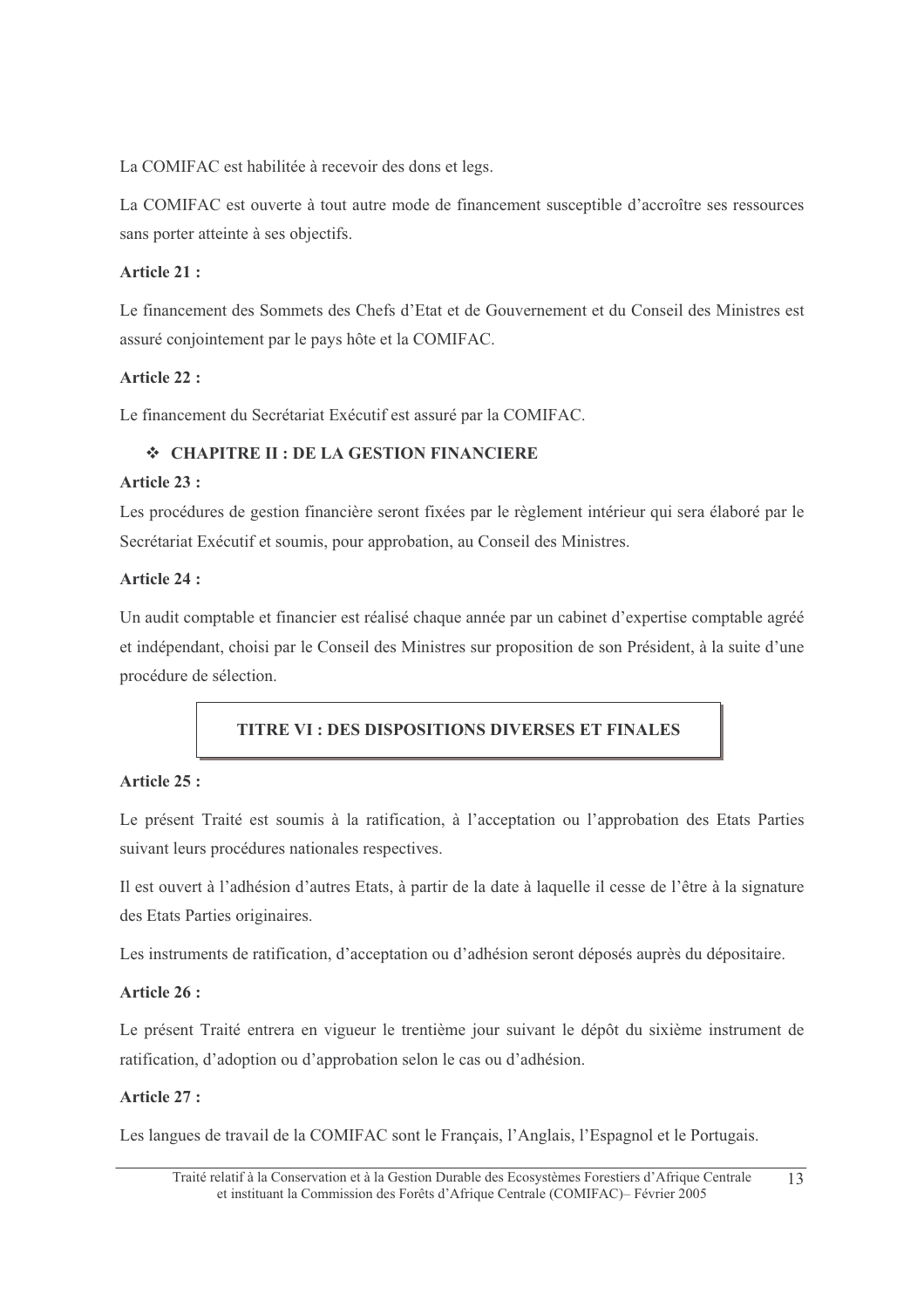L'original du présent Traité sera déposé, auprès du Secrétariat Exécutif qui en est le dépositaire.

Le Secrétariat Exécutif notifiera aux Etats Membres, les dates de dépôt, des instruments de ratification, d'acceptation ou d'adhésion et fera enregistrer le présent Traité auprès de l'Union Africaine et auprès de l'Organisation des Nations Unies.

#### Article 28 :

Toute Partie contractante peut proposer des amendements au présent Traité. Les amendements sont adoptés à l'unanimité ou par consensus par le Sommet des Chefs d'Etat et de Gouvernement.

Les propositions d'amendements sont déposées par écrit au Secrétariat Exécutif qui les transmet aux autres parties.

#### Article 29:

La COMIFAC jouit, sur le territoire de chacun des Etats Membres, de la capacité juridique et des privilèges et immunités qui lui sont nécessaires pour atteindre ses objectifs.

Les représentants des Etats Membres et les fonctionnaires de la COMIFAC jouissent des privilèges et immunités reconnus aux organisations internationales à caractère technique, conformément aux dispositions de la Convention de Vienne sur les Relations Diplomatiques.

#### Article  $30:$

Les membres du Secrétariat Exécutif doivent s'abstenir de toute activité incompatible avec leur statut de fonctionnaires internationaux.

Dans l'exercice de leurs fonctions, ils ne pourront solliciter ou recevoir des instructions d'aucun Gouvernement

Ils sont soumis à l'obligation de réserve et sont tenus au secret professionnel.

#### Article 31:

En cas de différend entre Parties contractantes touchant à l'interprétation ou à l'application du présent Traité, les Parties concernées recherchent une solution par voie de négociation.

Si les Parties concernées ne peuvent pas parvenir à un accord par voie de négociation, elles peuvent conjointement faire appel aux bons offices ou à la médiation d'une tierce partie.

#### Fait à Brazzaville, le 05 février 2005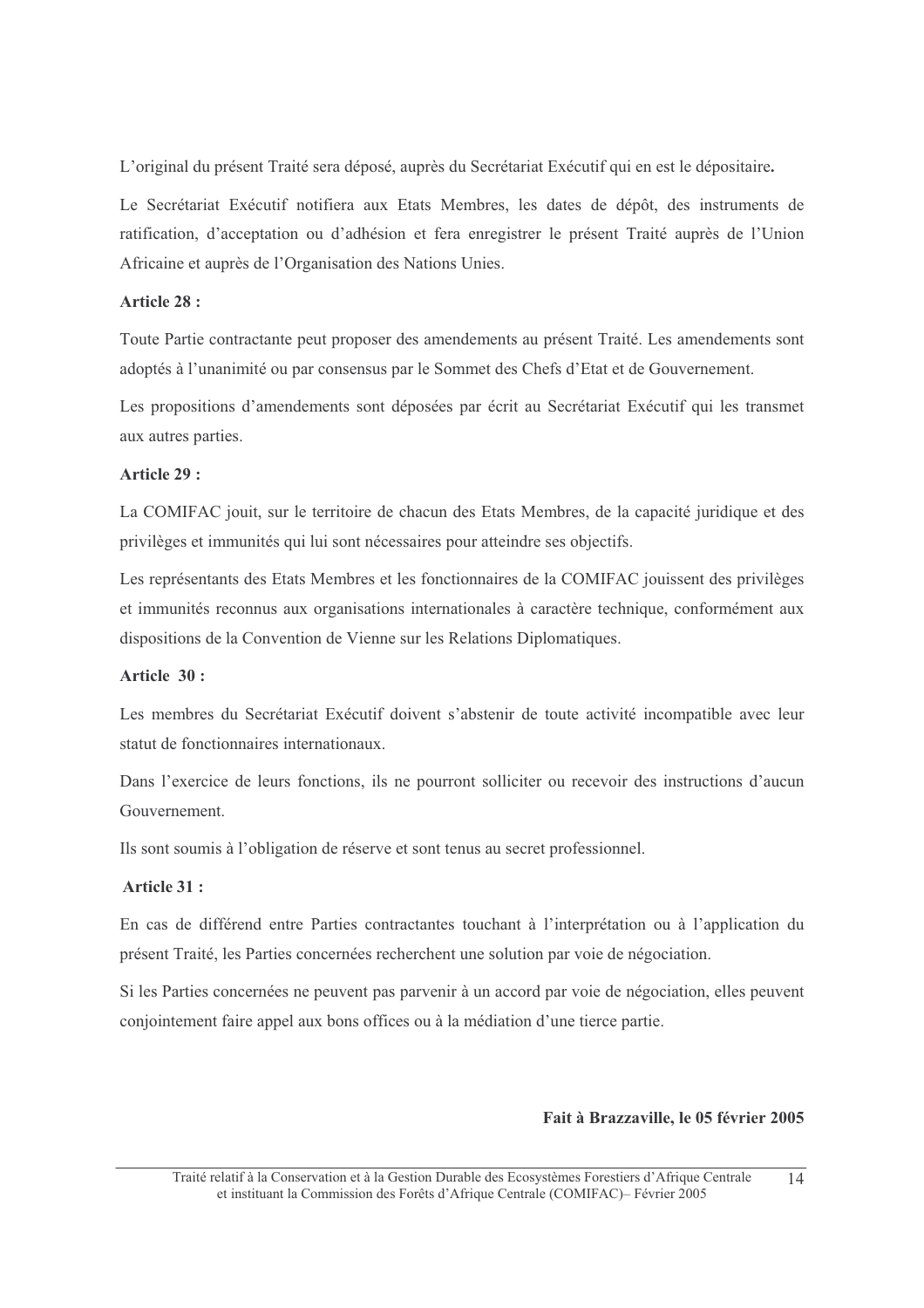Ont signé :

Son Excellence Paul BIYA, Président de la REPUBLIQUE DU CAMEROUN

Son Excellence François BOZIZE, Président de la REPUBLIQUE CENTRAFRICAINE

Son Excellence Denis SASSOU-NGUESSO President de la REPULIQUE DU CONGO

Son Excellence Joseph KABILA, Président de la REPUBLIQUE DEMOCRATIQUE DU **CONGO** 

Son Excellence El Hadj Omar BONGO ONDIMBA, Président de la REPUBLIQUE **GABONAISE** 

Son Excellence OBIANG NGUEMA MBASOGO, Président de la REPUBLIQUE DE **GUINEE EQUATORIALE** 

Son Excellence Idriss DEBY, Président de la REPUBLIQUE DU TCHAD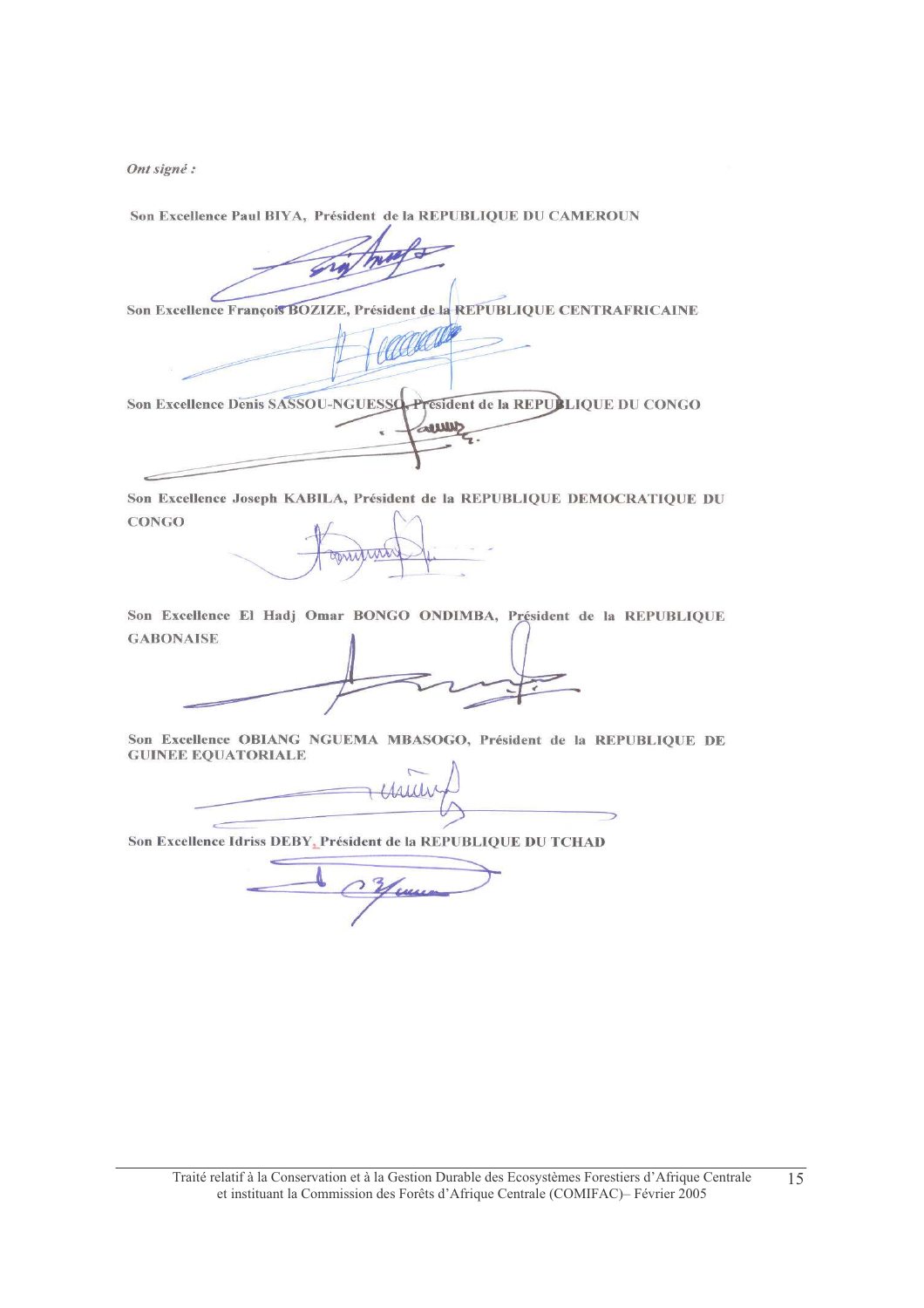Son Excellence Fradique BANDEIRA MELO DE MENEZES, Président de la République Démocratique de SAO TOME ET PRINCIPE.

mies

Pour Son Excellence José Eduardo DÓS SANTOS, Président de la République d'ANGOLA. Monsieur Fernando da Piedade DIAS DOS SANTOS, Premier Ministre.

Pour Son Excellence Paul KAGAME, Président de la République du RWANDA, Monsieur Bernard MAKUZA, Premier Ministre.

Pour Son Excellence Domitien NDAYIZEYE, Président de la République du BURUNDI. Monsieur l'Ambassadeur Albert MBONERANE, Ministre de l'Aménagement du Territoire, de l'Environnement et du Tourisme.

ROVS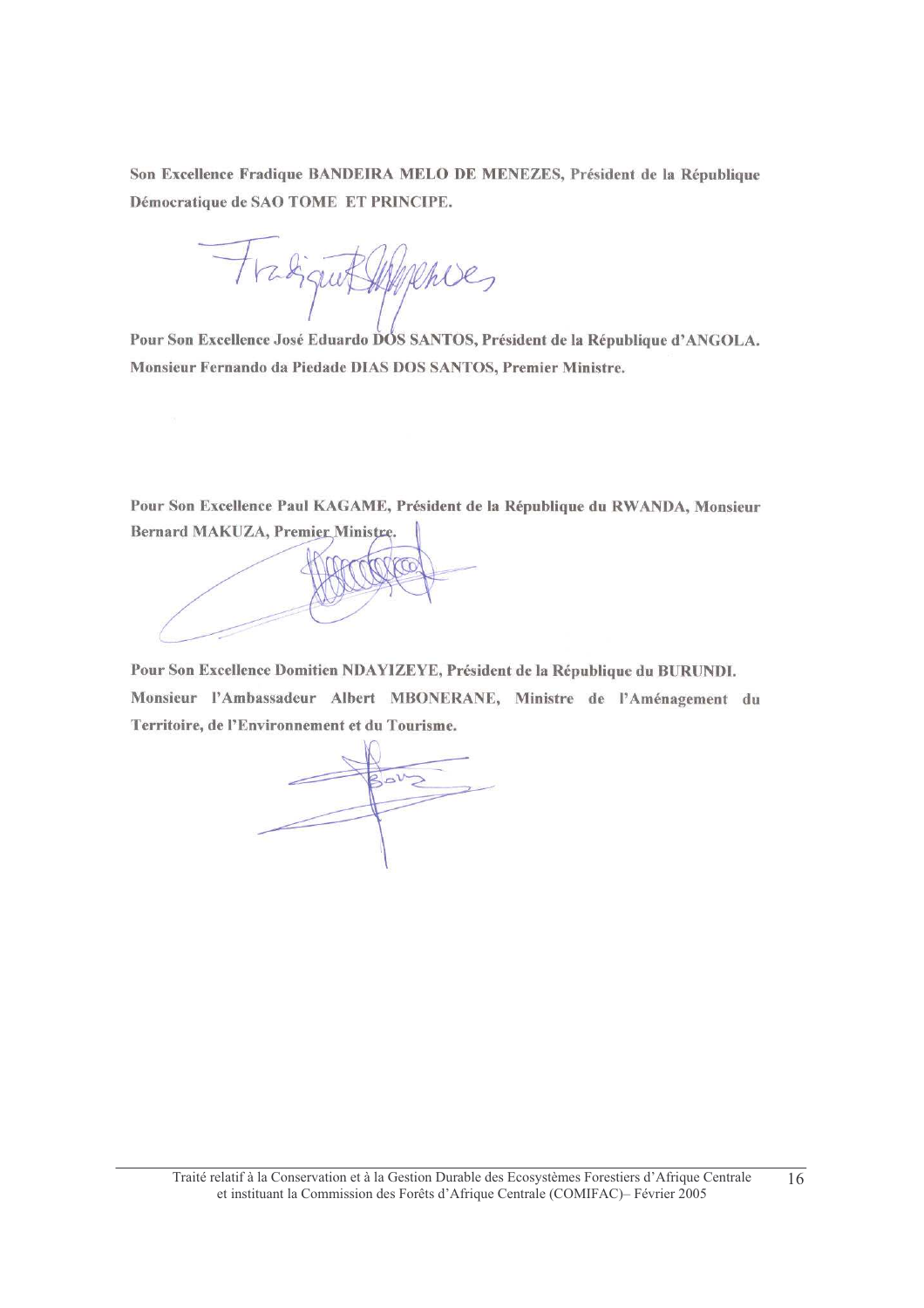# **ENGLISH VERSION**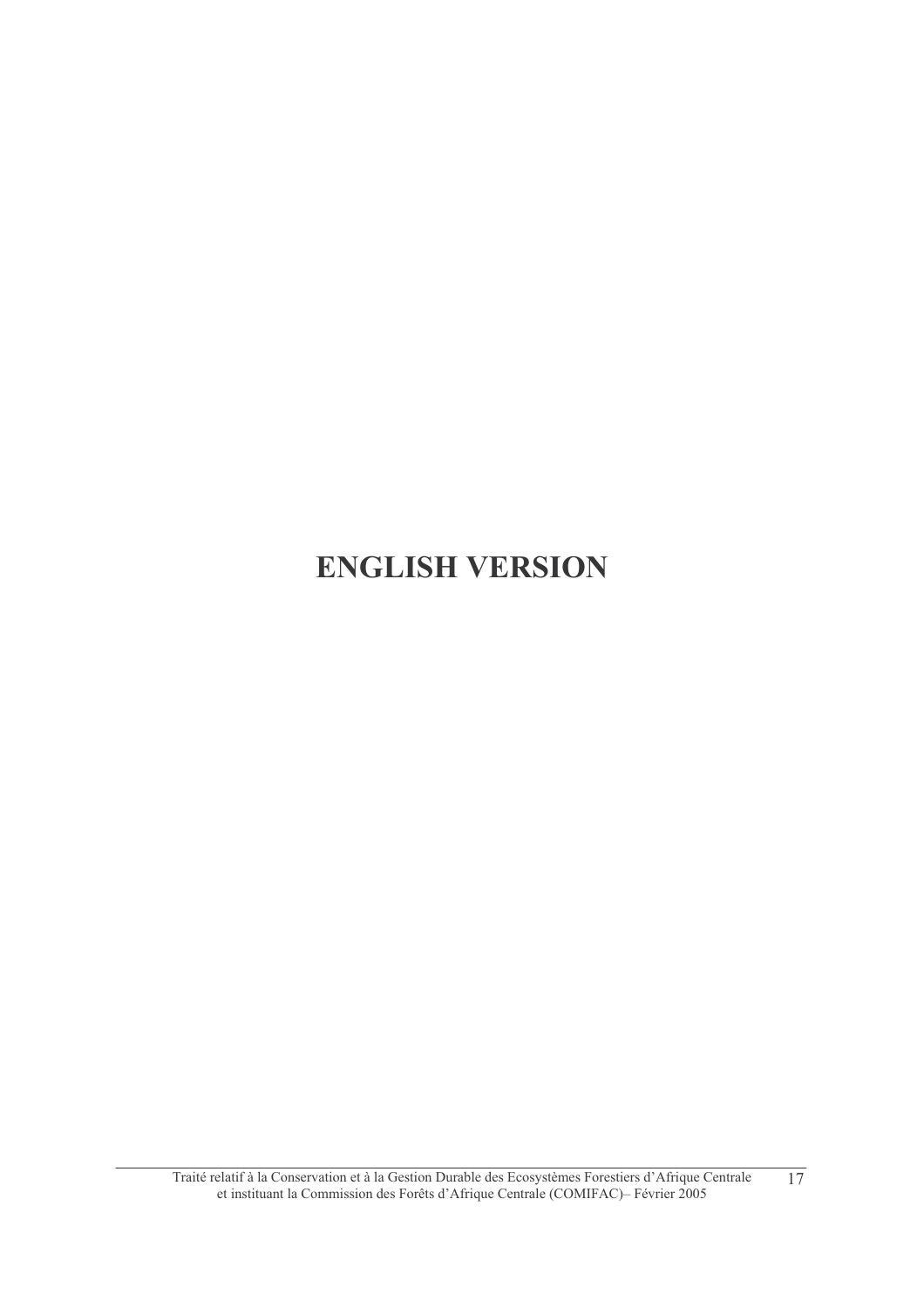# TREATY

ON THE CONSERVATION AND SUSTAINABLE MANAGEMENT OF FOREST ECOSYSTEMS IN CENTRAL AFRICA AND TO **ESTABLISH THE CENTRAL AFRICAN FORESTS COMMISSION** (COMIFAC)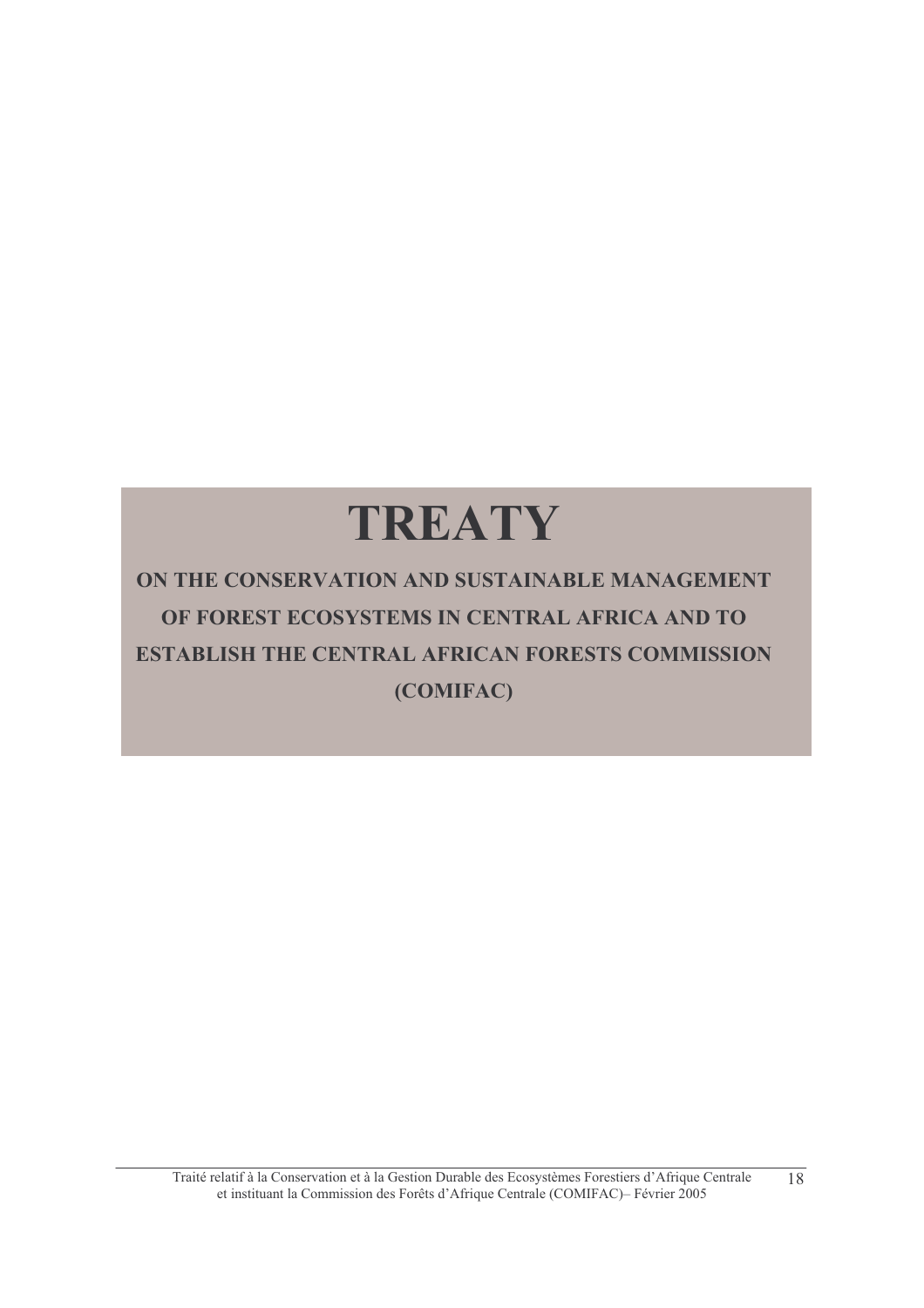#### **PREFACE**

The past decade was marked by profound policy and institutional changes relating to environmental problems at the national, regional and international levels. Consequently, the June 1992 Rio Earth Summit saw the coming into being of many international conventions on environmental protection and biodiversity conservation. Additionally, an international debate on forests was established, thus enabling the various regions of the world to become aware of the stakes and especially threats to the tropical forest ecosystems.

Conscious of their major responsibility with respect to mankind, Central African heads of State came together on March 17, 1999 in Yaoundé – Cameroon during the first ever summit on the conservation and sustainable management of the Congo Basin forests. At the end of this Summit, the heads of State signed a declaration known as the "Yaoundé Declaration" officially proclaiming their attachment to the principle of biodiversity conservation and the sustainable management of the forest ecosystems of Central Africa, as well as the right of their people to rely on forest resources for their economic and social development.

To concretise the commitments enshrined in the Yaounde Declaration, the Conference of Ministers in charge of Forests in Central Africa (COMIFAC) was established in December 2000 as a subregional reference body for the harmonisation of forest and environmental policies in Central Africa. COMIFAC directs, coordinates and makes decisions on sub-regional initiatives and actions pertaining to the conservation and sustainable management of forest ecosystems in Central Africa.

In order to acquire an internationally recognised legal status, COMIFAC member States decided to set up a Treaty to govern and consolidate sub-regional cooperation in the area of forest and environment

Signed by the heads of State and government of ten countries of Central Africa during their second summit (the Brazzaville Forest Summit) held on February 2005, in Brazzaville (Republic of Congo), this Treaty established the Central African Forestry Commission (COMIFAC).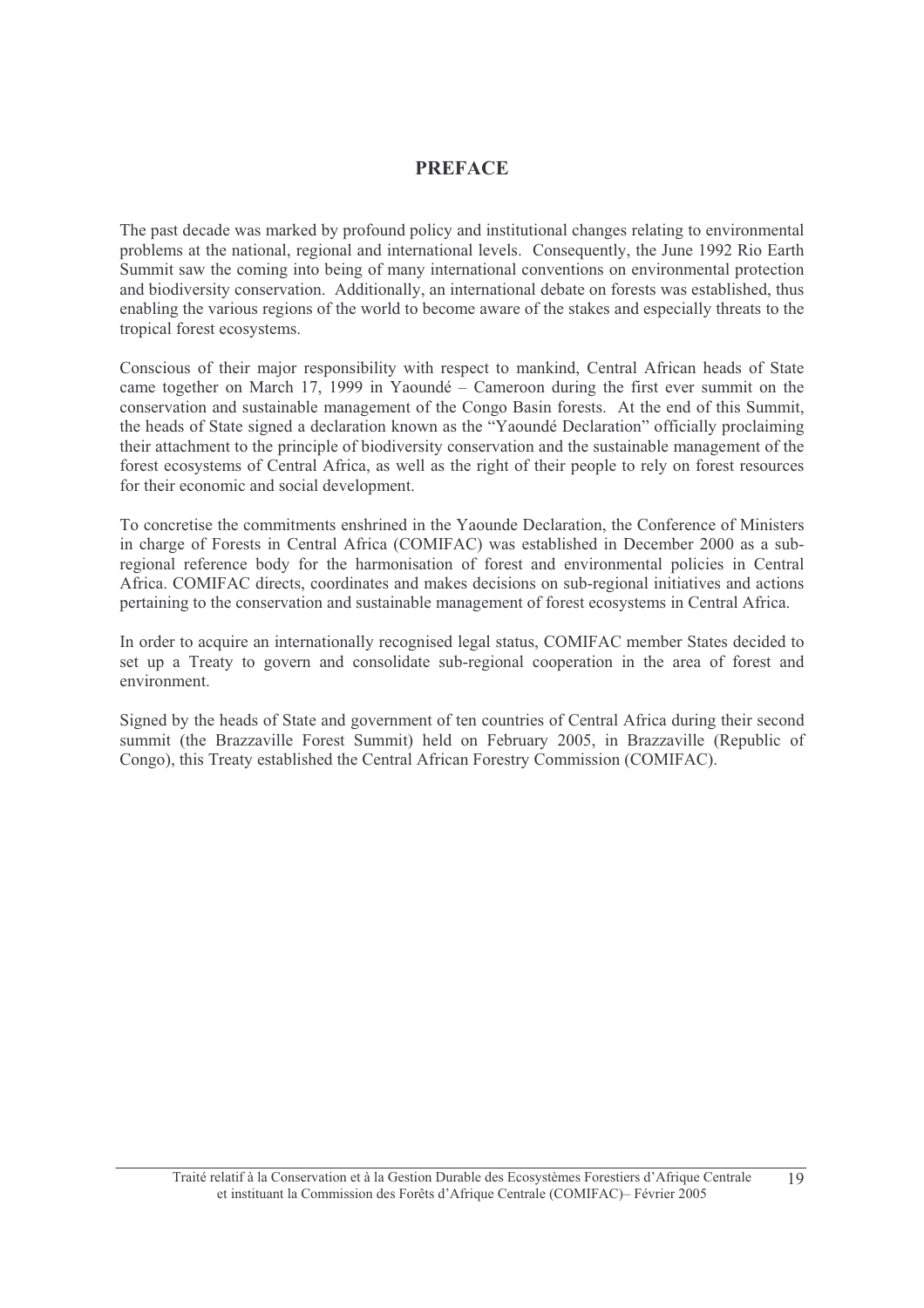#### **THE STATE PARTIES**

- the Central African Republic;
- the Democratic Republic of Congo:
- the Republic of Burundi:  $\sim$
- the Republic of Cameroon;
- the Republic of Chad;  $\sim$
- the Republic of Congo;  $\mathbb{R}^{\mathbb{Z}}$
- the Republic of Equatorial Guinea;  $\sim$
- $\mathbb{R}^{\mathbb{Z}^2}$ the Republic of Gabon;
- the Republic of Rwanda;
- the Republic of Sao Tome and Principe;

Considering the 1986 Vienna Convention on the Law of Treaties between States and International Organizations or between International Organizations:

Considering the June 1992 Rio de Janeiro Declaration on all the types of forests and Chapter 11 of Agenda 21:

Considering the United Nations Convention on Biological Diversity;

Considering the United Nations Convention on Desertification;

Considering the United Nations Convention on Climate Change;

Considering the Declaration of the Heads of State of Central Africa of March 17, 1999 on the conservation and sustainable management of tropical forests, known as the "Yaounde Declaration"", the basis of this Treaty and wherein the Heads of State declare:

- their attachment to the principle of biodiversity conservation and sustainable management of forest ecosystems in Central Africa;
- the right of their peoples to rely on forest resources to support their economic and social development efforts;
- their long-standing support for the need to reconcile economic and social development requirements with biological diversity conservation within the framework of sub-regional and international co-operation;
- their interest in the establishment by the international community, which is today increasingly aware of the ecological role of forests, of an international mechanism for the

Traité relatif à la Conservation et à la Gestion Durable des Ecosystèmes Forestiers d'Afrique Centrale 20 et instituant la Commission des Forêts d'Afrique Centrale (COMIFAC) – Février 2005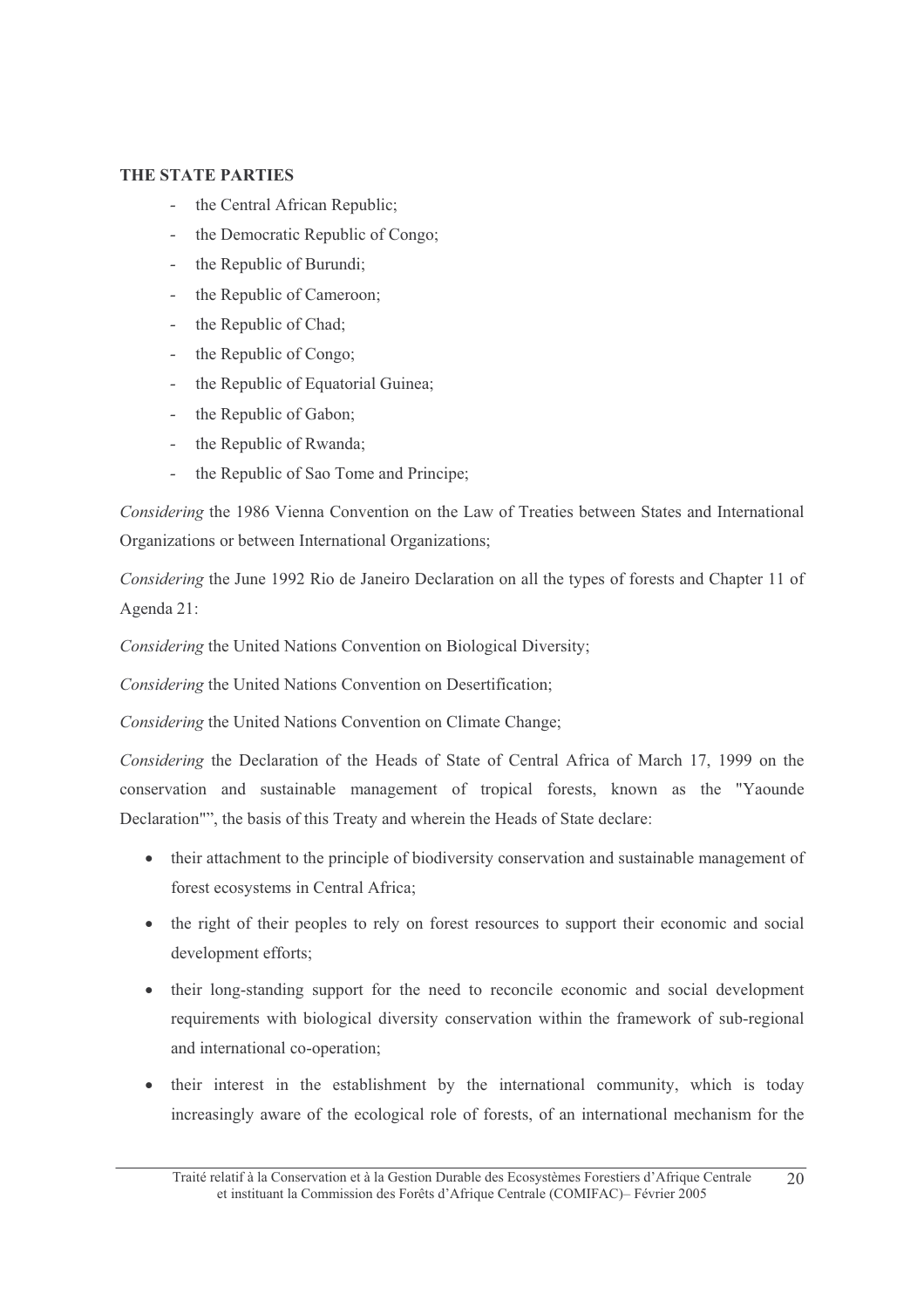financing of a trust fund to lend sustainable support to the countries of the sub-region in their efforts to manage, conserve and conduct research on forest ecosystems;

their support to and solidarity with the Sahelian countries of Central Africa in controlling desertification;

Considering Resolution No. 54/214 of 1 February 2000 of the 54th session of the United Nations General Assembly taking note of the Declaration of the Heads of State of Central Africa, known as the "Yaounde Declaration":

Considering the by-laws of the Conference of Ministers in charge of Forests in Central Africa (COMIFAC) adopted in Yaounde on June 28, 2002;

Aware of the need to build reliable and sustainable sub-regional co-operation bases in forest conservation and sustainable management;

Agree as follows:

# **PART I: COMMITMENTS**

#### **Article 1:**

The State Parties to this Treaty undertake, within the purview of the conservation and sustainable management of forest ecosystems of Central Africa, to:

- include the conservation and sustainable management of forests as well as the management of the environment in national priorities:
- $\bullet$  . adopt harmonised national forestry policies and speed up the putting in place of management instruments, notably internationally recognized certification systems approved by Central African States and develop requisite human resources for their implementation;
- adopt measures aimed at putting forest conservation and sustainable management actions in line with development programmes of other sectors, notably, reforestation, transport and agriculture;
- put in place, within each State Party, sustainable forest sector development financing mechanisms from revenue generated by forestry activities and international cooperation;
- encourage Governments to implement the priority actions of the Convergence Plan, namely: identification of priority conservation areas, creation of new protected areas; formulation and implementation of protected area management plans; ownership by States of the processes begun in the pilot programmes;
- develop an appropriate forestry taxation system and attendant implementation measures to sustainably support forest conservation, sustainable management and research efforts;

Traité relatif à la Conservation et à la Gestion Durable des Ecosystèmes Forestiers d'Afrique Centrale  $21$ et instituant la Commission des Forêts d'Afrique Centrale (COMIFAC) – Février 2005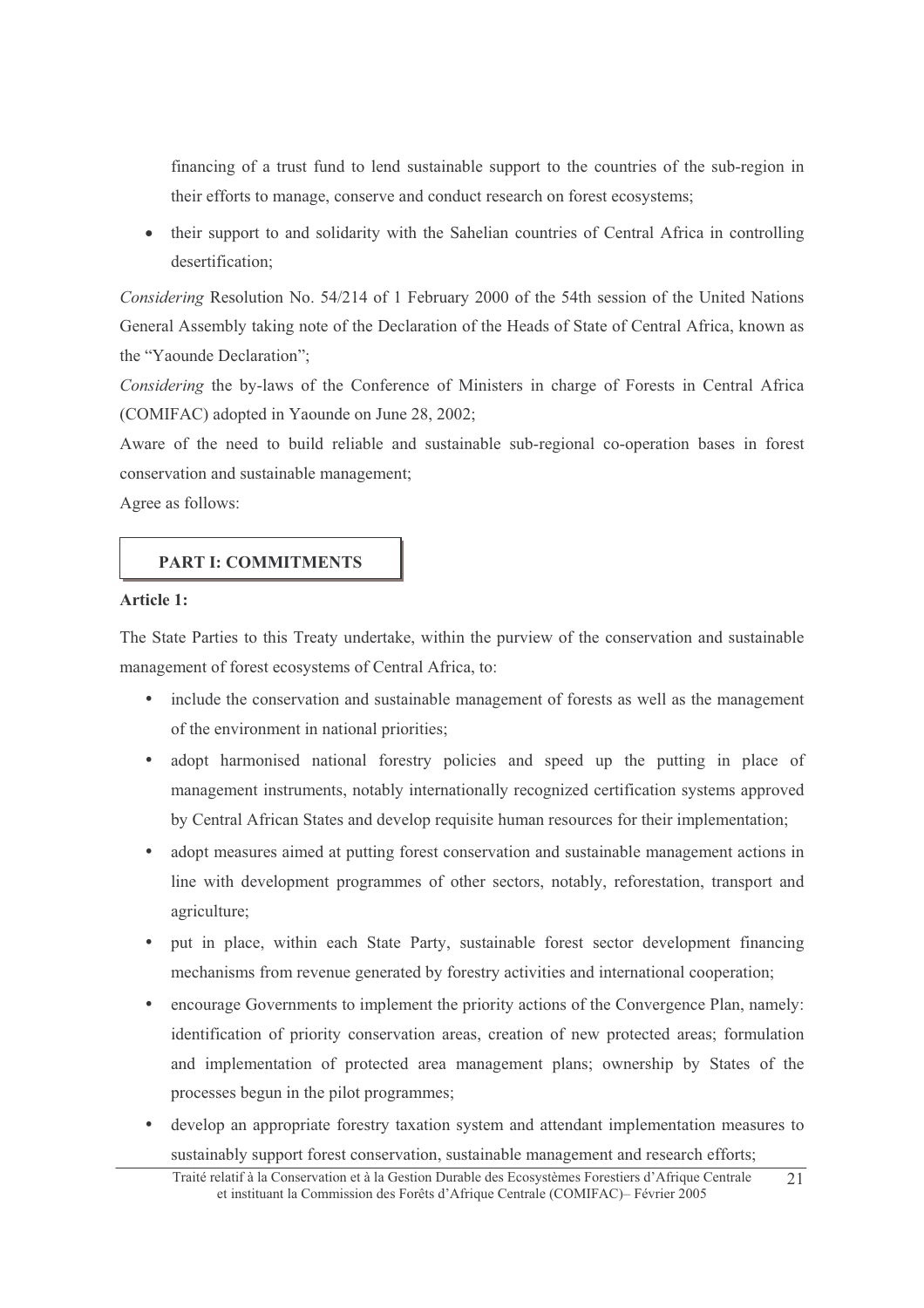- speed up the process of creating transborder protected areas between Central African states and urge neighbouring countries to participate in the process by enhancing the management of the existing protected areas;
- step up efforts to increase the rapid participation of rural populations in the planning and sustainable management of ecosystems and allot adequate areas for their socio-economic development;
- strive to further involve business operators in the sustainable management and conservation of forest ecosystems;
- adopt concerted actions to stop poaching and uncontrolled logging in the sub-region, in conjunction with all stakeholders, notably business operators and local communities;
- promote and speed up industrialisation in the sector and establish appropriate national mechanisms for private sector financing with a view to maximising added value and creating new and better jobs without compromising sustainable management of forest resources:
- strive for the standardization of documents required for the circulation of forest and wildlife products:
- promote the organization of national and sub-regional experience sharing fora;
- foster networking among relevant forest research and development institutions;
- strengthen coordination and cooperation between all the national and international organizations involved in actions and reflections on the sustainable use and conservation of biological resources and forest ecosystems.

#### Article 2:

For the implementation of the above commitments, the States undertake to:

- finance actions relating to sustainable forest and environmental management;
- develop partnership with the international community to mobilize requisite resources to  $\bullet$ finance the commitments set out in Article 1 of this Treaty.
- work collectively to secure the eligibility of programmes and actions initiated by the  $\bullet$ Member States to the Treaty to different new funding mechanisms.

#### **PART II: MEMBERSHIP**

#### Article 3:

The following Central African States shall be States Parties to this Treaty:

- the Central African Republic:
- the Democratic Republic of Congo;

Traité relatif à la Conservation et à la Gestion Durable des Ecosystèmes Forestiers d'Afrique Centrale et instituant la Commission des Forêts d'Afrique Centrale (COMIFAC) – Février 2005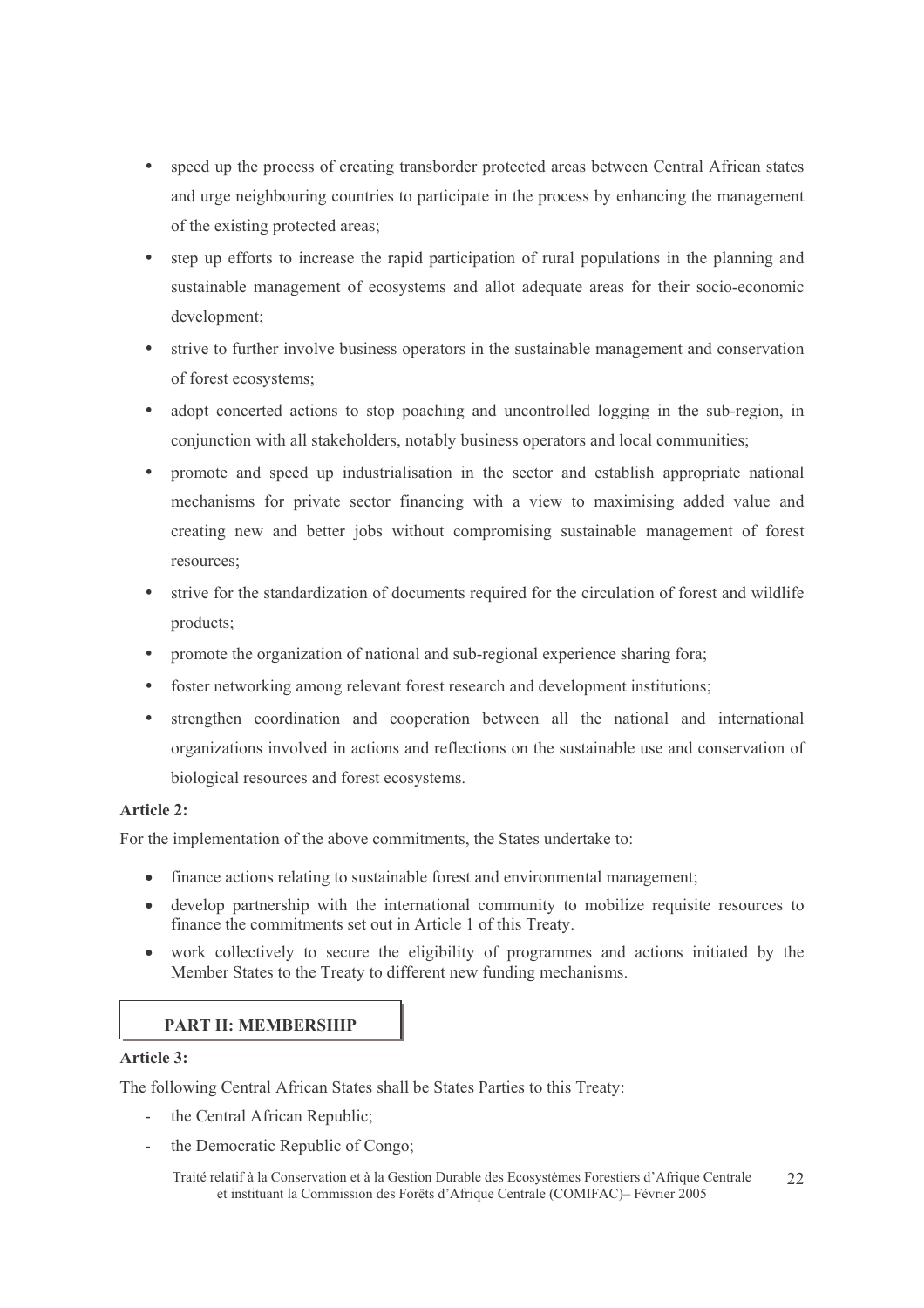- the Republic of Burundi;
- the Republic of Cameroon;
- the Republic of Chad;
- the Republic of Congo;  $\omega$  .
- the Republic of Equatorial Guinea;  $\mathbb{R}^{\mathbb{Z}}$
- the Republic of Gabon;
- the Republic of Rwanda;
- the Republic of Sao Tome and Principe.

#### Article 4:

Membership is also open to any other Central African State which adheres to this Treaty in compliance with the provisions of Article 25.

# PART III: IMPLEMENTATION

#### Article 5:

A sub-regional international organization called "Central African Forests Commission" abbreviated COMIFAC is hereby established to implement this Treaty.

COMIFAC is an organization responsible for directing, harmonizing and monitoring forest and environmental policies in Central Africa.

# ❖ CHAPTER I: HEADQUARTERS, DURATION AND ORGANS

#### Article 6:

The Headquarters of COMIFAC shall be Yaounde. However, it may be transferred to another Member State upon the decision of the Summit of Heads of State and Government.

COMIFAC is established for an unlimited period.

COMIFAC shall have the following organs:

- the Summit of Heads of State and Government:
- the Council of Ministers:
- the Executive Secretariat.

# ❖ CHAPTER II: SUMMIT OF HEADS OF STATE AND GOVERNMENT

#### Article  $7:$

The Summit of Heads of State and Government shall comprise Heads of State and Government of **COMIFAC Member States or their representatives.**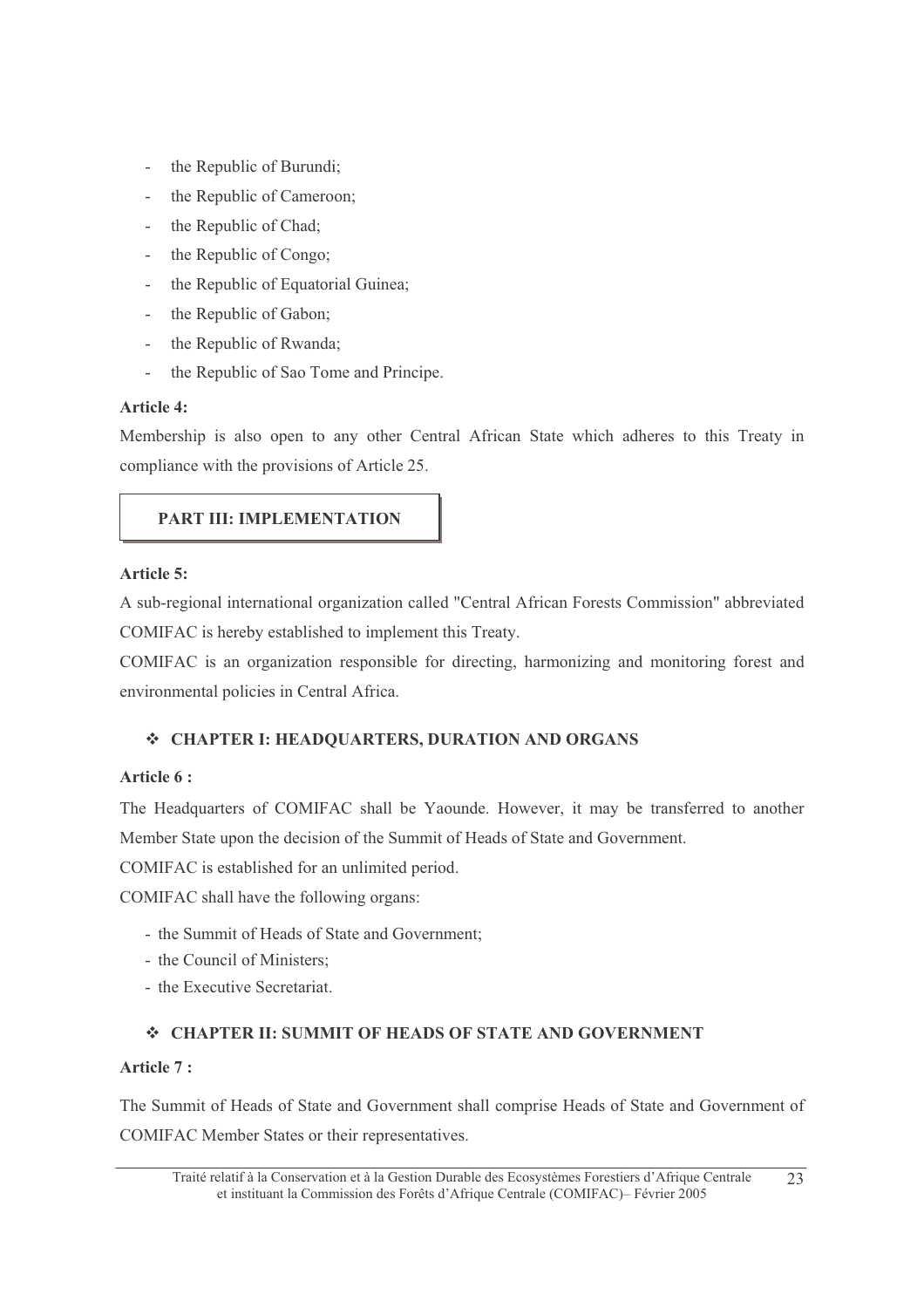The Summit shall adopt the Organization's guidelines for the implementation of the commitments set out in Article 1 Part I of this Treaty.

#### Article 8:

The Summit referred to in Article 7 shall hold at the behest of Heads of State and Government or at the request of the Council of Ministers. Its decisions shall be made by consensus. Otherwise, decisions shall be taken by a simple majority of members.

Meetings of the Summit of Heads of State and Government shall be held in camera.

# ❖ CHAPTER III: THE COUNCIL OF MINISTERS

#### Article 9:

The Council of Ministers shall comprise Ministers in charge of forests and/or the environment of each COMIFAC Member State.

#### **Article 10:**

The Council of Ministers shall be the organ responsible for decision-making, coordination and control of the implementation of policies on the sustainable management of Forest Ecosystems of Central Africa.

In this respect, it shall:

- ensure the implementation of measures taken by the Summit of Heads of State and Government:
- propose the venue, date and agenda of the Summit of Heads of State and Government;
- appoint and dismiss members of the Executive Secretariat;
- direct and appraise the work of the Executive Secretariat:
- examine and adopt the budget of the Executive Secretariat;
- approve and audit accounts;
- approve the remuneration of the various staff categories;
- ensure discipline in conjunction with the Executive Secretariat.

#### Article 11:

The Council of Ministers shall meet in ordinary session once every two years.

Ordinary sessions shall hold in every Member State on a rotational basis according to French alphabetical order.

The agenda of the next Council of Ministers meeting shall be prepared during every session.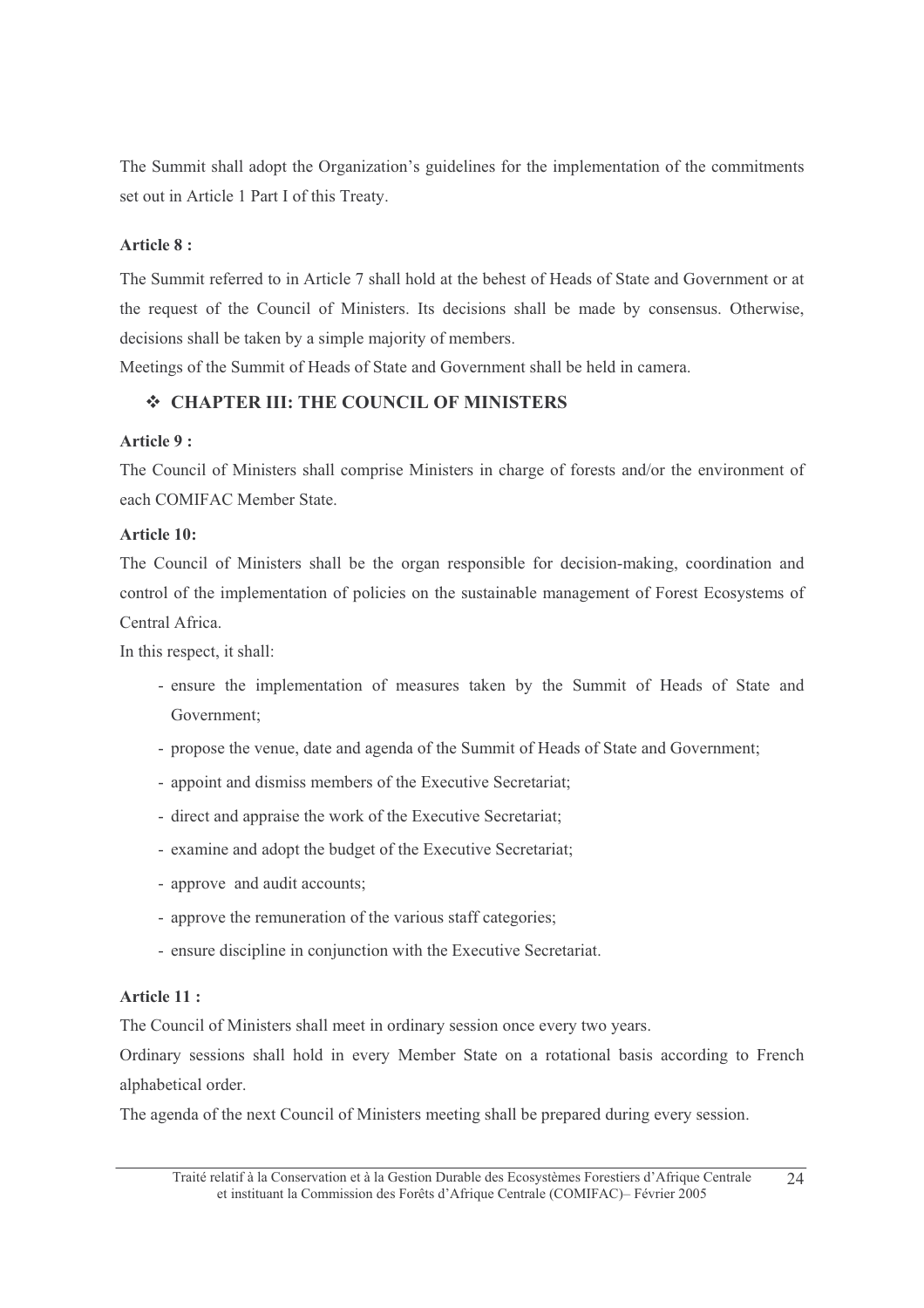Extraordinary sessions may be convened by the Chairperson at the request of 2/3 of the Member States.

The Council of Ministers may validly conduct business only when 2/3 of its members are present. Otherwise, a new session shall be convened subsequently regardless of a quorum.

Decisions of the Council of Ministers shall be taken by consensus. Otherwise, they shall be taken by a simple majority of members.

The Council of Ministers shall meet in camera.

It may invite any person on account of their expertise to shed light on a specific agenda item.

# Article 12 :

The Chairperson of the Council of Ministers shall be the Minister in charge of forests of the country chairing COMIFAC. The Chairperson shall have a two-year term of office.

The Chairperson shall:

- convene meetings of the Council of Ministers;
- direct deliberations of the Council;  $\omega_{\rm{max}}$
- ensure the implementation of decisions and recommendations of the Summit of Heads of  $\mathcal{L}^{\text{max}}$ State and Government and of the Council of Ministers:
- represent the Council of Ministers in-between sessions and act in consultation with other  $\omega_{\rm{eff}}$ Ministers in charge of forests and/or the environment;
- coordinate the preparation of meetings of the Council of Ministers.

# $\triangle$  **CHAPTER IV: EXECUTIVE SECRETARIAT**

### Article 13:

The Executive Secretariat shall comprise an Executive Secretary, a Deputy Executive Secretary -Technical Coordinator and a Director of Administration and Finance.

The Executive Secretary, the Deputy Executive Secretary – Technical Coordinator and the Director of Administration and Finance shall be appointed by the Council of Ministers on the proposal of the Minister in charge of forests and/or the environment of the country of origin of each candidate.

The Deputy Executive Secretary – Technical Coordinator and the Director of Administration and Finance shall be appointed upon reception by the Executive Secretariat of three applications sent by Minister in charge of forests and/or the environment of the country of origin of each candidate.

The Council of Ministers may decide to create other statutory positions to strengthen the capacities of the Executive Secretariat.

The duration of their mandate shall be 4 years renewable once.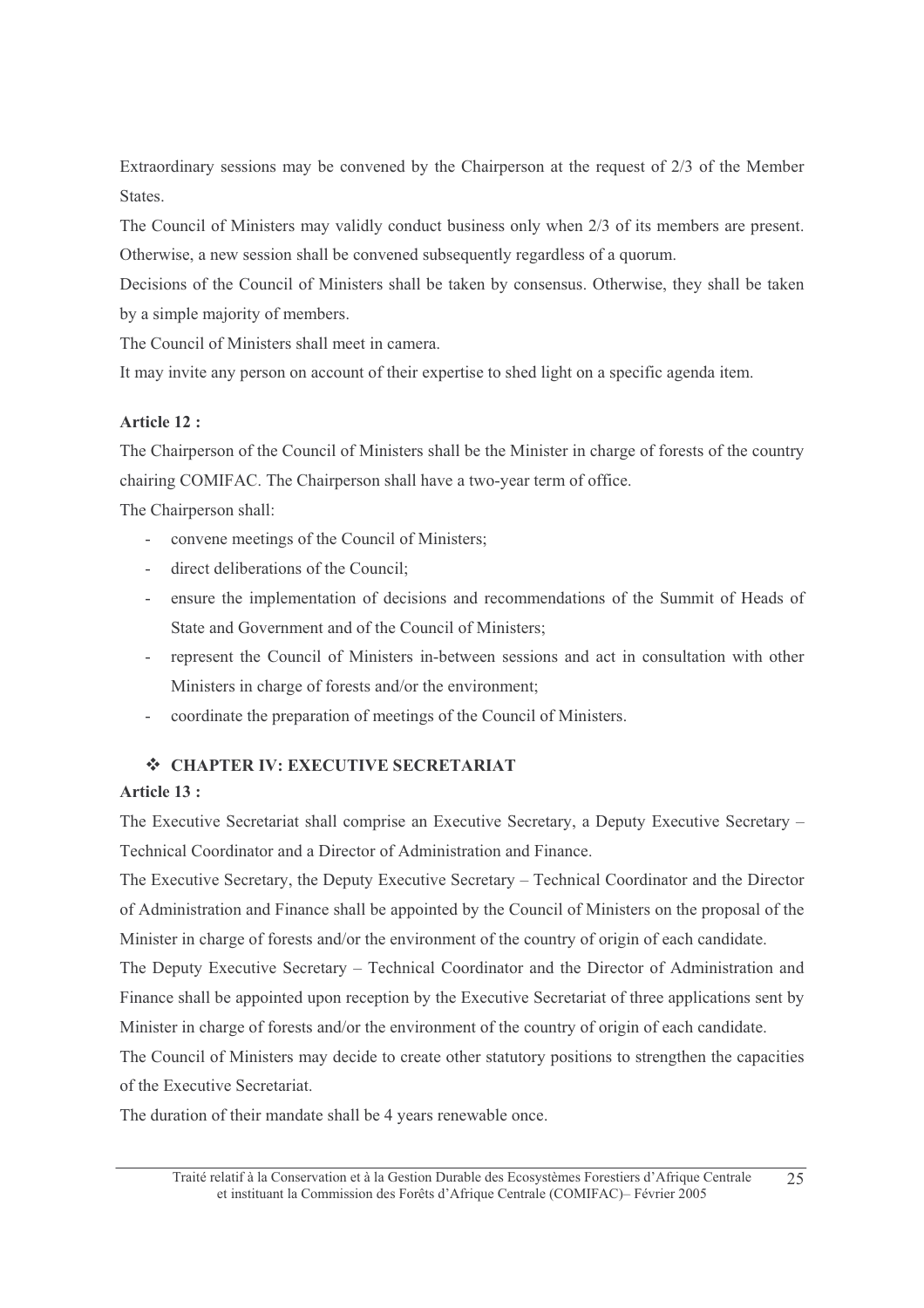However, in the event of duly established incompetence, the Council of Ministers may prematurely terminate the duties of any member of the Executive Secretariat.

In an effort to involve the grassroots in monitoring and evaluating the implementation of this Treaty, the Executive Secretariat shall have a sub-regional Forum and national fora gathering NGOs, government services, development partners, donors, private sector, civil society and Members of Parliament at the various levels.

The rules of procedure of COMIFAC shall spell out the organization and functioning of these fora. To strengthen operational capacity, the Executive Secretariat may have recourse to consultants and partners through memoranda of understanding. The establishment of such memoranda shall be subject to the prior approval of the Chairperson of the Council of Ministers.

#### Article 14:

The Executive Secretariat is the implementing organ of COMIFAC. In this respect, it shall perform the following duties:

- coordinate the implementation of COMIFAC activities;
- implement decisions of the Council of Ministers.

#### Article 15 :

The Executive Secretary shall:

- represent COMIFAC in all civil matters;
- coordinate the implementation of the activities of the Executive Secretariat;  $\omega$  .
- ensure the promotion of COMIFAC at the international level;  $\sim$
- supervise and coordinate all activities concerning the organization of meetings of the  $\sim$ Council of Ministers:
- attend meetings of the Council of Ministers in an advisory capacity. He shall be the  $\mathcal{L}^{\text{max}}$ rapporteur;
- prepare the agenda of meetings of the Council of Ministers in consultation with the Chairperson;
- implement decisions of the Council of Ministers;
- prepare programmes, draft budgets and accounts for consideration by the Council of Ministers.

#### Article 16:

The Deputy Executive Secretary shall be the Technical Coordinator of the Executive Secretariat. In this respect, he shall:

- implement, supervise and coordinate technical work of the Executive Secretariat;
- prepare terms of reference for studies and recruitment of experts;
- prepare the annual programme of activities;

Traité relatif à la Conservation et à la Gestion Durable des Ecosystèmes Forestiers d'Afrique Centrale 26 et instituant la Commission des Forêts d'Afrique Centrale (COMIFAC) – Février 2005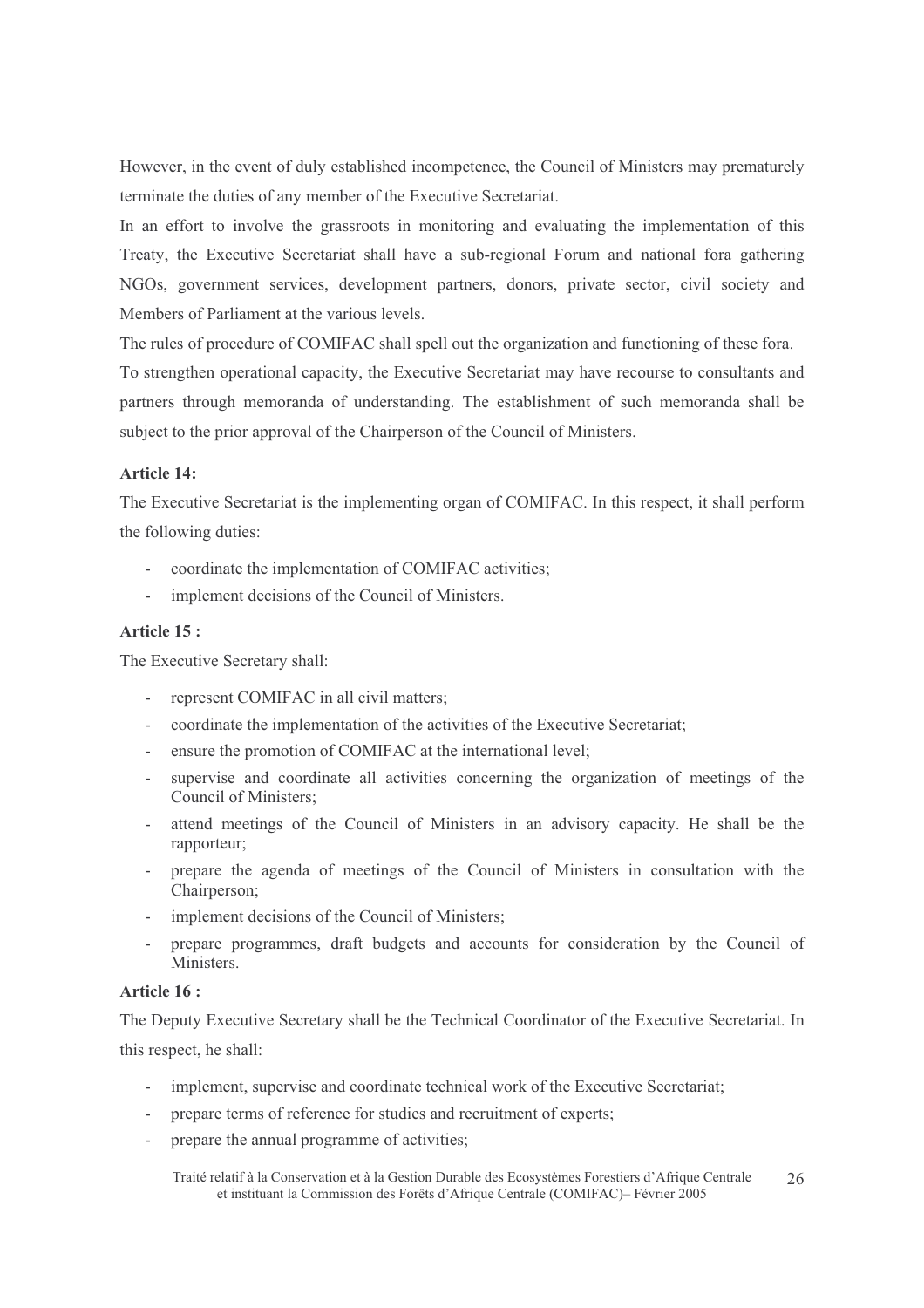prepare technical reports of the Executive Secretariat and ensure the quality and regularity thereof.

He shall deputize for the Executive Secretary in his absence.

#### Article 17:

Under the authority of the Executive Secretary, the Director of Administration and Finance shall manage the human, material and financial resources of COMIFAC.

# PART IV: RELATIONS WITH OTHER ORGANIZATIONS AND **MEMORANDA OF UNDERSTANDING**

# Article 18 :

COMIFAC may establish partnership agreements with other regional or sub-regional organizations

for the performance of its missions.

Such regional or sub-regional organizations shall include:

- the Organization for the Conservation of Wildlife in Africa (OCFSA), for biodiversity conservation and transborder poaching control;
- the International Agency for the Development of Environmental Information (ADIE), for  $\omega_{\rm{eff}}$ sub-regional environmental information management and dissemination to all partners;
- the Conference on Humid Forests Ecosystems of Central Africa (CEFDHAC), for the  $\mathbb{R}^{\mathbb{Z}}$ management of consultation processes within the Sub-Regional Forum, National Fora and their specialized committees;
- the African Timber Organization (ATO), in specific issues on the forest economics, certification and trade in forest products;
- the Network of Central African Protected Areas (RAPAC).  $\mathbf{r}$

#### Article 19:

COMIFAC may establish Protocols or Agreements with other international organizations under the

terms of this Treaty.

Agreements signed before this Treaty by State parties under the implementation of the "Yaounde" Declaration" of March 17, 1999 shall stand and considered as Agreements within the meaning of subparagraph one of this article.

# PART VI: RESSOURCES AND FINANCIAL MANAGEMENT

#### ❖ CHAPTER I: RESOURCES

#### Article 20:

COMIFAC shall be financed through mandatory contributions from Member States on an egalitarian basis or according to financing arrangements based on a rate levied on total revenue derived from exports of forest and wildlife products.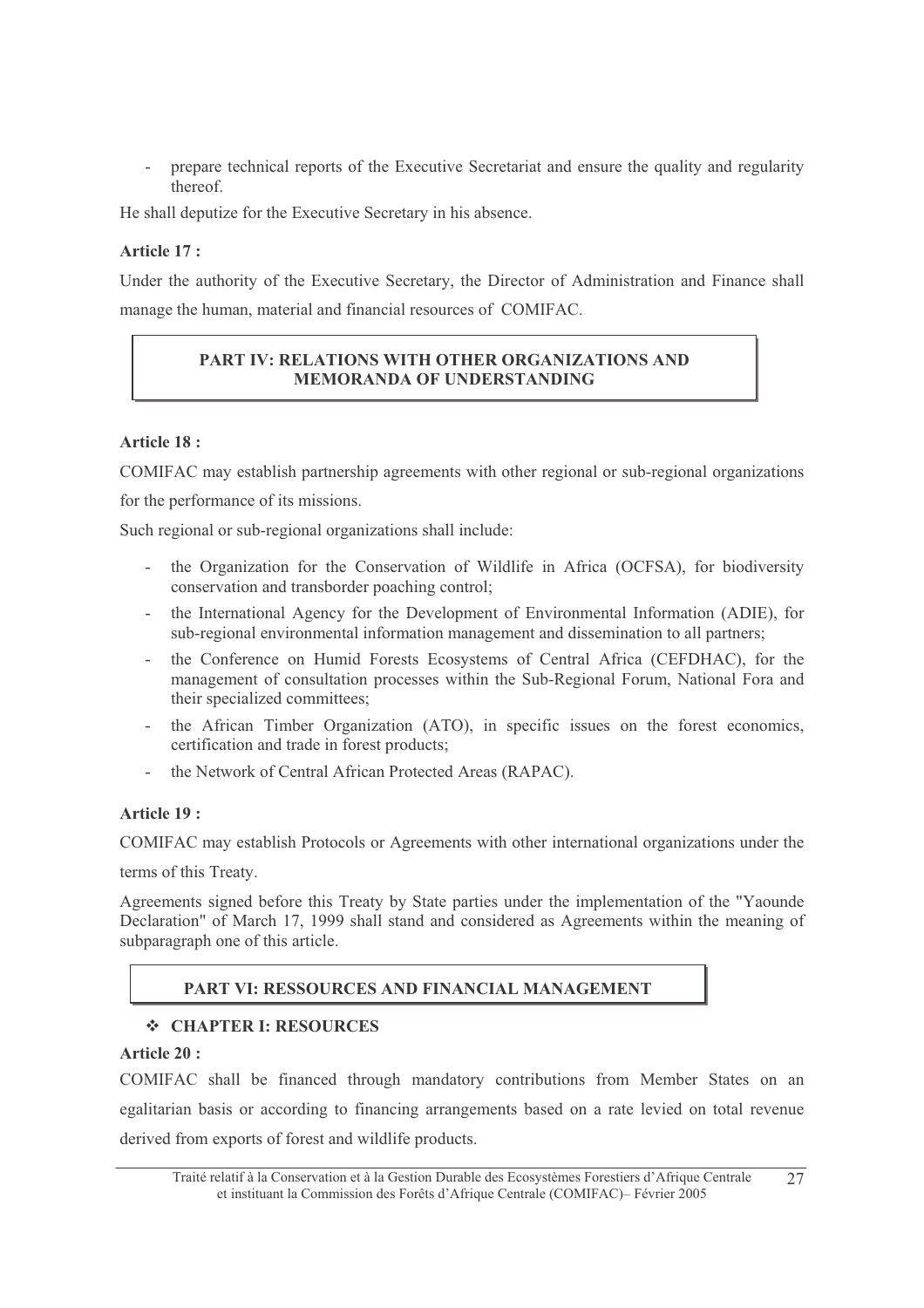However, COMIFAC may mobilize additional funds, notably from development partners.

The amount of the mandatory annual contribution of Member States shall be determined by the Council of Ministers based on a budgetary proposal prepared by the Executive Secretariat.

Any State which does not fulfil its financial obligations shall be disenfranchised and cease to receive support from the Organization, until the fulfilment of such obligations.

COMIFAC may receive gifts and legacies.

COMIFAC shall welcome any other funding option that may boost its resources to the extent that it does not jeopardize its objectives.

# Article 21:

Summits of Heads of State and Government and Councils of Ministers shall be jointly funded by the host country and COMIFAC.

# Article 22 :

The Executive Secretariat shall be funded by COMIFAC.

# $\diamond$  **CHAPTER II: FINANCIAL MANAGEMENT**

#### Article 23:

The procedures of financial management shall be defined by the rules of procedures which shall be drawn up by the Executive Secretariat and submitted to the Council of Ministers for approval.

#### Article 24:

The accounts shall be audited every year by a licensed and independent accounting firm selected by

the Council of Ministers, on the proposal of the Chairperson, through a selection procedure.

# **PART VII: MISCELLANEOUS AND FINAL PROVISIONS**

#### Article 25 :

This Treaty shall be ratified, accepted or approved by Member States in accordance with their respective national procedures.

It shall be open for accession to other States as from the date of the signing of this Treaty by the last originating Member State.

The instruments of ratification, acceptance or accession shall be deposited with the Depository.

# Article 26:

This Treaty shall enter into force on the thirtieth day following the deposit of the fourth instrument of ratification, adoption or accession.

# **Article 27:**

The working languages of COMIFAC shall be French, English, Spanish and Portuguese.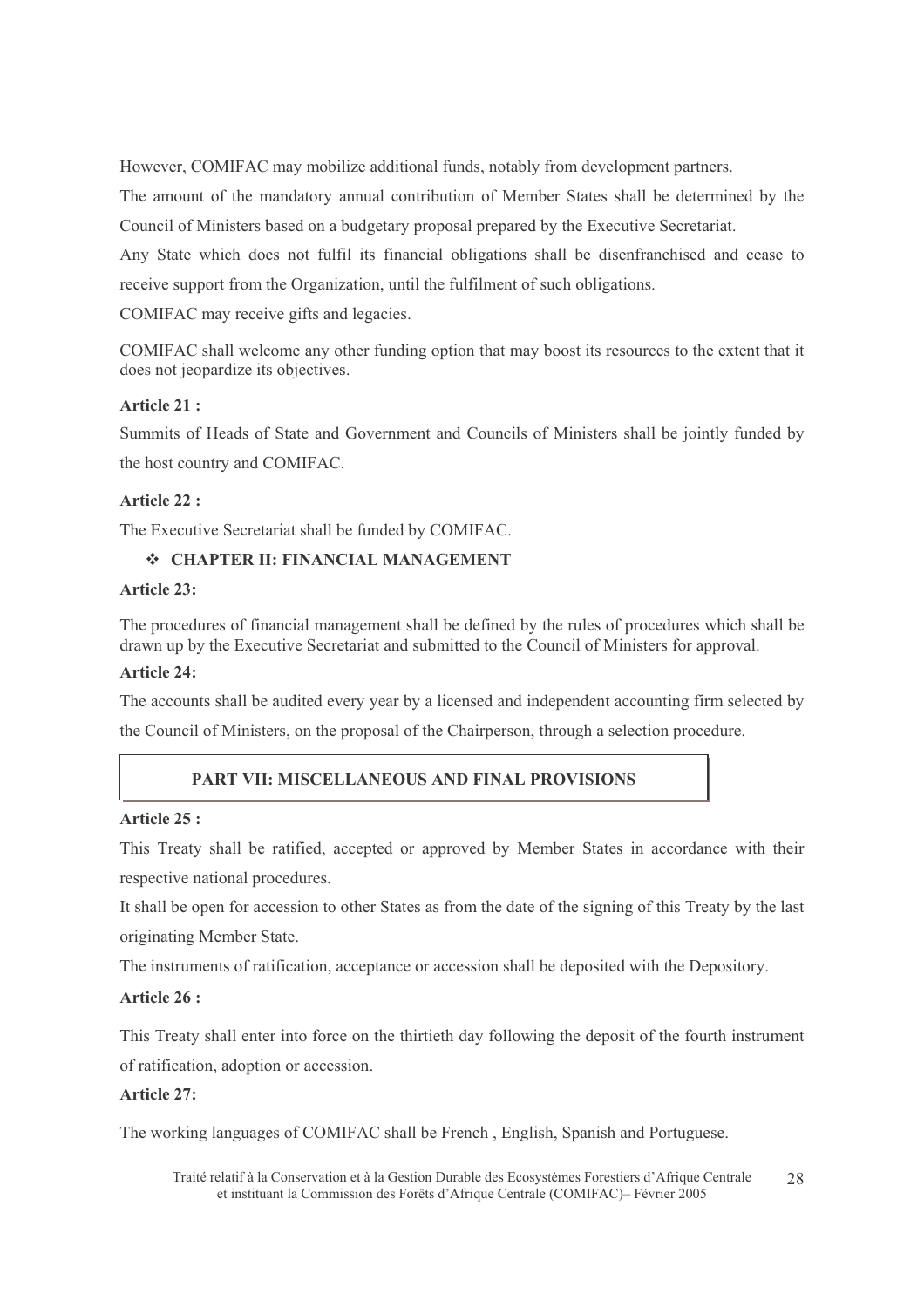The original of this Treaty shall be deposited with the Executive Secretariat of COMIFAC, which shall be the Depository.

The Executive Secretariat shall notify Member States of the dates of deposit of the instruments of ratification, acceptance or approval and shall register this Treaty with the African Union and United Nations.

#### Article 28:

Any Contracting party may propose amendments to this Treaty. The Summit of Heads of State and Government shall adopt such amendments unanimously or by consensus.

Proposals for amendment shall be written and sent to the Executive Secretariat which shall forward such to the other parties.

#### **Article 29:**

COMIFAC shall enjoy, on the territory of each Member State, the legal status, privileges and immunities necessary for the achievement of its objectives.

The representatives of Member States and COMIFAC staff shall enjoy the privileges and immunities accorded to the international organizations in technical matters in accordance with the provisions of the Vienna Convention on Diplomatic Relations.

#### Article 30:

Members of the Executive Secretariat shall abstain from any activity that is incompatible with their status of international civil servants.

In the exercise of their duties, they shall not request or receive instructions from any Government. They shall be bound by the rules of discretion and professional secrecy.

#### Article 31:

In the event of disagreement between contracting parties with respect to the interpretation or application of this Treaty, the parties concerned shall resolve such through negotiation.

Where the parties concerned fail to reach an agreement by way of negotiation, they way jointly call upon the good offices or the mediation of a third party.

#### Done at Brazzaville on 5 February 2005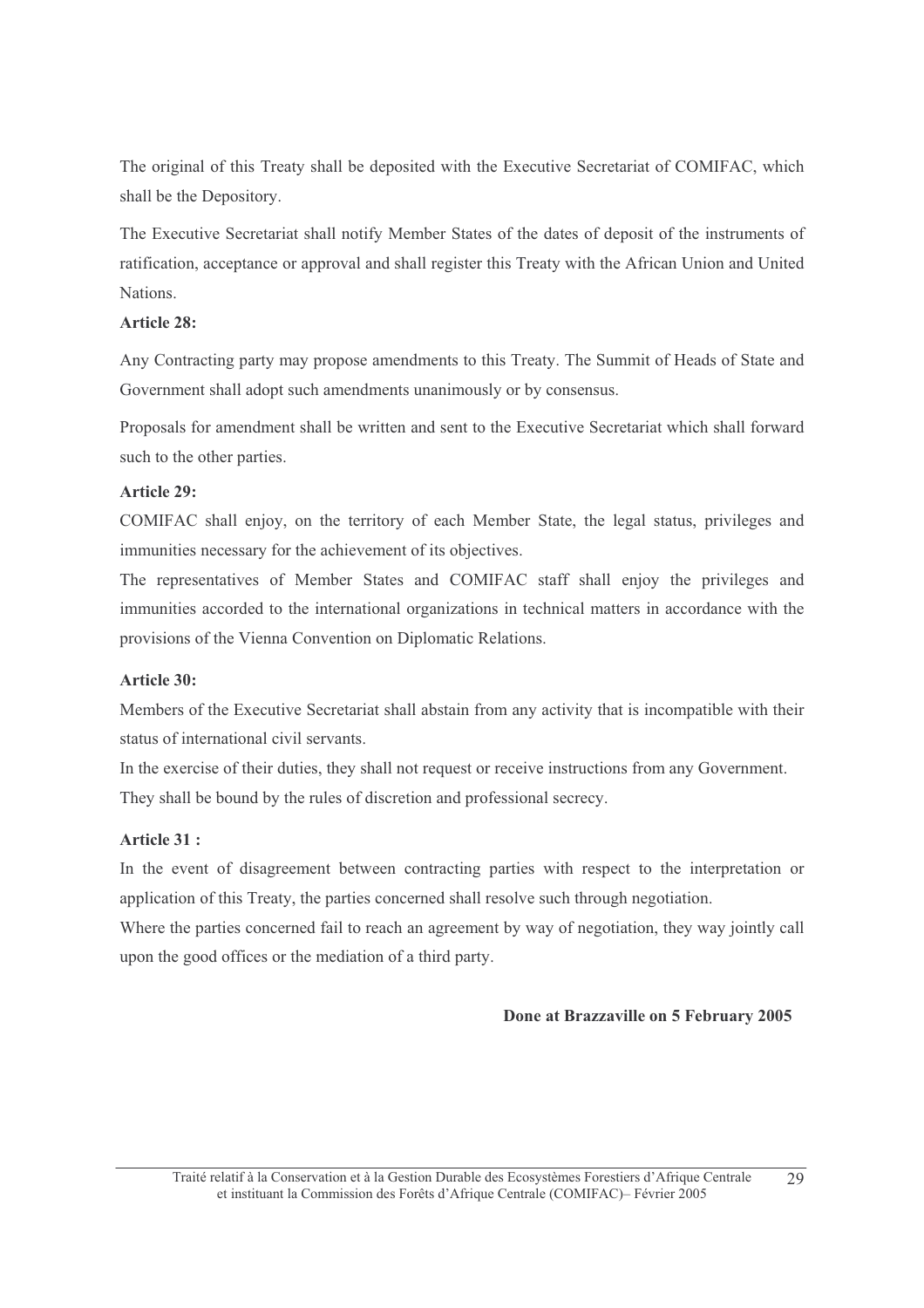Ont signé :

Son Excellence Paul BIYA, Président de la REPUBLIQUE DU CAMEROUN

Son Excellence François BOZIZE, Président de la REPUBLIQUE CENTRAFRICAINE

Son Excellence Denis SASSOU-NGUESSO, President de la REPUBLIQUE DU CONGO لللائع

Son Excellence Joseph KABILA, Président de la REPUBLIQUE DEMOCRATIQUE DU **CONGO** 

Son Excellence El Hadj Omar BONGO ONDIMBA, Président de la REPUBLIQUE **GABONAISE** 

Son Excellence OBIANG NGUEMA MBASOGO, Président de la REPUBLIQUE DE **GUINEE EQUATORIALE** 

Son Excellence Idriss DEBY, Président de la REPUBLIQUE DU TCHAD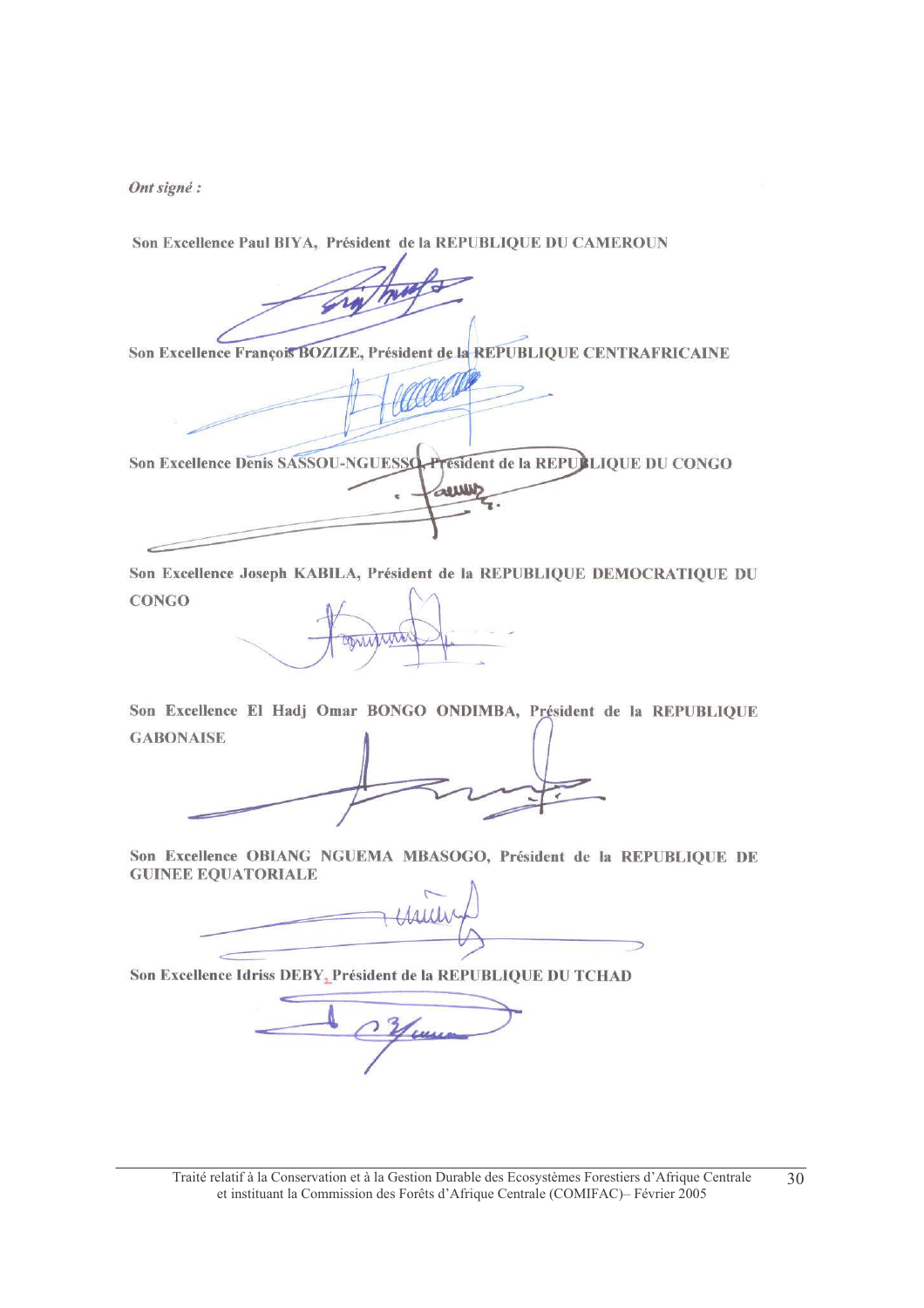Son Excellence Fradique BANDEIRA MELO DE MENEZES, Président de la République Démocratique de SAO TOME ET PRINCIPE.

mies ru

Pour Son Excellence José Eduardo DOS SANTOS, Président de la République d'ANGOLA. Monsieur Fernando da Piedade DIAS DOS SANTOS, Premier Ministre.

Pour Son Excellence Paul KAGAME, Président de la République du RWANDA, Monsieur Bernard MAKUZA, Premier Ministre.

Pour Son Excellence Domitien NDAYIZEYE, Président de la République du BURUNDI. Monsieur l'Ambassadeur Albert MBONERANE, Ministre de l'Aménagement du Territoire, de l'Environnement et du Tourisme.

 $204$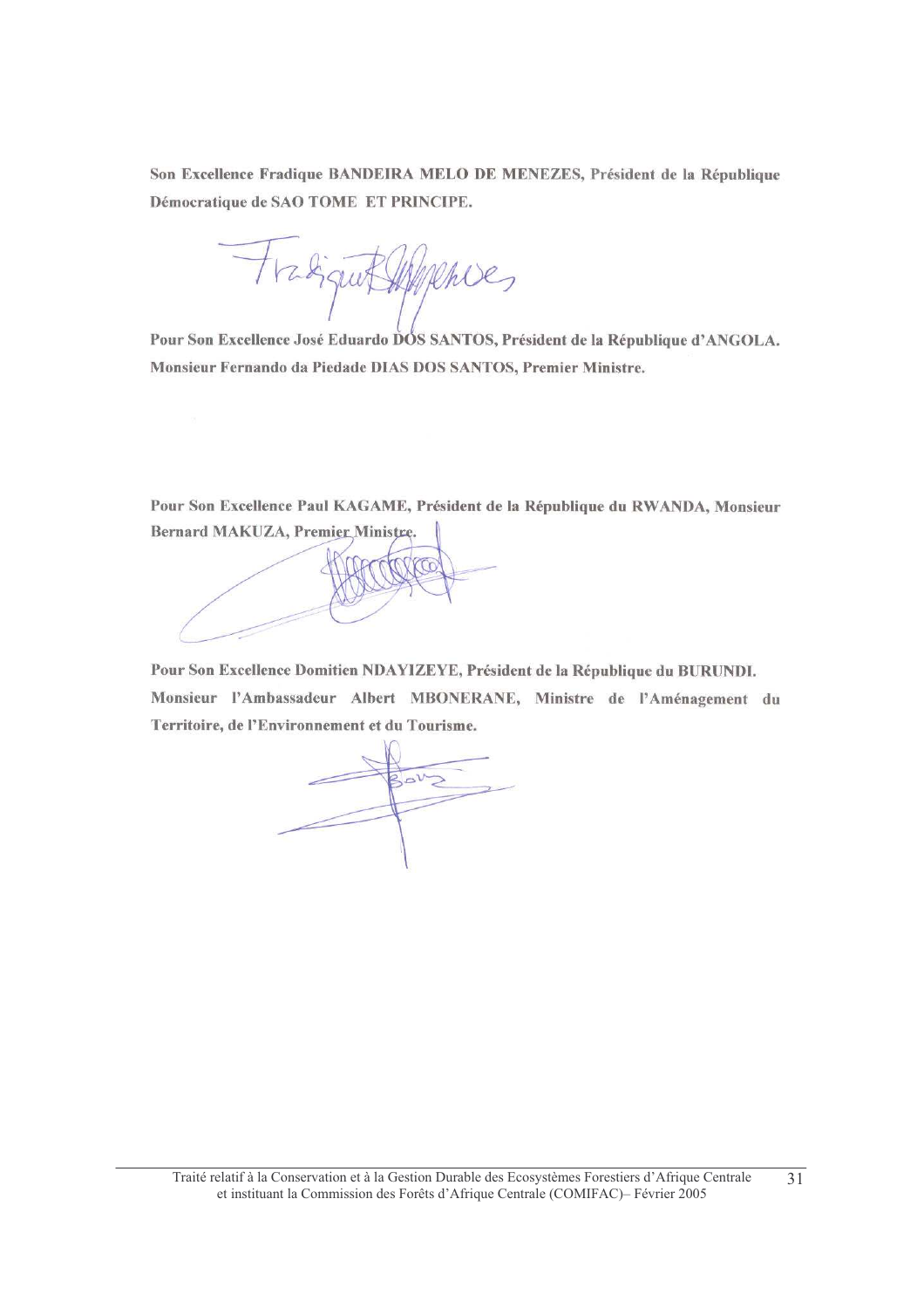# VERSIÓN ESPANÕLA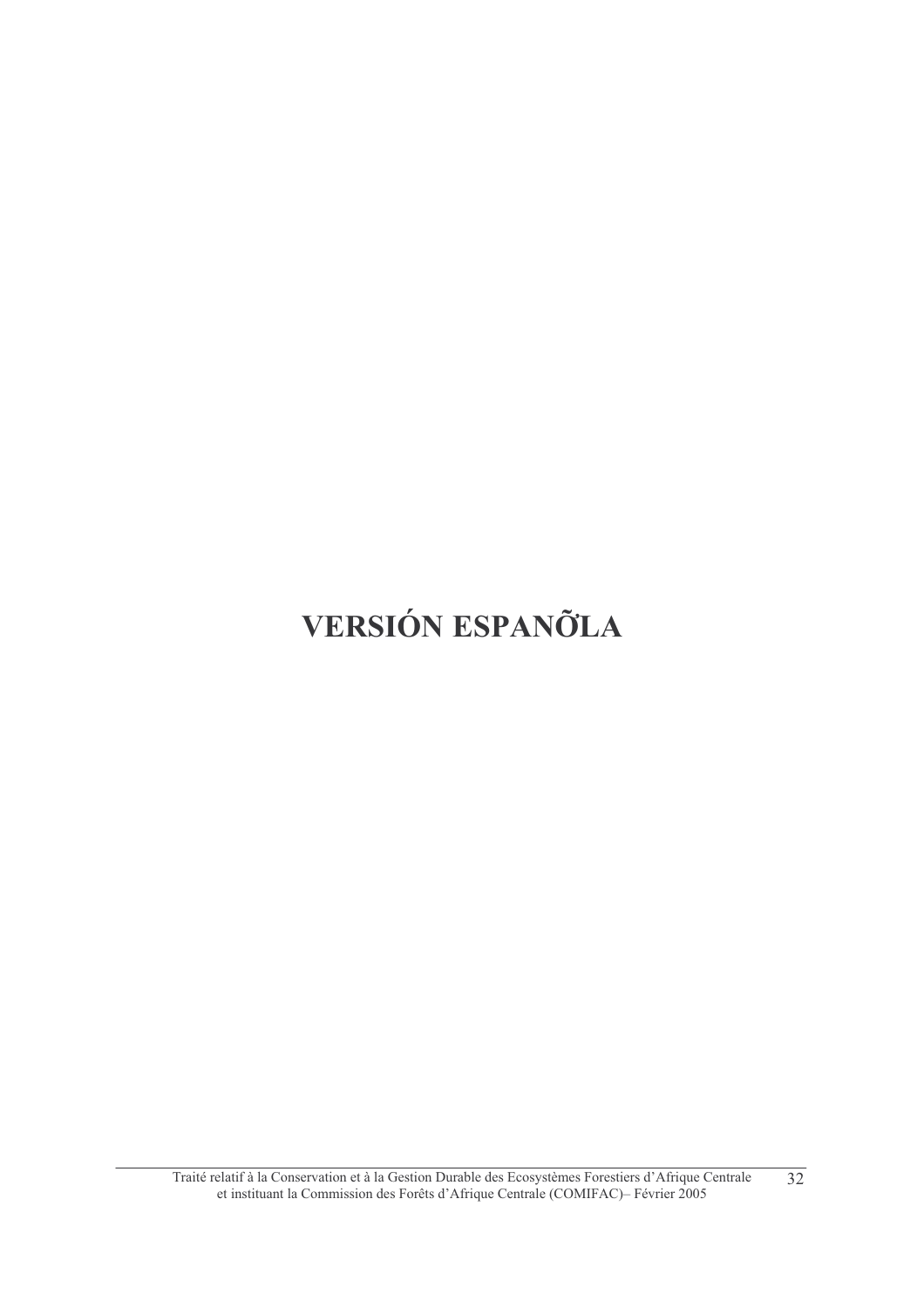# **TRATADO**

SOBRE LA CONSERVACION Y LA ADMINISTRACION DURADERA DE LOS ECOSISTEMAS FORESTALES DEL ÁFRICA CENTRAL E INSTITUYENDO LA COMISION DE LOS BOSQUES DEL ÁFRICA **CENTRAL (COMIFAC)**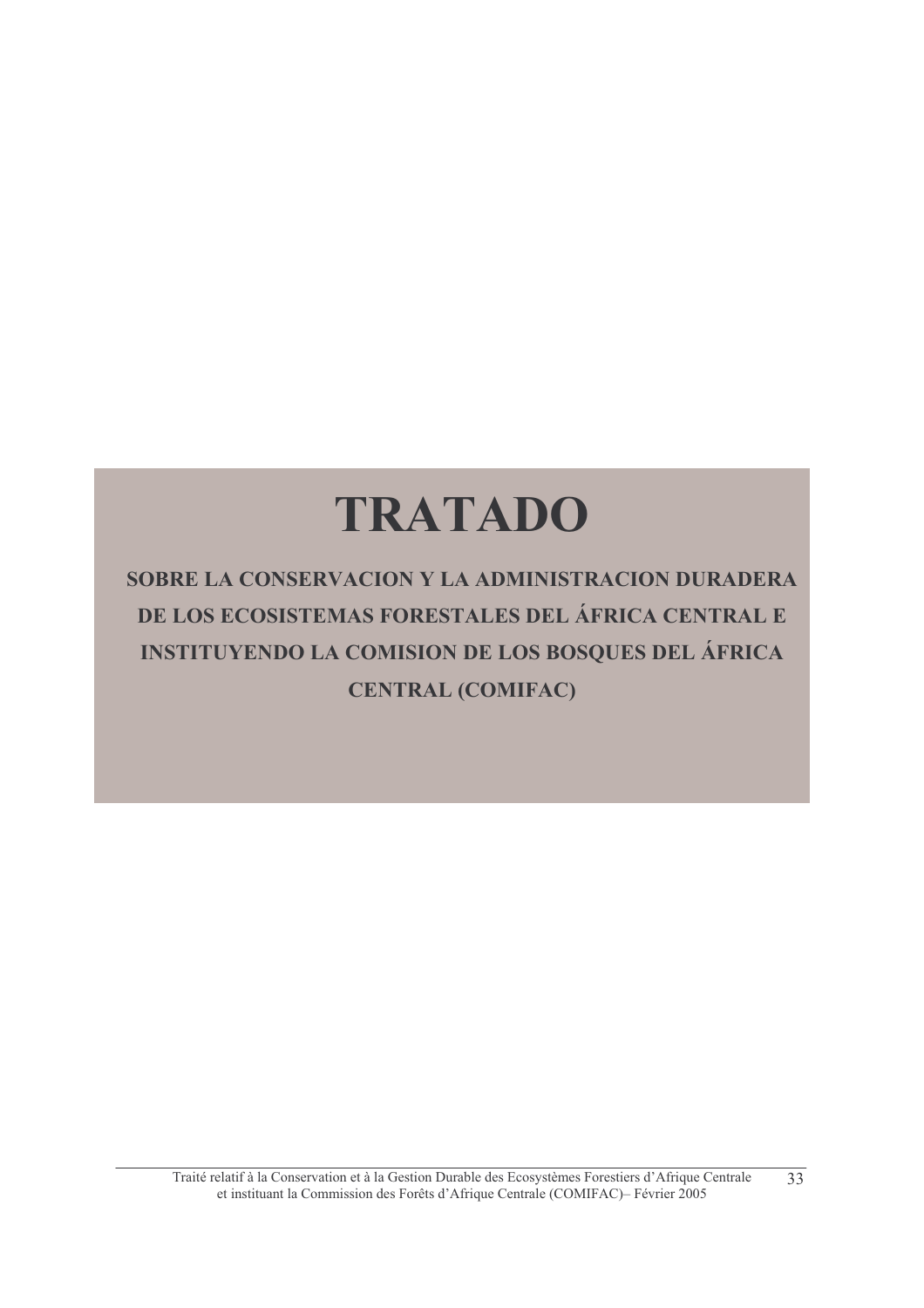# **PRÓLOGO**

El decenio pasado fue marcado por profundos trastornos en el terreno de las políticas y de los marcos institucionales internacionales, regionales y nacionales relativos a la problemática medio ambiental. Así es como al fin de la Cumbre Mundial sobre el Medio Ambiente y el Desarrollo celebrada en Río en junio de 1992, fueron firmados muchos convenios internacionales sobre la protección del medio ambiente y la conservación de la biodiversidad. Se instauró también un debate internacional sobre las selvas, lo que permitió a las diferentes regiones del mundo tomar conciencia de lo que estaba en juego y sobre todo de los peligros que amenazaban los ecosistemas forestales tropicales.

Es pues con conciencia de su responsabilidad mayor para con la humanidad que los jefes de estado del África central se movilizaron el 17 de marzo de 1999 en Yaúnde (Camerún) durante su primera Cumbre sobre la conservación y el manejo sostenible de las selvas tropicales. Al fin de dicha Cumbre, los jefes de Estado firmaron una declaración Iiamada « Declaración de Yaúnde » que proclamaba solemnemente su apego al príncipio de conservación de la biodiversidad y del manejo sostenible de los ecosístemas forestales, así como el derecho de los pueblos de contar con los recursos forestales para apovar sus esfuerzos de desarrollo económico y social.

Para concretar los compromísos contenidos en la « Declaración de Yaúnde », se creó en díciembre de 2000 la Conferencía de los Mínistros encargados de las selvas en el África Central en resumen « COMIFAC ». La COMIFAC es por esto, la institución subregional de referencia en matería de armonización de las políticas forestales y decisiones sobre las acciones e iniciativas subreginales en el terreno de la conservación y manejo sostenible de los ecosistemas forestales.

Con míras a dotarse con un marco jurídico reconocido internacionalmente, los Estados Miembros decidieron establecer un Tratado que rigiera y consolidara la cooperación subregional en materia de selvas y medio ambiente.

Este Tratado firmado por los jefes de Estado y de Gobierno de diez países del África Central durante su segunda Cumbre celebrada el 5 de febrero de 2005 en Brazzaville (República de Congo), instituyó la Comisión de las Selvas des África Central (COMIFAC).

Publicado por la Secretaría Ejecutiva de la Comisión de las Selvas del África central.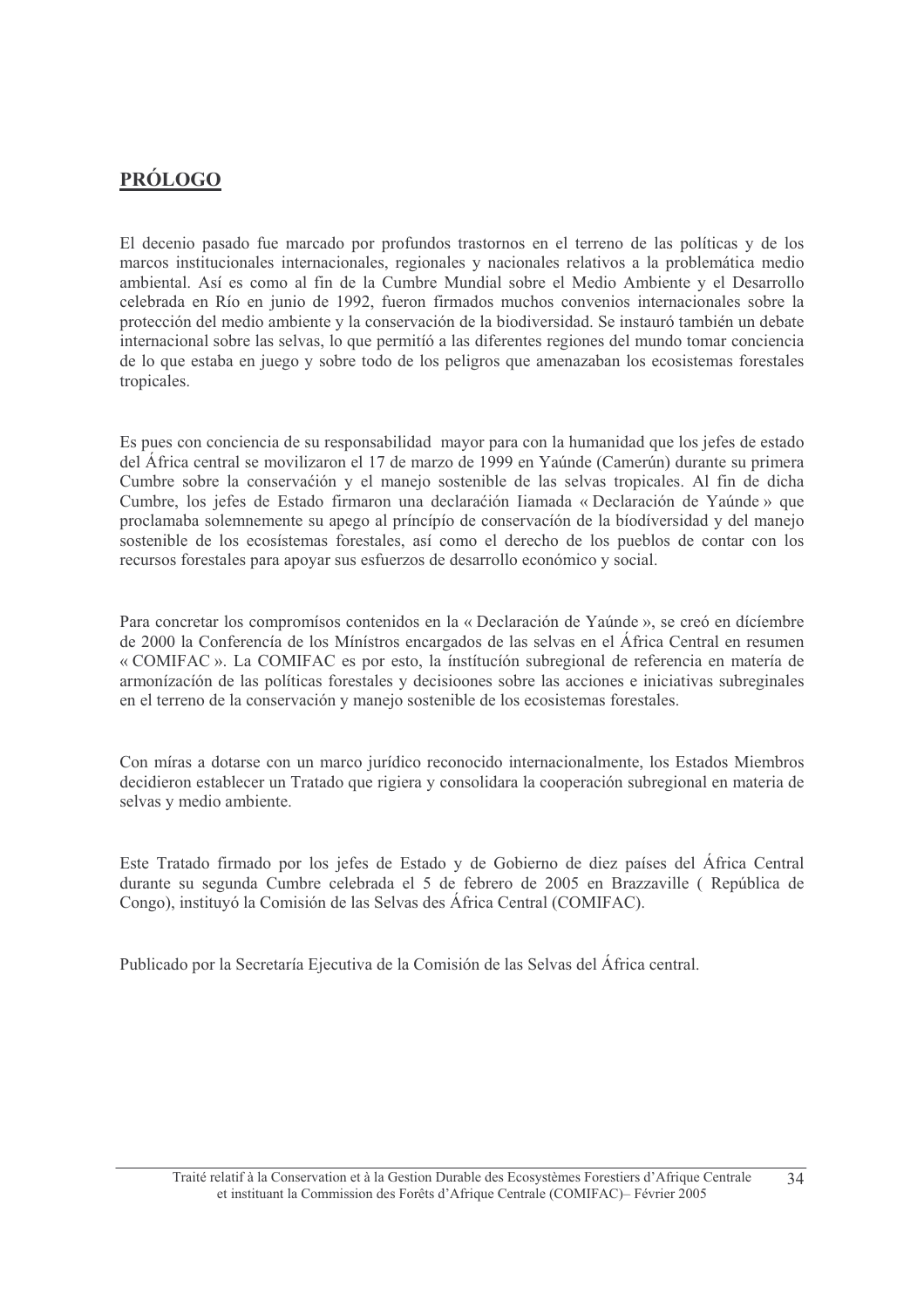#### Preámbulo

El decenio pasado fue marcado por profundos trastornos en las políticas y en los marcos institucionales a nivel internacional, regional y nacional en relación con la problemática ambiental. Por eso, a final de la Cumbre Mundial sobre el Medio Ambiente y el Desarrollo celebrada en Rio en junio de 1992, se establecerán varios convenios internacionales sobre la protección del medio ambiente y la conservación de la biodiversidad. Se entabla también un debate internacional sobre los bosques que permite a las diferentes regiones del mundo tomar conciencia de los asuntos centrales y sobre todo de las amenazas sobre los ecosistemas forestales tropicales.

Siendo concientes de su responsabilidad mayor ante la humanidad, los Jefes de Estado del África Central se movilizaron el 17 de marzo de 1999 en Yaúnde (Camerún) durante la Primera Cumbre sobre la conservación y la administración duradera de los bosques tropicales. Al final de dicha Cumbre, los Jefes de Estado firmaron una declaración llamada "Declaración de Yaúnde" que proclama solemnemente su apego al principio de conservación de la biodiversidad y de administración duradera de los ecosistemas forestales, así como el derecho de los pueblos a contar con los recursos forestales para apoyar sus esfuerzos de desarrollo económico y social.

Para cumplir con los compromisos suscritos en la "Declaración de Yaúnde", la Conferencia de Ministros encargados de los Bosques del África Central, en anagrama "COMIFAC", fue creada en diciembre de 2000. La COMIFAC es la institución subregional de referencia en materia de armonización de las políticas forestales y ambientales en el África Central. Orienta, coordina y toma decisiones relativas a las acciones e iniciativas subregionales en el dominio de la conservación y de la administración duradera de los ecosistemas forestales. Durante el segundo Consejo de Ministros extraordinario celebrado en septiembre de 2004 en Libreville (Gabón), la apelación de la COMIFAC fue revisada y se cambió por "Comisión de los Bosques del África Central" con el fin de reforzar más sus órganos.

Para conseguir un marco jurídico reconocido a nivel internacional, los Estados miembros han decidido establecer un Tratado que gobernara y consolidara la cooperación subregional en materia de bosques y de medio ambiente.

Pues, el presente Tratado fue firmado por los Jefes de Estado y de Gobierno de diez países del África Central durante la segunda Cumbre celebrada el 05 de febrero de 2005 en Brazzaville (República de Congo).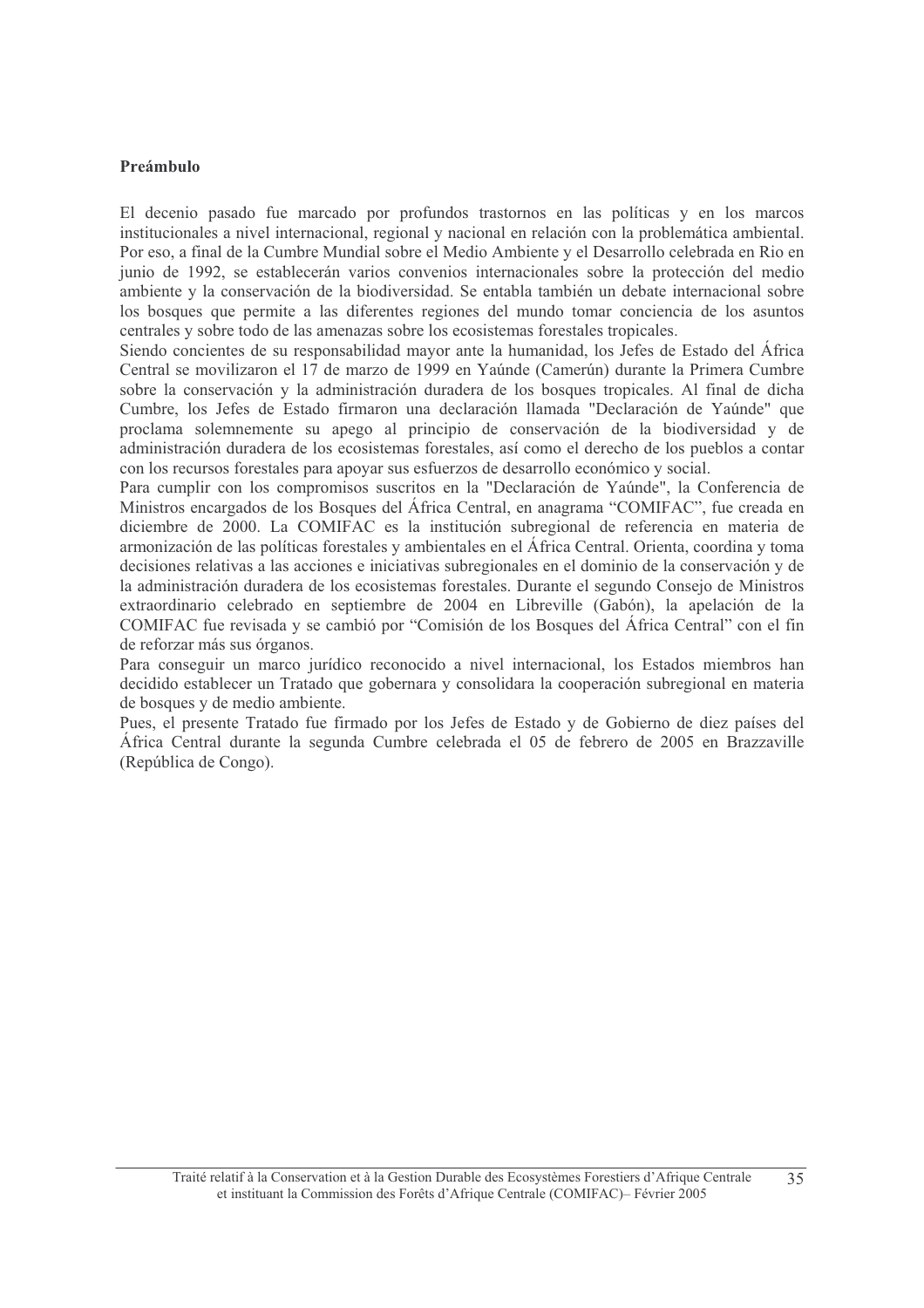# **LOS ESTADOS FIRMANTES**

- la República de Burundi,
- la República de Camerún,
- la República Centroafricana,
- la República de Congo,
- la República Democrática del Congo,
- la República Gabonesa,
- la República de Guinea Ecuatorial,
- la República de Rwanda,
- la República de Santo Tome y Príncipe,
- la República de Chad;

Visto el Convenio de Viena de 1986 sobre las organizaciones internacionales;

Visto la Declaración de Rio de Janeiro en junio de 1992 sobre los tipos de bosques y la Agenda 21 en su Capítulo 11:

Visto el Convenio de las Naciones Unidas sobre la Diversidad Biológica;

Visto el Convenio de las Naciones Unidas sobre la Lucha contra la Desertificación:

Visto el Convenio de las Naciones Unidas sobre los Cambios Climáticos;

Visto la Declaración de los Jefes de Estado del África Central del 17 de marzo de 1999 sobre la conservación y la administración duradera de los bosques tropicales, llamada "Declaración de YAUNDE", base del presente Tratado y en la cual los Jefes de Estado proclaman:

- su apego al principio de conservación de la biodiversidad y de administración duradera de los ecosistemas forestales del África Central:
- el derecho de sus pueblos a contar con los recursos forestales para apoyar sus esfuerzos de  $\bullet$ desarrollo económico y social;
- su tradicional adhesión a la necesidad de conciliar los imperativos de desarrollo económico  $\bullet$ con la conservación de la diversidad biológica en el marco de una cooperación subregional e internacional bien entendida;
- su preocupación para que la comunidad internacional, ahora muy enterrada del papel  $\bullet$ ecológico de los bosques, crea un mecanismo de financiación de un fondo fiduciario para apoyar de manera sostenible a los países de la subregión en sus esfuerzos de ordenación, de conservación y de investigación sobre los ecosistemas forestales:
- su apoyo y solidaridad con los países sahelianos del África Central en su lucha contra la  $\bullet$ progresión del desierto;

Visto la Resolución nº 54/214 del 1º de enero de 2000 de la Asamblea General de las Naciones Unidas en su 54ª sesión, tomando nota de esta Declaración de los Jefes de Estado del África Central llamada "Declaración de Yaúnde".

Traité relatif à la Conservation et à la Gestion Durable des Ecosystèmes Forestiers d'Afrique Centrale  $36$ et instituant la Commission des Forêts d'Afrique Centrale (COMIFAC) - Février 2005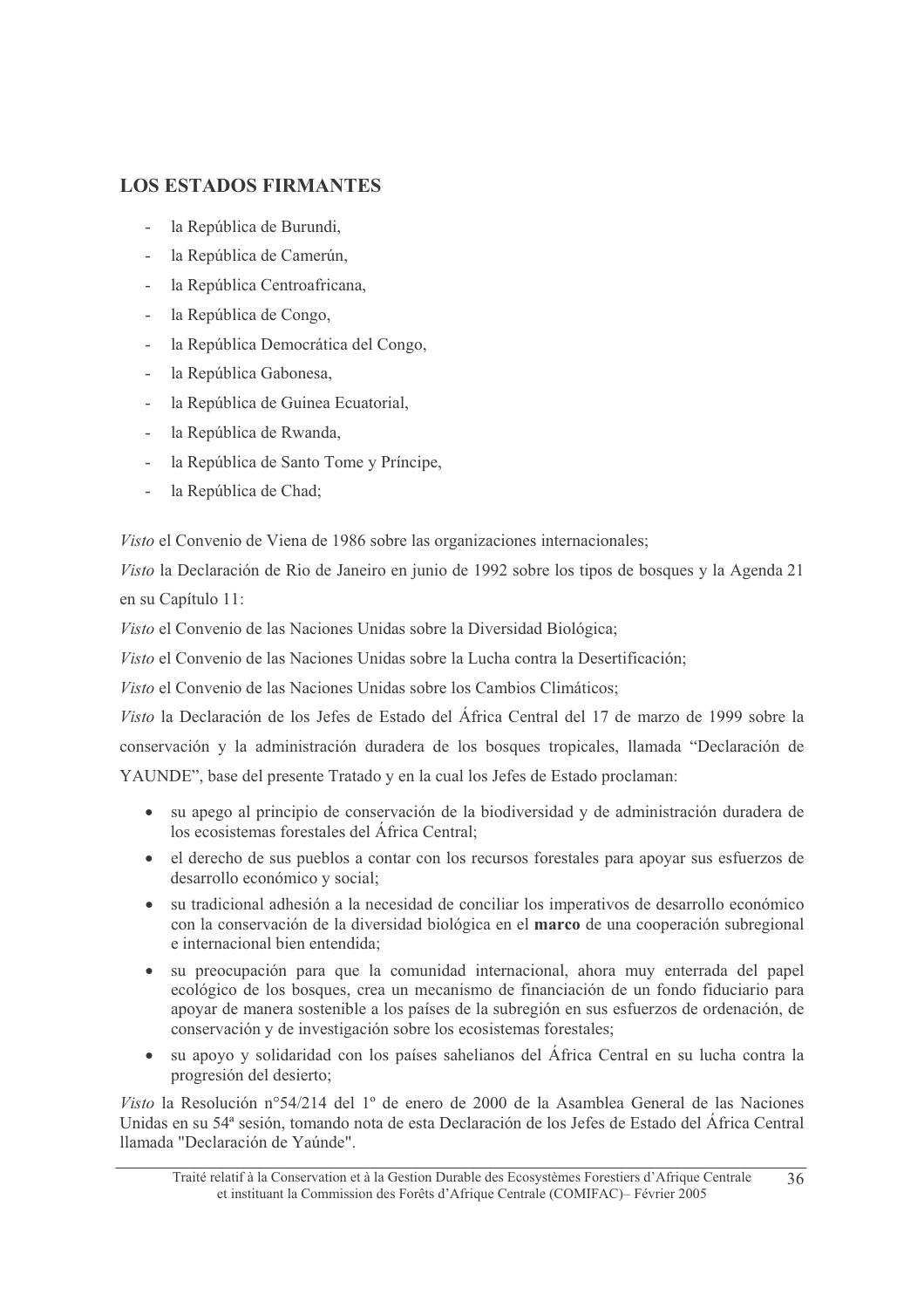Visto los estatutos de la Conferencia de Ministros encargados de los bosques del África Central (COMIFAC) adoptados en Yaúnde el 28 de junio de 2002;

Consciente de la necesidad de sentar bases fiables y duraderas para una cooperación subregional en materia de conservación y de administración de los bosques;

Han convenido lo siguiente:

### **TITULO I: DE LOS COMPROMISOS**

#### Artículo 1:

Los Estados Partes al presente Tratado se comprometerán, en el marco de la conservación y administración duradera de los ecosistemas forestales del África Central, a:

- incorporar en sus prioridades nacionales la conservación y la administración duradera de los bosques, así como la administración del medio ambiente;
- $\bullet$ adoptar políticas nacionales armonizadas en materia de bosques, acelerar el establecimiento de los instrumentos de ordenación, en particular sistemas de certificación reconocidos a nivel internacional, aceptados por les Estados del África Central y desarrollar los recursos humanos para su aplicación;
- establecer medidas encaminadas a conciliar las acciones favorables a la conservación y la administración duradera de los ecosistemas forestales con las políticas de desarrollo en otros sectores, en particular la reforestación, transportes y la agricultura;
- establecer en cada Estado mecanismos sostenibles para financiar el desarrollo del sector forestal a partir de los ingresos generados por la actividad forestal y la cooperación internacional;
- incitar sus Gobiernos a aplicar las acciones prioritarias del Plan de Convergencia, a saber: la identificación de las zonas de conservación prioritarias, la creación de nuevas áreas protegidas, la elaboración y la aplicación de nuevos planes de administración de las áreas protegidas y la apropiación por los Estados de los procesos lanzados en los programas pilotos;
- elaborar una fiscalidad forestal adecuada y medidas de remisión necesarias a su aplicación para apoyar de manera duradera los esfuerzos de conservación, de ordenación sostenible y de investigación sobre los ecosistemas forestales;
- acelerar el proceso de creación de áreas protegidas transfronterizas entre los países del  $\bullet$ África Central e invitar los países vecinos a integrarse en el proceso, reforzando al mismo tiempo la administración de las áreas protegidas existentes;
- reforzar las acciones encaminadas a acrecentar la participación rápida de las poblaciones  $\bullet$ rurales en la planificación y la administración duradera de los ecosistemas y reservar bastante espacios para su desarrollo socioeconómico;
- garantizar una mayor implicación de los operadores económicos en el proceso de administración duradera y de conservación de los ecosistemas forestales;
- desarrollar acciones concertadas con el fin de erradicar la caza furtiva y cualquier otra explotación que no sea sostenible en la subregión, asociando al mismo tiempo los contributores, en particular los operadores económicos y las poblaciones;
- promover y acelerar el proceso de industrialización del sector y desarrollar mecanismos adecuados de financiación del sector privado nacional con el fin de maximizar el valor

Traité relatif à la Conservation et à la Gestion Durable des Ecosystèmes Forestiers d'Afrique Centrale  $37$ et instituant la Commission des Forêts d'Afrique Centrale (COMIFAC)- Février 2005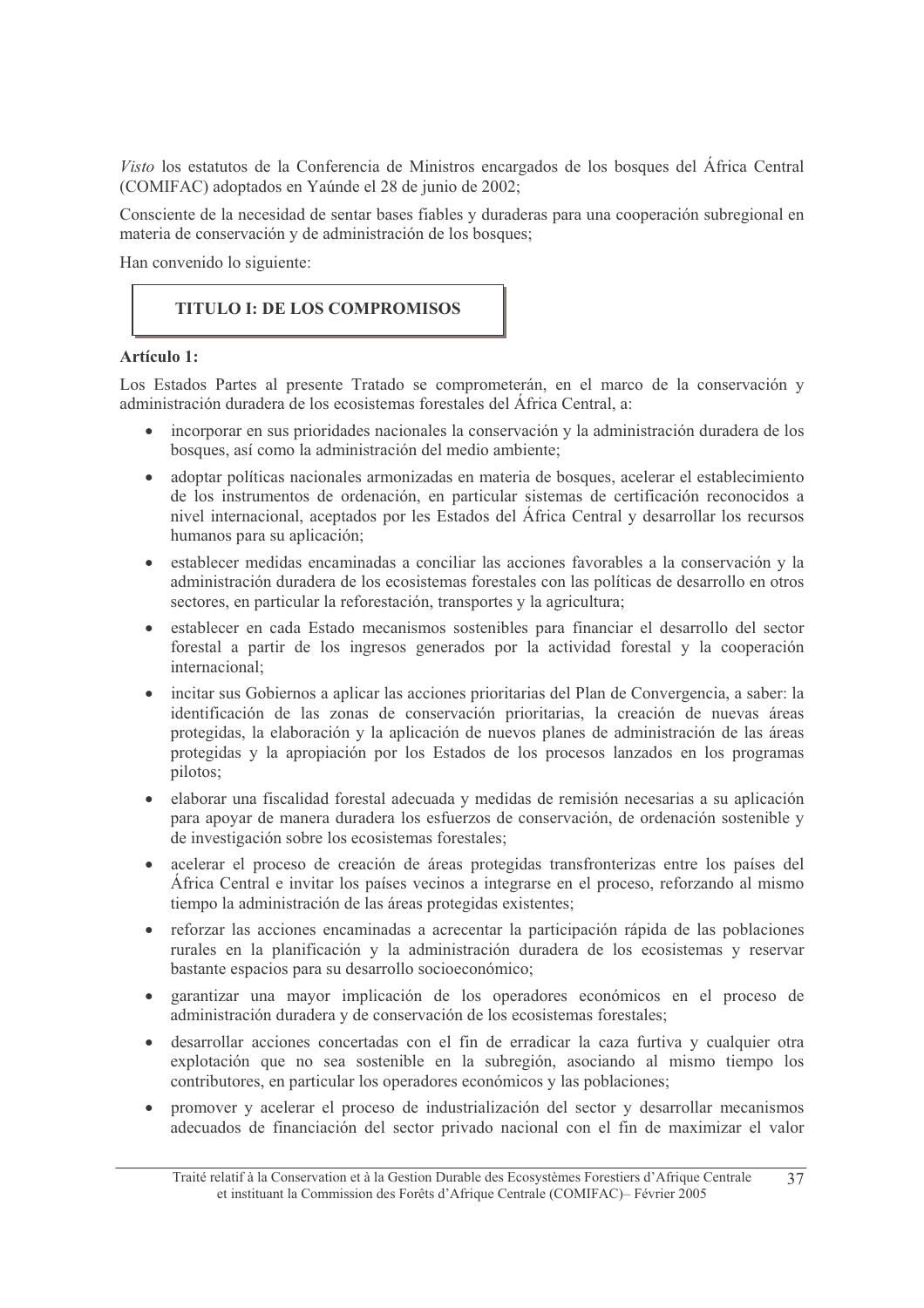añadido y crear nuevos empleos y valorizadores, garantizando al mismo tiempo el uso sostenible de los recursos en armonía con el potencial forestal;

- favorecer la armonización estandardizada de los documentos relativos a la circulación de los productos forestales y fáunicos;
- promover la organización de foros nacionales y subregionales de intercambio de experiencias;
- favorecer el establecimiento de redes de instituciones pertinentes de investigación y de
- desarrollo forestal;
- reforzar la coordinación y la cooperación entre todas las organizaciones nacionales e  $\bullet$ internacionales implicadas en las acciones y la reflexión sobre el uso sostenible y la conservación de los recursos biológicos y de los ecosistemas forestales.

#### Artículo 2:

Para cumplir con los compromisos precedentes, los Estados tendrán que:

- financiar las acciones relativas a la administración duradera de los ecosistemas forestales y del medio ambiente:
- · desarrollar la cooperación con la comunidad internacional con el fin de movilizar los recursos necesarios para financiar los compromisos referidos en el artículo 1 del presente Tratado:
- trabajar juntos para conseguir la elegibilidad del programa iniciado por los Estados miembros al presente Tratado a varios mecanismos de financiación novadores.

# **TITULO II: DE LOS MIEMBROS**

#### Artículo 3:

Serán Partes al presente Tratado los siguientes Estados del África Central:

- $\triangleright$  la República de Burundi,
- $\triangleright$  la República de Camerún,
- $\triangleright$  la República Centroafricana,
- $\triangleright$  la República de Congo,
- $\triangleright$  la República Democrática del Congo,
- $\triangleright$  la República Gabonesa,
- $\triangleright$  la República de Guinea Ecuatorial,
- $\triangleright$  la República de Rwanda,
- $\triangleright$  la República de Santo Tome y Príncipe,
- $\triangleright$  la República de Chad:

#### Artículo 4:

Podrá también ser miembro del presente Tratado cualquier otro Estado del África Central que se adhiera a ello conforme a las modalidades previstas abajo en el artículo 25.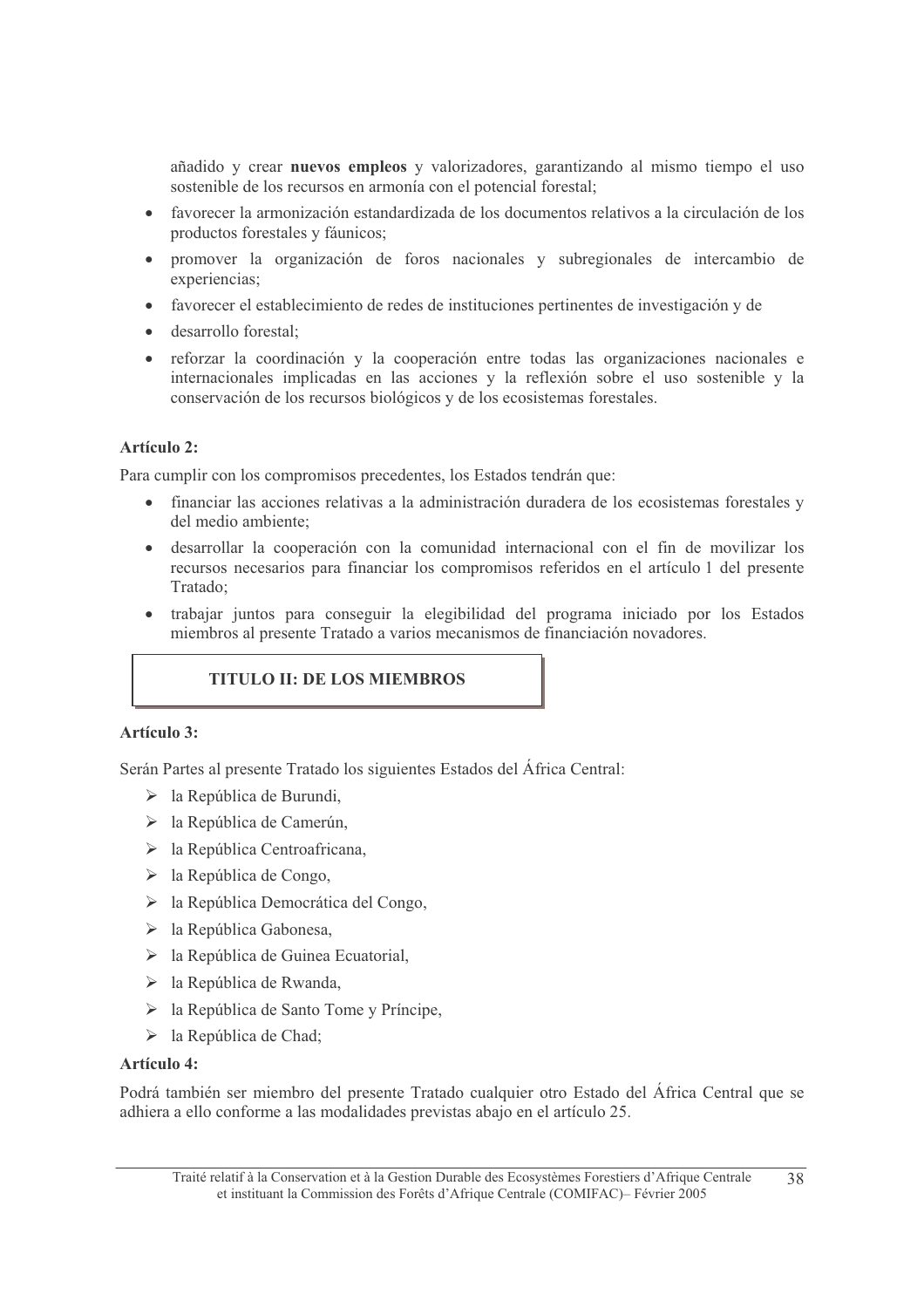# **TITULO III: DE LA APLICACIÓN**

#### Artículo 5:

Para que se aplicara el presente Tratado, se creará una organización subregional llamada "Comisión" de Bosques del África Central", en anagrama COMIFAC.

La COMIFAC será encargada de la orientación, la armonización y el seguimiento de las políticas forestales y medio ambientales en el África Central.

# ❖ CAPÍTULO I: DE LA SEDE, DEL PERÍODO Y DE LOS ÓRGANOS

#### Artículo 6:

La sede de la COMIFAC se establecerá en Yaúnde, República de Camerún. Sin embargo, se la podrá transferir a cualquier otro país miembro bajo decisión de la Cumbre de los Jefes de Estado y de Gobierno.

El período de la COMIFAC es ilimitado.

Los órganos de la COMIFAC son los siguientes:

- · la Cumbre de Jefes de Estado y de Gobierno;
- el Consejo de Ministros;
- · la Secretaría Ejecutiva.

#### ❖ CAPÍTULO II: DE LA CUMBRE DE LOS JEFES DE ESTADO Y DE GOBIERNO

#### Artículo 7:

La Cumbre de los Jefes de Estado y de Gobierno constará de los Jefes de Estado y de Gobierno de los Estados miembros de la COMIFAC o sus representantes.

La Cumbre establecerá las orientaciones de la Organización con respecto al cumplimiento de los compromisos tales como definidos en el artículo 1 del Título I del presente Tratado.

#### Artículo 8:

La Cumbre definida en el artículo 7 precedente se celebrará a petición sea de los Jefes de Estado y de Gobierno sea del Consejo de Ministros. Sus decisiones se adoptarán por consenso; de lo contrario, por mayoría simple de los miembros.

Las reuniones de la Cumbre de los Jefes de Estado y de Gobierno se celebrarán a puerta cerrada.

# ❖ CAPÍTULO III: DEL CONSEJO DE MINISTROS

#### Artículo 9:

El Consejo de Ministros constará de los Ministros encargados de los Bosques y/o del Medio Ambiente de cada Estado miembro de la COMIFAC.

Traité relatif à la Conservation et à la Gestion Durable des Ecosystèmes Forestiers d'Afrique Centrale 39 et instituant la Commission des Forêts d'Afrique Centrale (COMIFAC)- Février 2005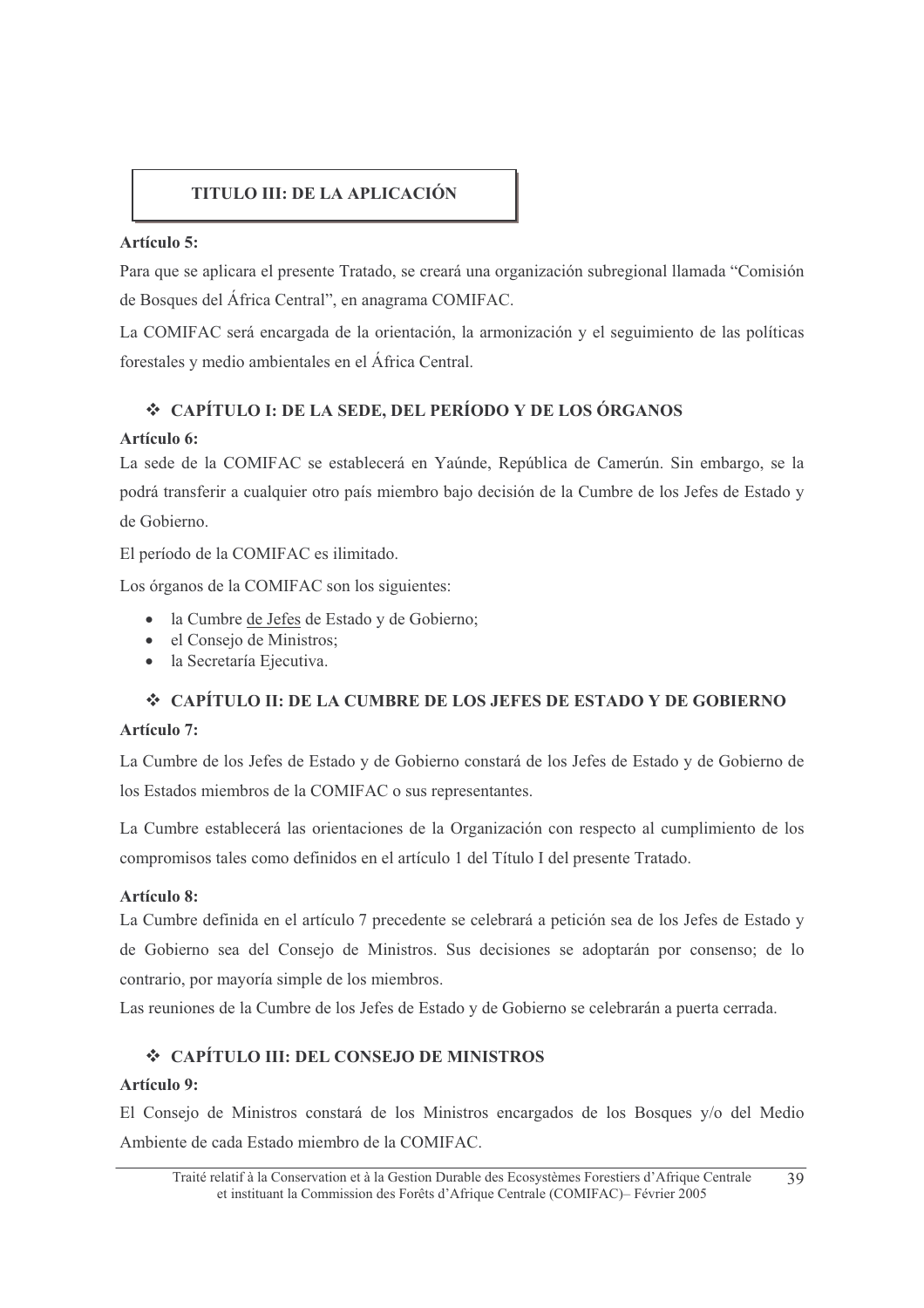#### Artículo 10:

El Consejo de Ministros es el órgano de decisión, de coordinación y de control de la aplicación de las políticas relativas a la administración duradera de los ecosistemas forestales del África Central. En esta capacidad, será particularmente encargado de:

- garantizar la aplicación de las orientaciones adoptadas por la Cumbre de Los Jefes de Estado v de Gobierno:
- proponer el lugar, la fecha y el orden del día de la Cumbre de Los Jefes de Estado y de Gobierno:
- designar y revocar a los miembros de la Secretaría Ejecutiva;
- orientar y evaluar la acción de la Secretaría Ejecutiva;
- examinar y adoptar los presupuestos de la Secretaría Ejecutiva;
- aprobar y asegurar la verificación de cuentas;
- aprobar la remuneración de las diferentes categorías de personal;
- ejercer el poder disciplinario conjuntamente con la Secretaría Ejecutiva.  $\blacksquare$

#### Artículo 11:

El Consejo de Ministros se reunirá en sesión ordinaria cada dos años. Las sesiones ordinarias se celebrarán en cada Estado miembro, de manera rotativa y por orden alfabético de la lengua francesa.

Cada sesión establecerá el orden del día del próximo Consejo.

El Presidente en ejercicio podrá convocar las sesiones extraordinarias a petición de 2/3 de los Estados miembros. De lo contrario, una nueva sesión se celebrará a una fecha posterior sin exigencia de quórum.

Las decisiones del Consejo de Ministros se tomarán por consenso. De lo contrario, se adoptarán por mayoría simple de los miembros.

Se celebrará el Consejo de Ministros a puerta cerrada. Podrá recurrir a cualquier persona por sus competencias para que aclarara un asunto específico de la orden del día.

#### Artículo 12:

El Presidente en ejercicio del Consejo de Ministros es el Ministro encargado de los Bosques del país que asuma la Presidencia de la COMIFAC. El período del presidente será de dos años.

El Presidente en ejercicio:

- convoca las sesiones del Consejo de Ministros;
- dirige los debates del Consejo;

Traité relatif à la Conservation et à la Gestion Durable des Ecosystèmes Forestiers d'Afrique Centrale  $40$ et instituant la Commission des Forêts d'Afrique Centrale (COMIFAC) – Février 2005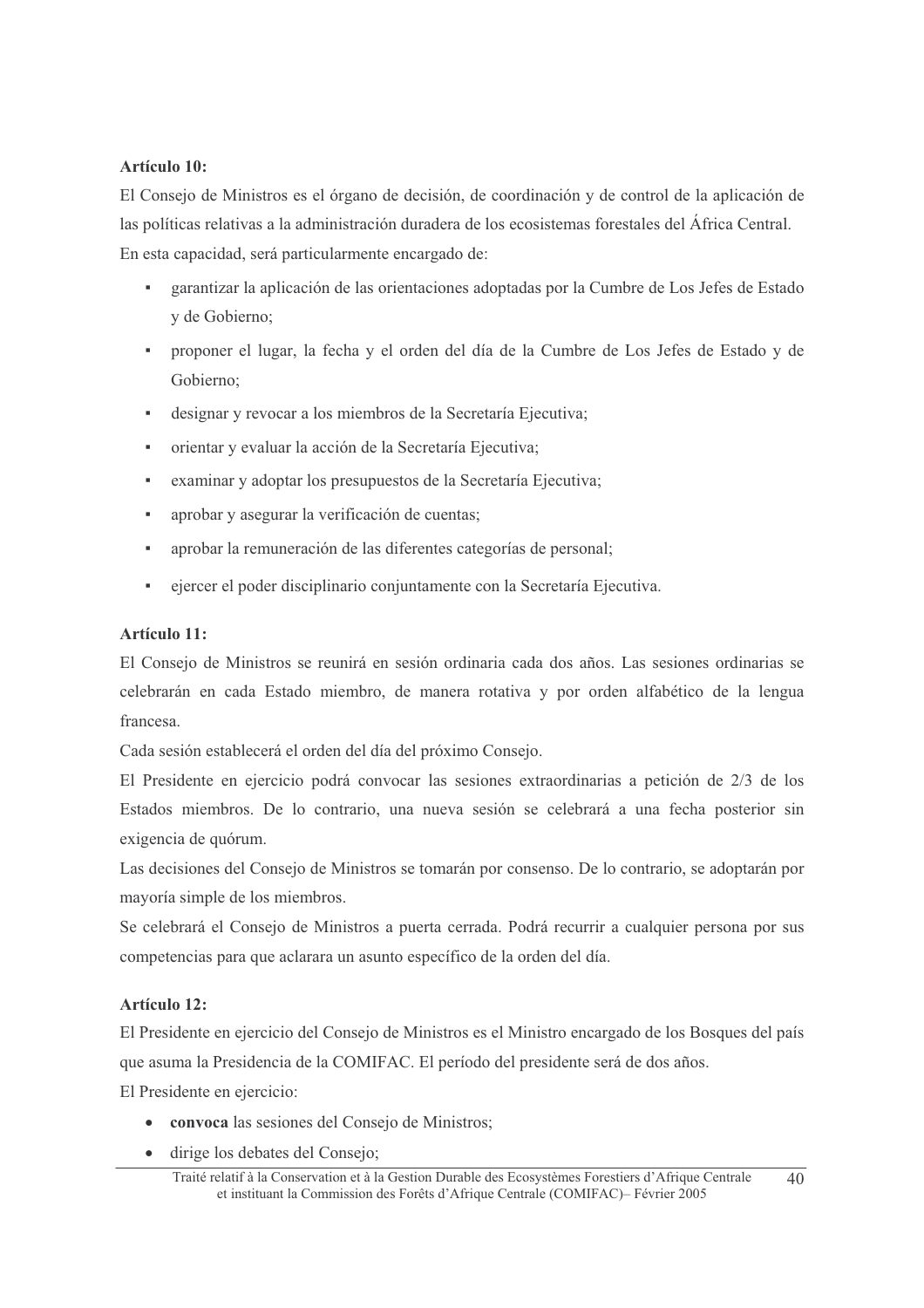- garantiza la ejecución de las decisiones y recomendaciones de la Cumbre de los Jefes de Estado y de Gobierno y las del Consejo de Ministros;
- representa el Consejo de Ministros durante la intersesión y actuará en concertación con los demás Ministros encargado de los Bosques y/o del Medio Ambiente;
- coordina la preparación de las sesiones del consejo de Ministros.

# ❖ CAPÍTULO IV: DE LA SECRETARÍA EJECUTIVA

# **Artículo 13:**

La Secretaría Ejecutiva es el órgano de ejecución de la COMIFAC. En este sentido, tiene las siguientes misiones:

- coordinar la ejecución de las actividades de la COMIFAC;
- $\bullet$ aplicar las decisiones del Consejo de Ministros.

# Artículo 14:

La Secretaría Ejecutiva constará de un Secretario Ejecutivo, un Secretario Ejecutivo Adjunto, un Coordinador Técnico y un Director Administrativo y Financiero.

El Secretario Ejecutivo, Secretario Ejecutivo Adjunto, Coordinador Técnico así como el Director Administrativo y Financiero serán nombrados por el Consejo de Ministros a propuesta del Ministro en carga de los Bosques y/o del Medio Ambiente del país de procedencia de cada candidato.

El Secretario Ejecutivo Adjunto, Coordinador Técnico y el Director Administrativo y Financiero serán designados después de que la Secretaría Ejecutiva haya recibido tres candidaturas enviadas por el Ministro en carga de los Bosques y/o del Medio Ambiente del país de procedencia de cada candidato.

El Consejo de Ministros podrá decidir de crear otros cargos estatutarios para reforzar la capacidad de la Secretaría Ejecutiva. El período de mandato de la Secretaría ejecutiva es de 4 años renovables una sola vez. Sin embargo, en caso de incumplimientos debidamente constatados, el Consejo de Ministros podrá terminar prematuramente las funciones de cualquier miembro de la Secretaría Ejecutiva.

Para garantizar el seguimiento y evaluación de la aplicación del presente Tratado, la Secretaría Ejecutiva dispondrá de un Foro subregional y de Foros nacionales que agruparán a estos diferentes niveles las ONG, las Administraciones, los Socios para el Desarrollo, los Proveedores de fondos, el sector Privado, la Sociedad Civil y los Parlamentarios

El reglamento interno de la COMIFAC especificará la organización y el funcionamiento de estos foros.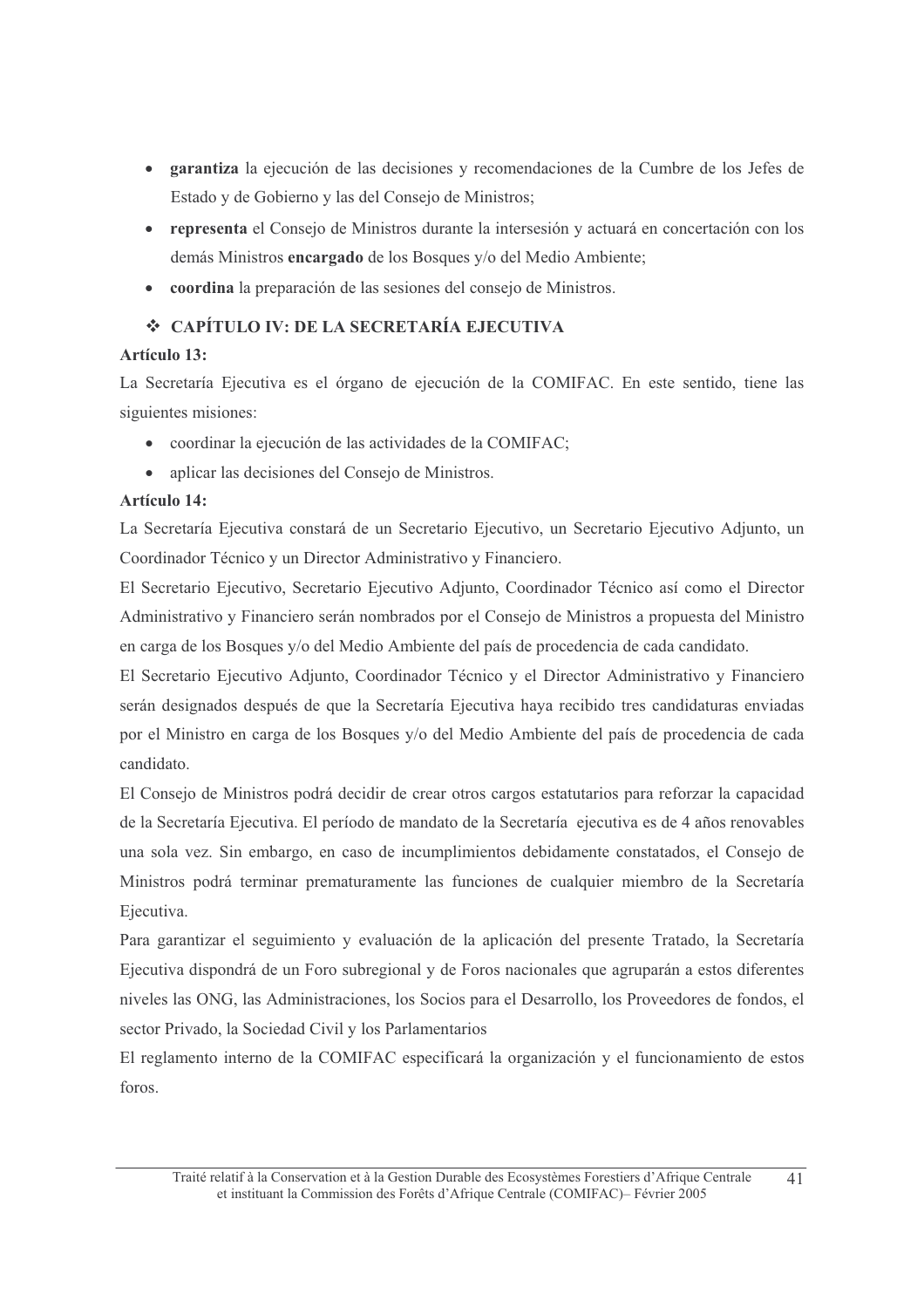Para reforzar su capacidad de trabajo, la Secretaría Ejecutiva podrá solicitar a consultores y socios por medio de notas de entendimiento. La conclusión de dichas notas de entendimiento estará subordinada al acuerdo previo del Presidente en ejercicio del Consejo de Ministros.

#### Artículo 15:

El Secretario Ejecutivo es el encargado de:

- representar a la COMIFAC en todos los actos de la vida civil;
- coordinar la ejecución de las actividades de la Secretaría Ejecutiva;  $\bullet$
- asegurar la promoción de la COMIFAC a nivel internacional;  $\bullet$
- supervisar y coordinar todas las actividades relativas a la organización de los trabajos del  $\bullet$ Consejo de Ministros;
- participar en calidad de asesor a los trabajos del Consejo de Ministros de que será el relator;
- preparar el orden del día del Consejo de Ministros en concertación con el Presidente en ejercicio;
- elaborar los programas, los proyectos de presupuesto y las cuentas que habrá de someter al Consejo de Ministros.

#### Artículo 16:

El Secretario Ejecutivo Adjunto será el coordinador técnico de la Secretaría Ejecutiva. En su cometido, se encarga entre otras las funciones de:

- ejecutar, supervisar y coordinar el trabajo técnico de la Secretaría Ejecutiva;
- elaborar los términos de referencia para los estudios y el reclutamiento de expertos;  $\bullet$
- · elaborar el programa de trabajo anual (PTA);
- elaborar los informes técnicos de la Secretaría Ejecutiva, asegurar su calidad y su  $\bullet$ regularidad.
- Reemplazar al Secretario ejecutivo durante su ausencia

#### Artículo 17:

El Director Administrativo y Financiero asegurará, bajo la autoridad del Secretario Ejecutivo, la administración de los recursos humanos, materiales y financieros de la COMIFAC.

# **TITULO IV: DE LAS RELACIONES CON OTRAS**

#### Artículo 18:

La Secretaría ejecutiva podrá concluir convenios de colaboración entre la COMIFAC y otras organizaciones regionales o subregionales en el cumplimiento de su misión.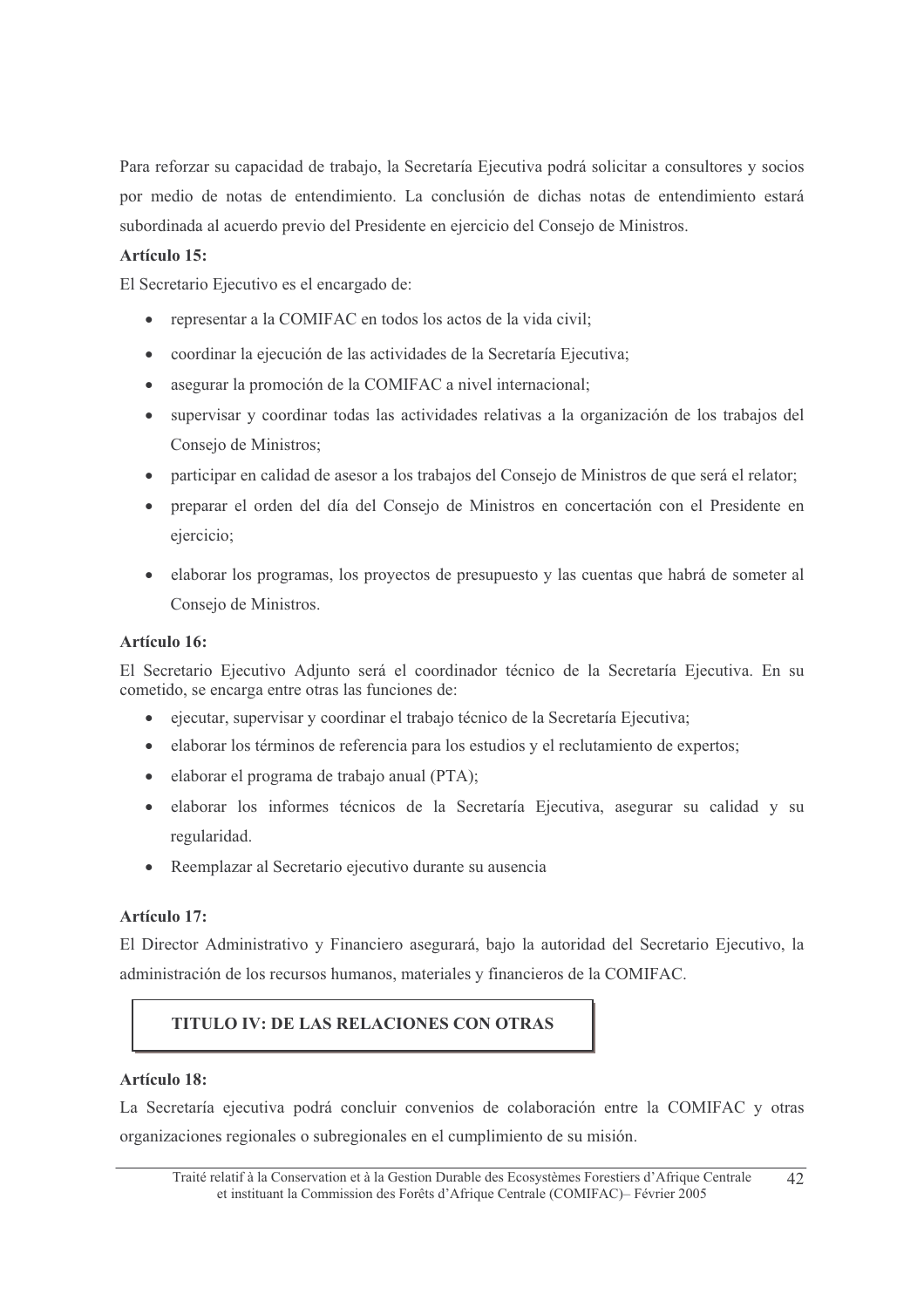Se trata particularmente de:

- la Organización para la Conservación de la Fauna Silvestre en África (OCFSA), en materia de biodiversidad y de lucha contra la caza furtiva transfronteriza;
- la Agencia Internacional para el Desarrollo de la Información Ambiental (ADIA), en materia de gestión de la información ambiental sobre la subregión y su difusión hacia todos los socios:
- · la Conferencia sobre les Ecosistemas de Bosques Densas y Húmedas del África Central (CEBDHAC), en materia de administración de los procesos de concertación dentro del Foro Subregional, de los Foros Nacionales y de sus comisiones especializadas;
- la Organización africana de la Madera (OAM), en particular para las cuestiones de economía forestal, de certificación y de comercio de los productos forestales;
- la Red de las Áreas Protegidas del África Central (RAPAC).  $\bullet$

#### Artículo 19:

La Secretaría ejecutiva podrá concluir Protocolos o Acuerdos en virtud del presente Tratado con otras organizaciones internacionales.

Los Acuerdos anteriores al presente Tratado firmados por los Estados Miembros en el marco de la aplicación de la "Declaración de Yaúnde" del 17 de marzo de 1999 serán reputados válidos y considerados como Acuerdos en el sentido del apartado 1 del presente artículo.

# **TITULO V: DE LAS RECURSOS Y DE LA GESTIÓN**

# $\div$  CAPÍTILO I: DE LOS RECURSOS

#### Artículo 20:

La financiación de la COMIFAC será asegurada por una contribución obligatoria de los Estados miembros según un principio igualitario o conforme a un mecanismo de financiación establecido según una tasa aplicada a la suma de los ingresos generados por la exportación de productos forestales y fáunicos.

Sin embargo, la COMIFAC podrá buscar financiaciones adicionales, particularmente ante los socios para el desarrollo.

El importe de la contribución anual obligatoria de los Estados será establecido por el Consejo de Ministros a propuesta presupuestaria preparada por la Secretaría Ejecutiva.

El Estado que no cumple sus obligaciones financieras perderá el derecho de voto así como todo apoyo de la Organización hasta que regularice su situación.

Traité relatif à la Conservation et à la Gestion Durable des Ecosystèmes Forestiers d'Afrique Centrale 43 et instituant la Commission des Forêts d'Afrique Centrale (COMIFAC) – Février 2005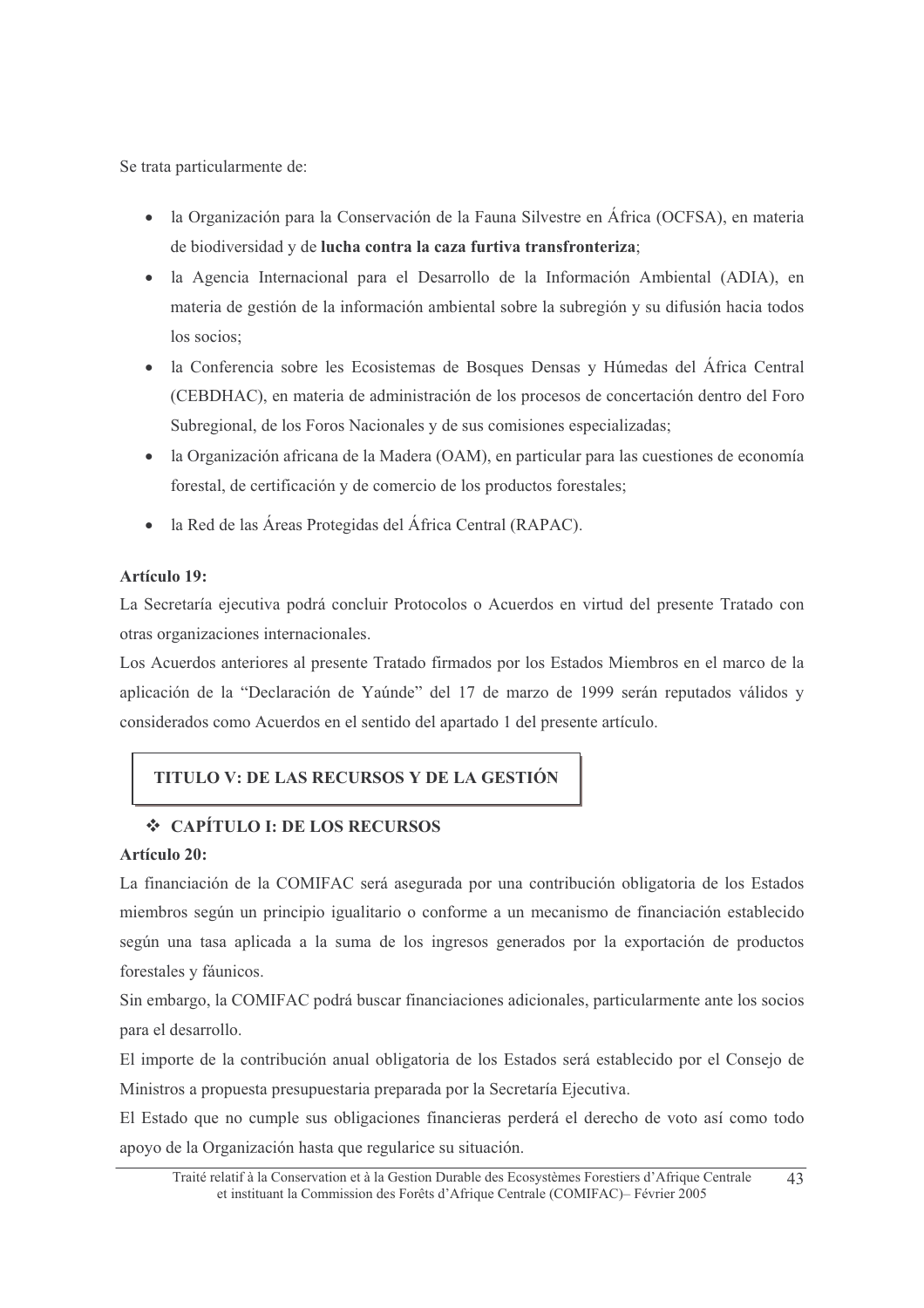La COMIFAC está capacitada para recibir donaciones y legados.

La COMIFAC está abierta a cualquier otra forma de financiación susceptible de acrecentar sus recursos sin perjudicar sus objetivos.

### Artículo 21:

La financiación de las Cumbres de los Jefes de Estado y de Gobierno incumbe conjuntamente al país sede y a la COMIFAC.

#### Artículo 22:

La financiación de la Secretaría Ejecutiva incumbirá a la COMIFAC.

# ❖ CAPÍTULO II: DE GESTIÓN FINANCIERA

#### Artículo 23:

Los procedimientos de gestión financiera serán establecidos por el reglamento interno que será elaborada por la Secretaría Ejecutiva y sometida al Consejo de Ministros para su aprobación.

#### **Artículo 24:**

Una auditoría contable y financiera será realizada cada año por una consultoría especializada en cuentas, titulado e independiente, seleccionada por el Consejo de Ministros a propuesta de su Presidente después de un proceso de selección.

#### **TITULO VI: DE LAS DISPOSICIONES DIVERSAS Y FINALES**

#### Artículo 25:

El presente Tratado será sujeto a la ratificación, la aceptación o la aprobación de los Estados Partes, según sus procedimientos nacionales respectivos.

Será abierto a la adhesión de otros Estados a partir de la fecha de expiración por la firma de los Estados Partes originarios. Los instrumentos de ratificación, de aceptación o de adhesión serán depositados en poder del depositario.

#### Artículo 26:

El presente Tratado entrará en vigor el trigésimo día después que fuera depositado el sexto instrumento de ratificación, adopción, aprobación o de adhesión, según el caso.

#### Artículo 27:

Las lenguas de trabajo de la COMEFAC serán el francés, el inglés, el español y el portugués. La copia original del presente Tratado será depositada en poder de la Secretaría Ejecutiva que será su depositario.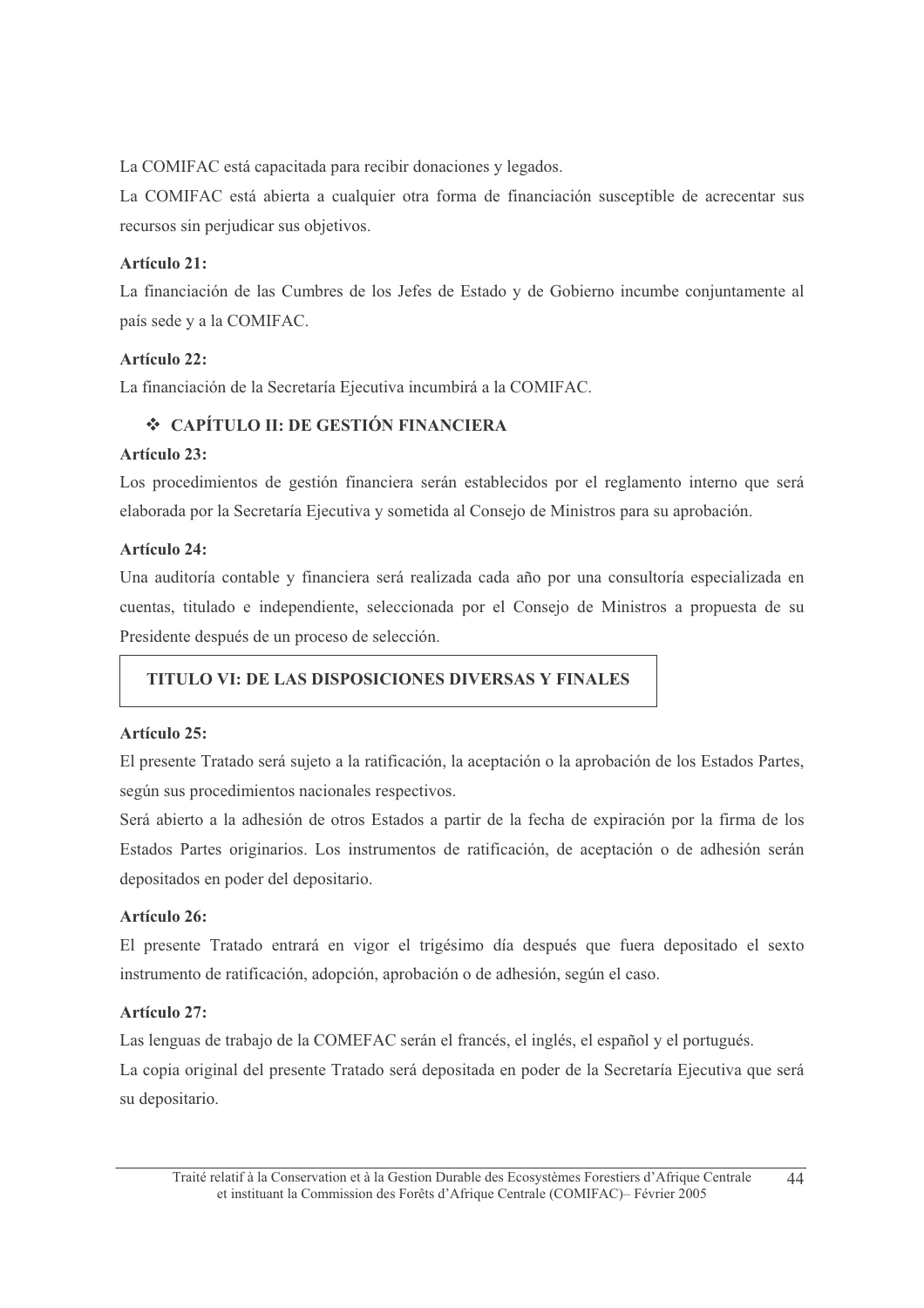La Secretaría Ejecutiva notificará a los Estados Miembros las fechas de depósito, los instrumentos de ratificación, aceptación o de adhesión y asegurará el registro del presente Tratado ante la Unión Africana y la Organización de las Naciones Unidas.

#### Artículo 28:

Cualquier Parte contratante podrá proponer enmiendas al presente Tratado. Las enmiendas se adoptarán por unanimidad o consenso por la Cumbre de los Jefes de Estado y de Gobierno.

Las propuestas de enmiendas serán depositadas por escrito en la Secretaría Ejecutiva que las transmitirá a las demás partes.

#### Artículo 29:

La COMIFAC gozará, en el territorio de cada Estado Miembro, la capacidad jurídica y los privilegios e inmunidades necesarios para que realizara sus objetivos.

Los representantes de los Estados Miembros y los funcionarios de la COMIFAC gozarán de los privilegios e inmunidades reconocidos para las organizaciones internacionales con carácter técnico, conforme a las disposiciones del Convenio de Viena sobre las Relaciones Diplomáticas.

#### Artículo 30:

Los miembros de la Secretaría Ejecutiva deberán abstenerse de cualquier actividad incompatible con su estatuto de funcionarios internacionales.

En el ejercicio de sus funciones, no podrán solicitar o recibir instrucciones de ningún Gobierno. Serán sujetos a la obligación de reserva y al secreto profesional.

#### **Artículo 31:**

En caso de disputa entre las Partes contratantes relativa a la interpretación o la aplicación del presente Tratado, las Partes interesadas buscarán una solución negociada. Si las Partes interesadas no pudieran conseguir un acuerdo negociado, podrán conjuntamente solicitar los buenos oficios o la mediación de una tercera parte.

Hecho en Brazzaville el 05 de febrero de 2005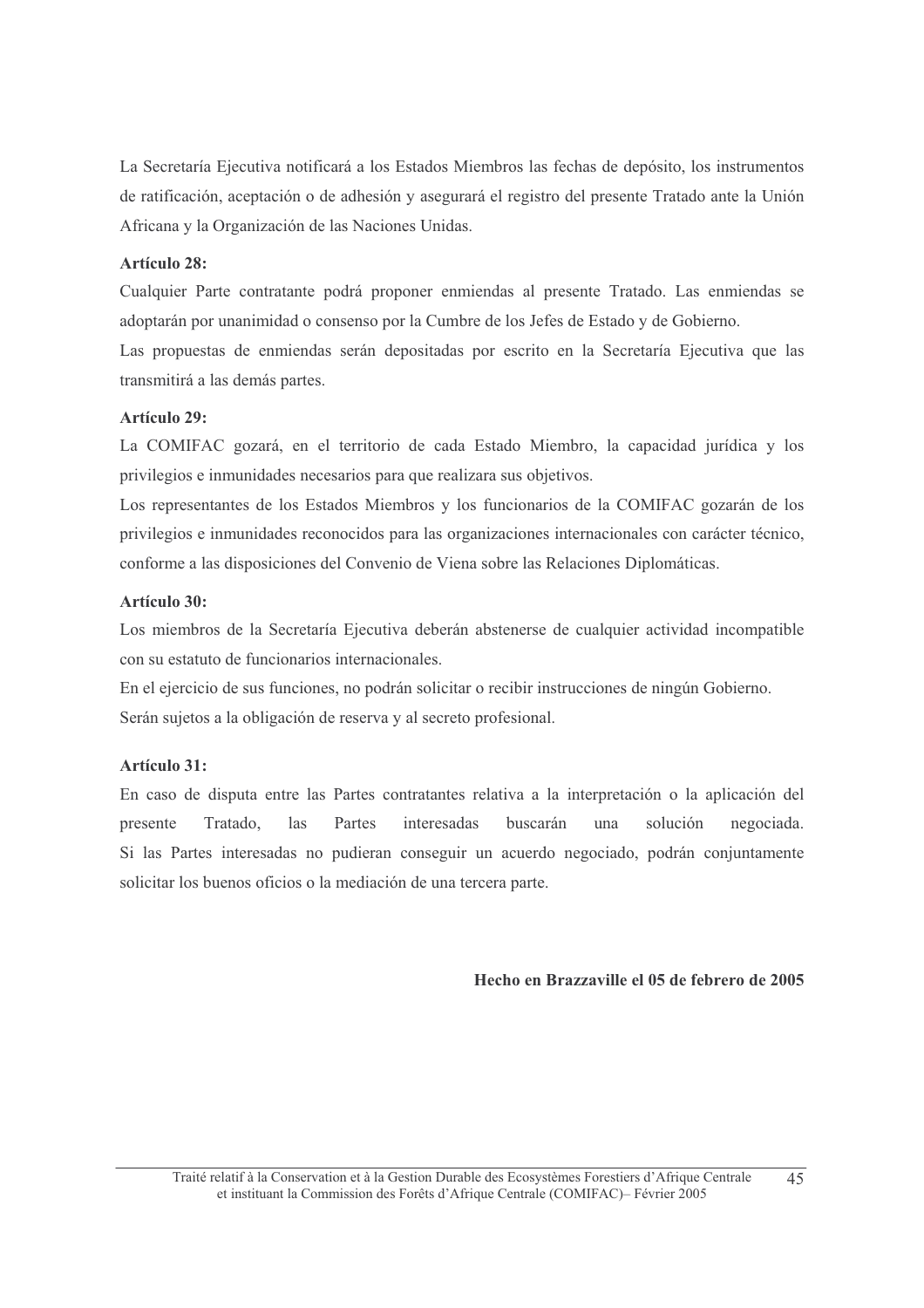Ont signé :

Son Excellence Paul BIYA, Président de la REPUBLIQUE DU CAMEROUN

Son Excellence François BOZIZE, Président de la REPUBLIQUE CENTRAFRICAINE

President de la REPUBLIQUE DU CONGO Son Excellence Denis SASSOU-NGUESSO-Were

Son Excellence Joseph KABILA, Président de la REPUBLIQUE DEMOCRATIQUE DU **CONGO** 

**DAAN** 

Son Excellence El Hadj Omar BONGO ONDIMBA, Président de la REPUBLIOUE **GABONAISE** 

Son Excellence OBIANG NGUEMA MBASOGO, Président de la REPUBLIQUE DE **GUINEE EQUATORIALE** 

Son Excellence Idriss DEBY, Président de la REPUBLIQUE DU TCHAD

Traité relatif à la Conservation et à la Gestion Durable des Ecosystèmes Forestiers d'Afrique Centrale et instituant la Commission des Forêts d'Afrique Centrale (COMIFAC) – Février 2005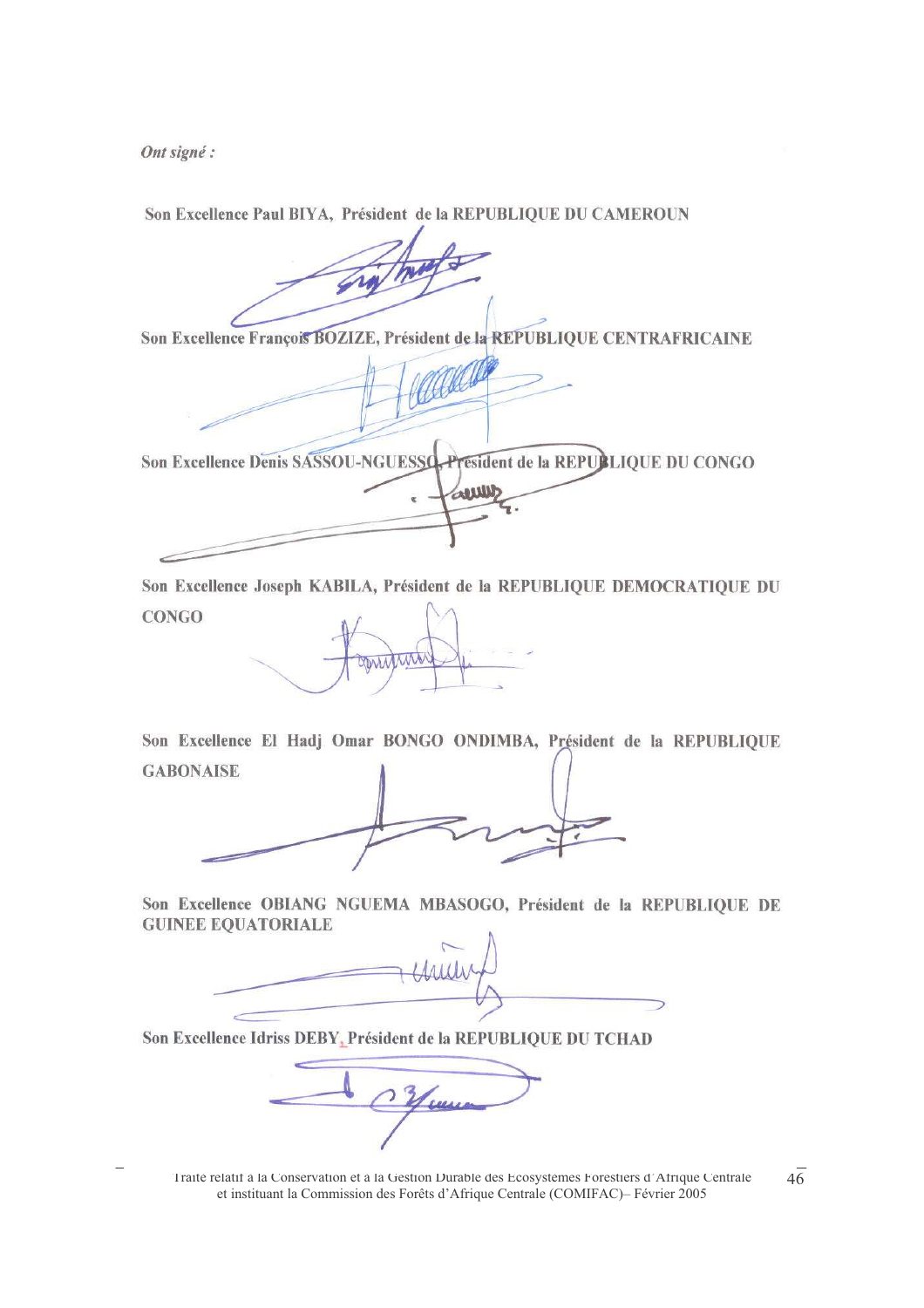Son Excellence Fradique BANDEIRA MELO DE MENEZES, Président de la République Démocratique de SAO TOME ET PRINCIPE.

ique Hipphies

Pour Son Excellence José Eduardo DÓS SANTOS, Président de la République d'ANGOLA. Monsieur Fernando da Piedade DIAS DOS SANTOS, Premier Ministre.

Pour Son Excellence Paul KAGAME, Président de la République du RWANDA, Monsieur Bernard MAKUZA, Premier Ministre.

Pour Son Excellence Domitien NDAYIZEYE, Président de la République du BURUNDI. Monsieur l'Ambassadeur Albert MBONERANE, Ministre de l'Aménagement du Territoire, de l'Environnement et du Tourisme.

 $2pV$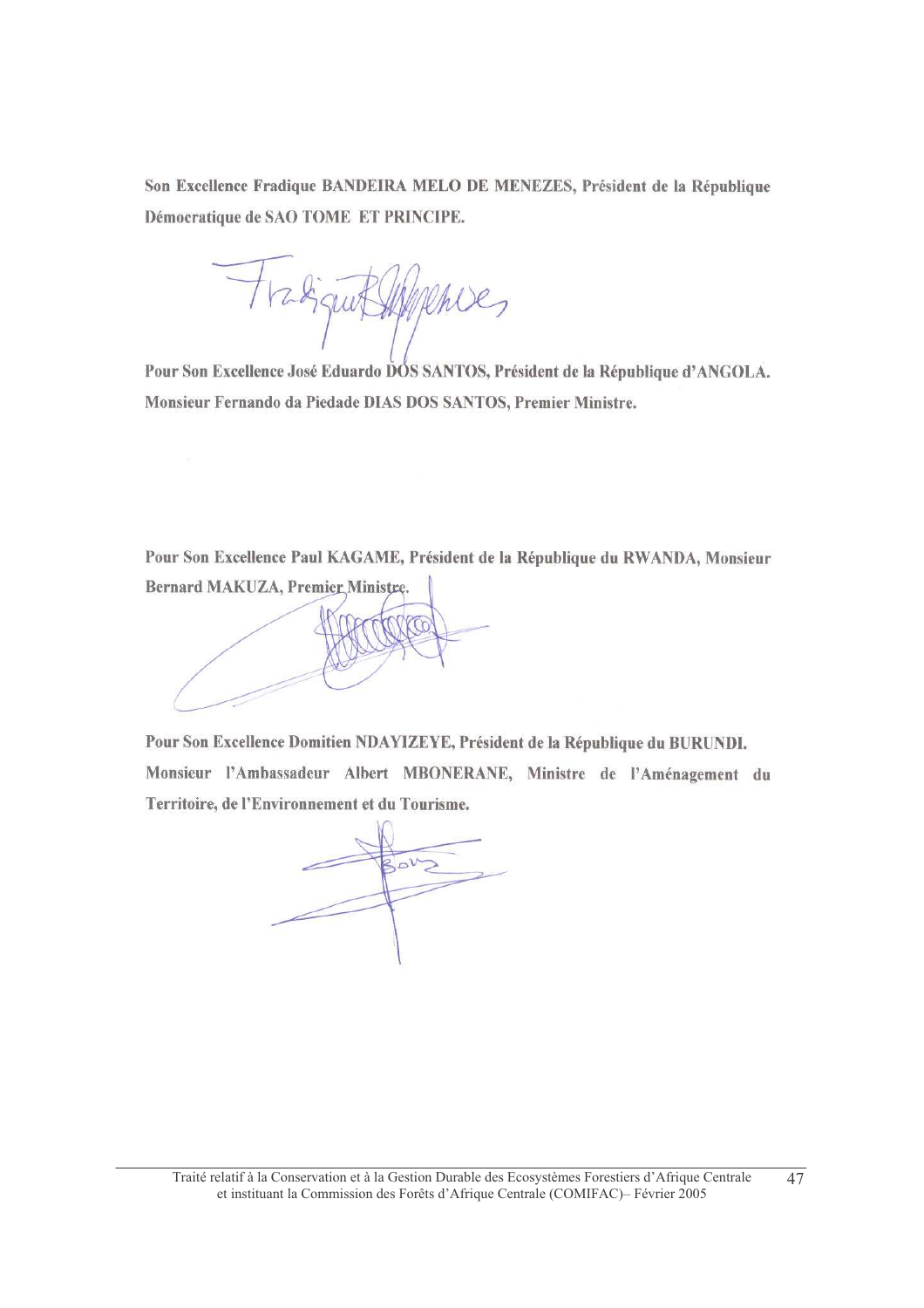# **VERSÃO PORTUGUESE**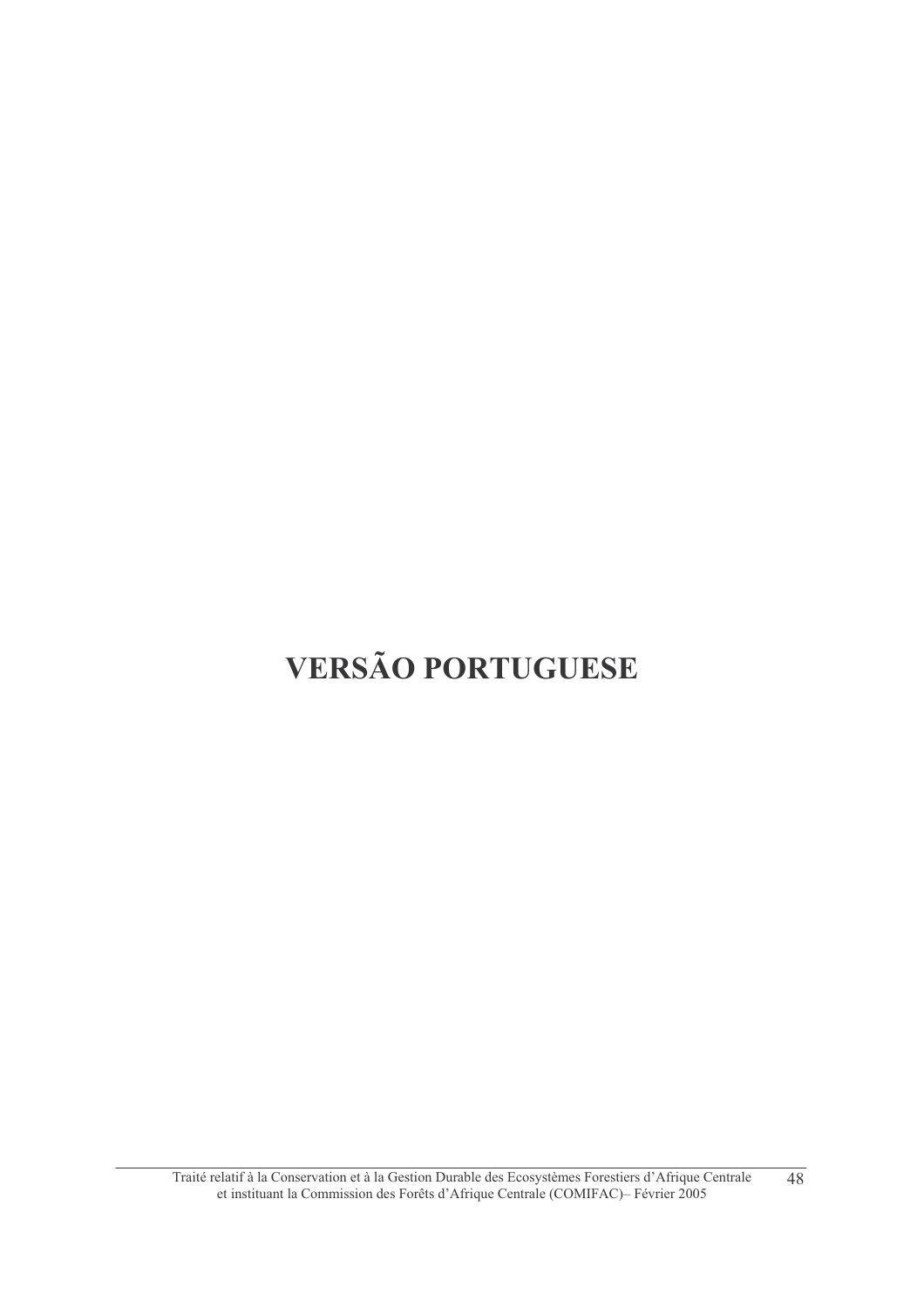# **TRATADO**

RELATIVO à CONSERVAÇÃO à GESTÃO SUSTENTÁVEL DOS ECOSSISTEMAS FLORESTAIS de ÁFRICA CENTRALE **INSTITUINDO a COMISSÃO DAS FLORESTAS de ÁFRICA CENTRAL (COMIFAC)**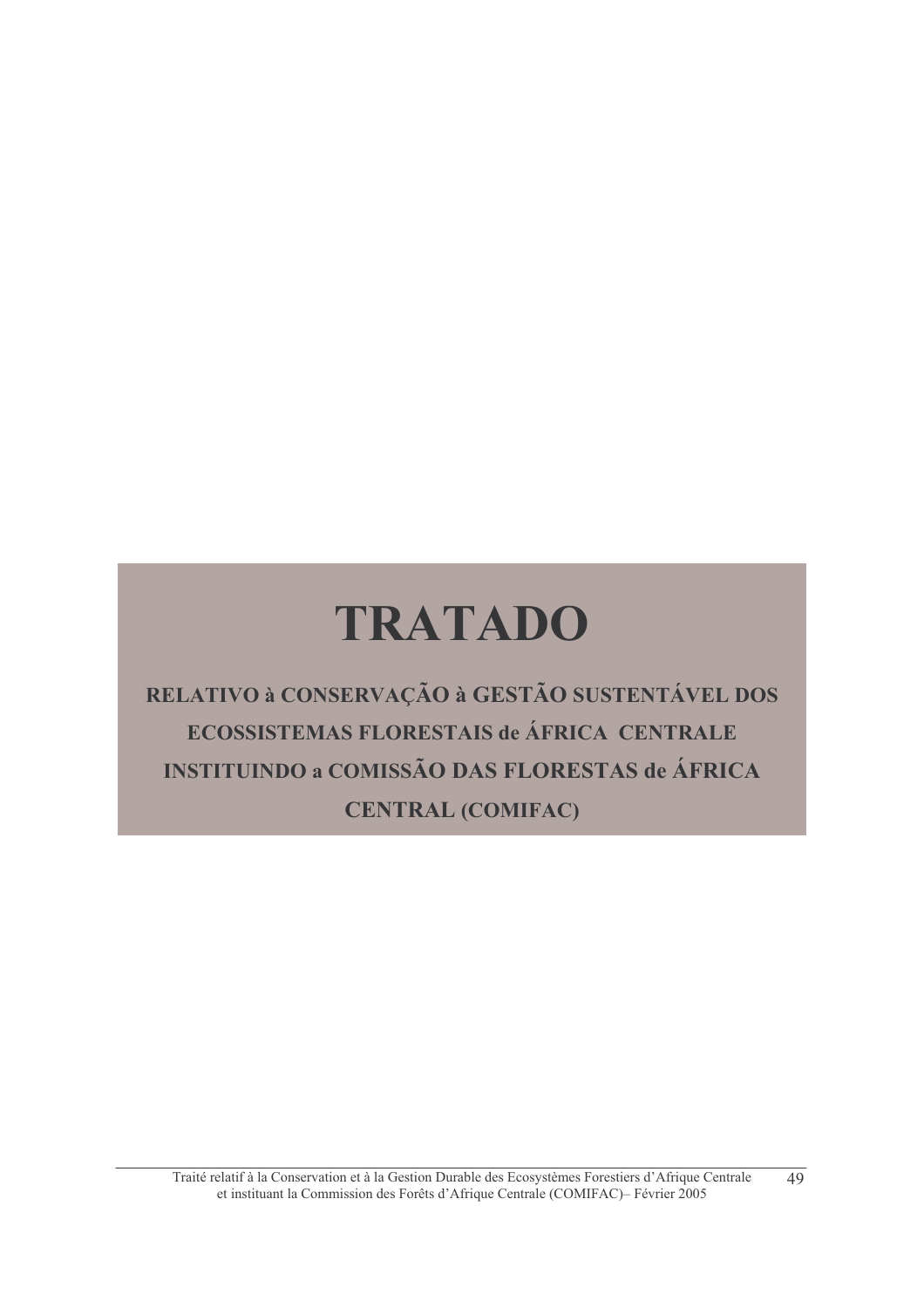# **PREÂMBULO**

A década passada conheceu profundas perturbações a nível das políticas e quadros institucionais internacionais, regionais e nacionais relativos à problemática ambiental. É assim que ao termo da Cimeira Mundial sobre o Ambiente e o Desenvolvimento de Rio de Janeiro em Junho de 1992, numerosas convenções internacionais sobre a protecção do ambiente e a conservação da biodiversidade viram o dia. Também, um debate internacional sobre as florestas instaura-se, o que permite às diferentes regiões do mundo tomarem consciência dos desafios e sobretudo as ameaças que pesam nos ecossistemas florestais tropicais.

É por conseguinte conscientes da sua responsabilidade essencial no que diz respeito à humanidade que os Chefes de Estado da África Central se mobilizaram a 17 de Março de 1999 em Yaoundé (Camarões) aquando da primeira Cimeira sobre a conservação e a gestão sustentável das florestas tropicais. Ao termo da referida Cimeira, os Chefes de Estado assinaram uma declaração chamada "Declaração de Yaoundé" que proclama solenemente a sua adesão ao princípio de conservação da biodiversidade e de gestão sustentável dos ecossistemas florestais, assim coma o direito dos pavas a contarem corn os recursos florestais para apoiar os seus esforços de desenvolvimento económico e social.

Para concretizar os compromissos subscritos na "Declaração de Yaoundé", a Conferência dos Ministros das Florestas de África Central, por abreviatura "COMIFAC", foi criada em Dezembro de 2000. Por este feito, a COMIFAC é a instituição subregional de referência em matéria de harmonização das políticas florestais e ambientais na África Central. A COMIFAC orienta, coordena e lama decisões sobre as acções e iniciativas subregionais no dominio da conservação e da gestão sustentável dos ecossistemas florestais.

Para se dotarem dum quadro jurídico internacionalmente reconhecido, os Estados-Membros decidiram instaurar um Tratado que devia regular e consolidar a cooperação subregional em matéria de florestas e ambiente.

Por conseguinte, o presente Tratado foi assinado pelos Chefes de Estado e de Governo de dez países da África Central durante a sua segunda Cimeira, no dia 5 de Fevereiro de 2005 en Brazzaville (República so Congo).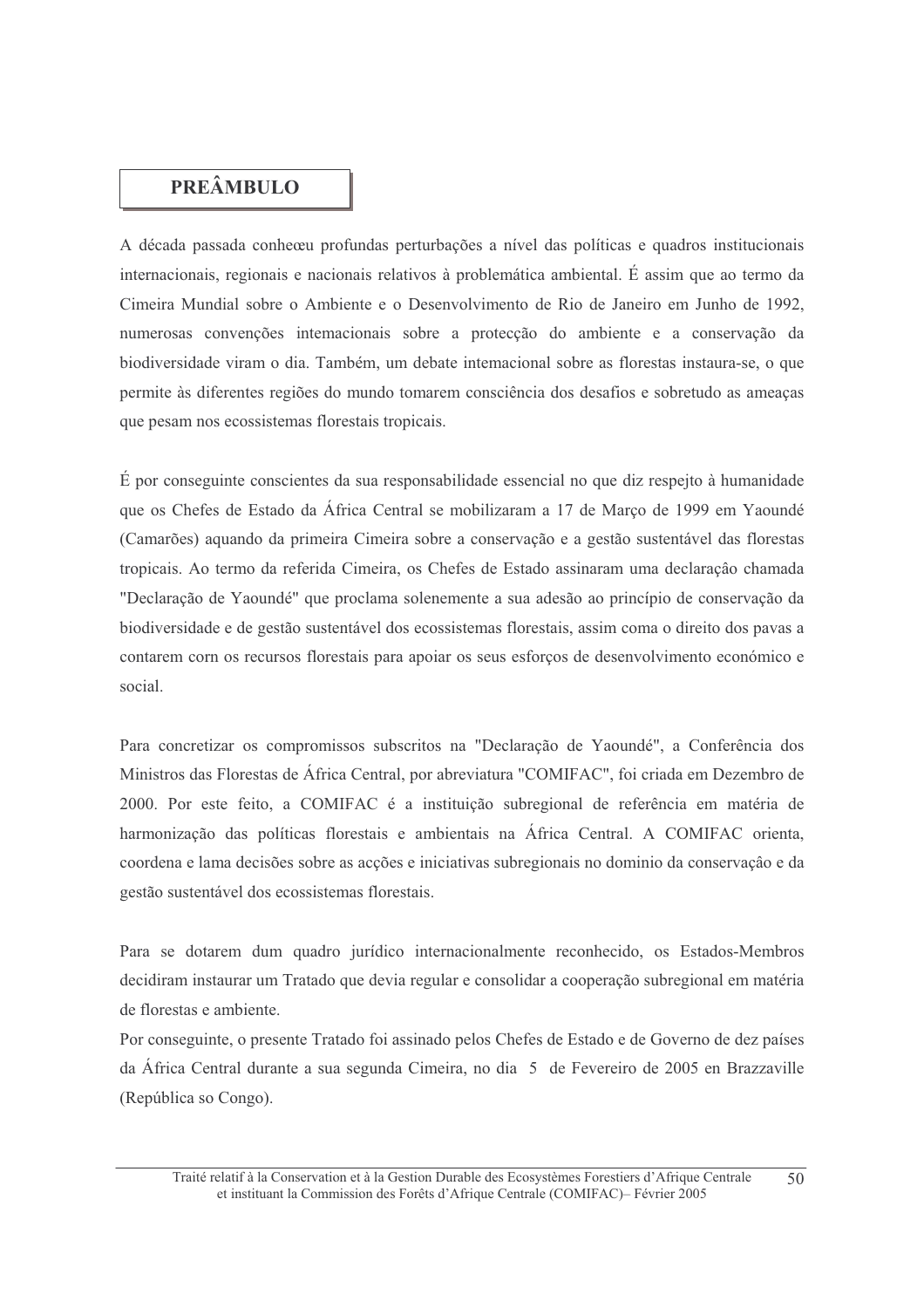#### **OS ESTADOS PARTES**

- a República do Burundi,
- a República dos Camarões,
- a República Centrafricana,
- a República do Congo,
- a República Democrática do Congo,
- a República Gabonesa,
- a República da Guiné Equatorial,
- a República do Ruanda,
- a República de São Tomé e Princípe,
- a Republica do Chad:

Tendo em conta a Convenção de Viena de 1986, relativa às organizações internacionais;

Tendo em conta a Declaração do Rio de Janeiro de Junho de 1992 sobre todos os tipos de florestas e a Agenda 21 no seu capítulo 11;

Tendo em conta a Convenção das Nações Unidas sobre a Diversidade Biológica;

Tendo em conta a Convenção das Nações Unidas sobre a Luta contra a Desertificação;

Tendo em conta a Convenção das Nações Unidas sobre as Mudanças Climáticas;

Tendo em conta a Declaração dos Chefes de Estado da África Central do 17 de Março de 1999 sobre a conservação e a gestão sustentável das florestas tropicais, chamada "Declaração de Yaounde", pedestal do presente Tratado e na qual os Chefes de Estado proclamam:

- a sua adesão ao princípio de conservação da biodiversidade e de gestão sustentável dos ecossistemas florestais da África Central:
- direito dos seus povos a contarem com os recursos florestais para apoiarem os seus esforços de desenvolvimento económico e social;
- a sua adesão já antiga à necessidade de conciliar os imperativos de desenvolvimento económico e social com a conservação da diversidade biológica no âmbito de uma cooperação subregional e internacional bem compreendida;
- seu interesse à instauração pela comunidade internacional, hoje muito consciente do papel ecológico das florestas, dum mecanismo internacional destinado ao financiamento dum fundo fiduciário para apoiar de maneira duradoura os países da subregião nos seus esforços de regulamentação da exploração das florestas, de conservação e de investigação sobre os ecossistemas florestais;
- seu apoio e a sua solidariedade com os países sahelianos da África Central na sua luta
- Traité relatif à la Conservation et à la Gestion Durable des Ecosystèmes Forestiers d'Afrique Centrale  $51$ et instituant la Commission des Forêts d'Afrique Centrale (COMIFAC)- Février 2005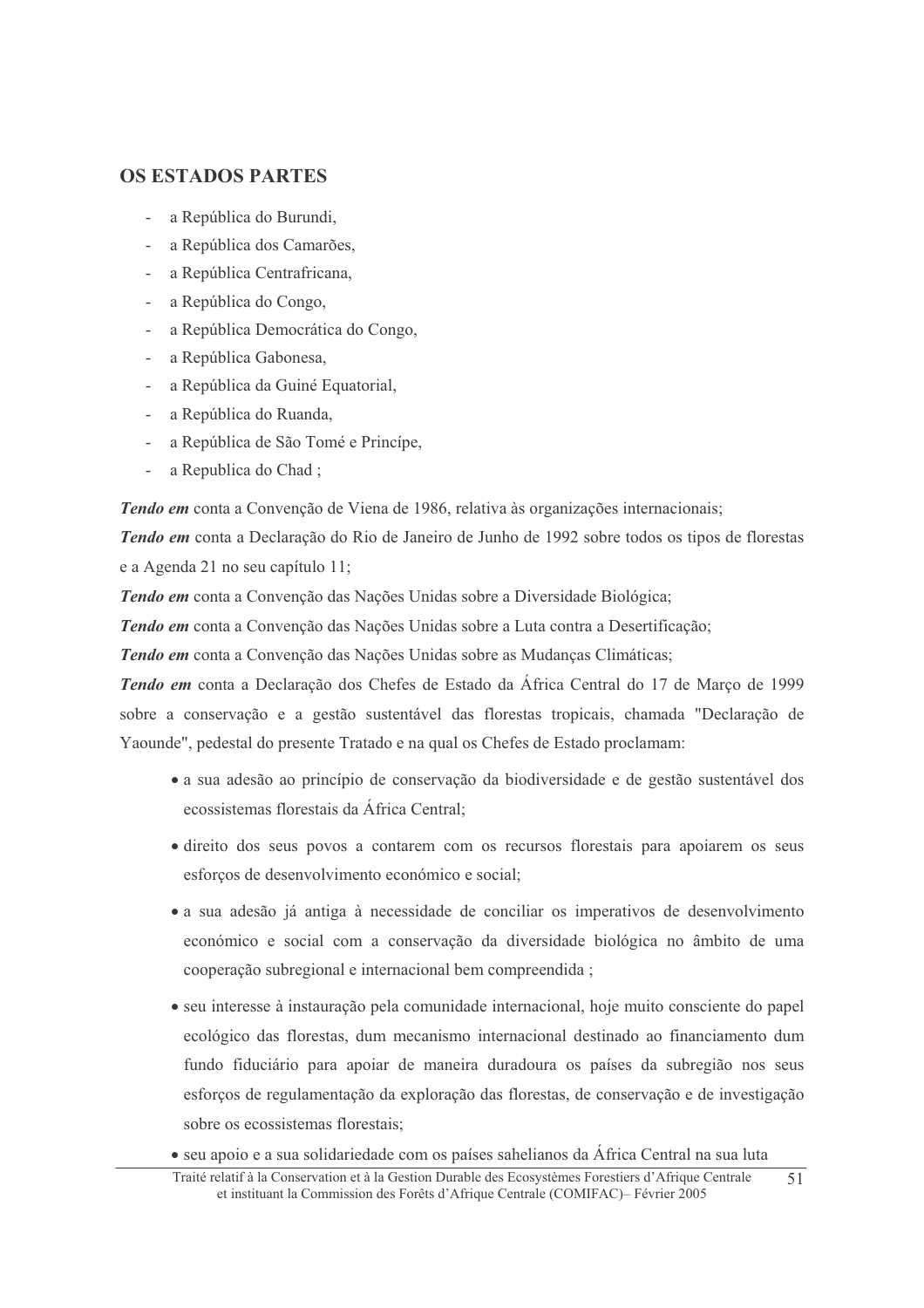• contra o progresso do deserto;

Tendo em conta a Resolução nº 54/214 do 1 de Fevereiro de 2000 da Assembleia Geral das Nações Unidas aquando da sua 54a sessão, tomando nota desta Declaração dos Chefes de Estado da África Central, chamada « Declaração de Yaoundé »;

Tendo em conta os estatutos da Conferência dos Ministros das florestas da África central (COMIFAC) adoptados em Yaoundé, a 28 de Junho de 2002;

Conscientes da necessidade de pôrem as bases fiáveis e duradouras duma cooperação subregional em matéria de conservação e de gestão sustentável das florestas;

Convêm do que segue:

#### **TÍTULO I: DOS COMPROMISSOS**

#### Artigo 1:

Os Estados Partes ao presente Tratado, no âmbito da conservação e da gestão sustentável dos ecossistemas florestais da África Central, comprometem-se a :

- · inscreverem nas suas prioridades nacionais, a conservação e a gestão sustentável das florestas bem como a gestão do ambiente;
- adoptarem políticas nacionais harmonizadas em matéria de florestas e acelerarem a instauração dos instrumentos de regulamentação da exploração das florestas, especialmente sistemas de certificação reconhecidos internacionalmente e aprovados pelos Estados da África Central; e desenvolverem os recursos humanos para a sua aposta;
- · instaurarem medidas destinadas a conciliar as acções em prol da conservação e da gestão sustentável dos ecossistemas florestais com as políticas de desenvolvimento noutros sectores, nomeadamente o reflorestamento, os transportes e a agricultura;
- · instaurarem, em cada Estado, mecanismos duradouros de financiamento do desenvolvimento do sector florestal a partir dos rendimentos gerados pela actividade florestal e pela cooperação internacional;
- · incitarem os seus Governos para que executem as acções prioritárias do Plano de Convergência, particularmente: a identificação das zonas prioritárias de conservação, a criação de novas áreas protegidas, a elaboração e a execução dos planos de gestão das áreas protegidas e a apropriação pelos Estados dos processos empenhados nos programas pilotos;
- · desenvolverem uma fiscalidade florestal adequada e medidas de acompanhamento necessárias à sua aplicação para apoiar de maneira perene os esforços de conservação, de regulamentação duradoura da exploração das florestas e de investigação sobre os ecossistemas florestais;
- acelerarem o processo de criação das áreas protegidas transfronteiriças entre os países da África Central e convidarem os países vizinhos a integrar-se no referido processo, reforçando ao mesmo tempo a gestão das áreas protegidas existentes;

Traité relatif à la Conservation et à la Gestion Durable des Ecosystèmes Forestiers d'Afrique Centrale  $52$ et instituant la Commission des Forêts d'Afrique Centrale (COMIFAC)- Février 2005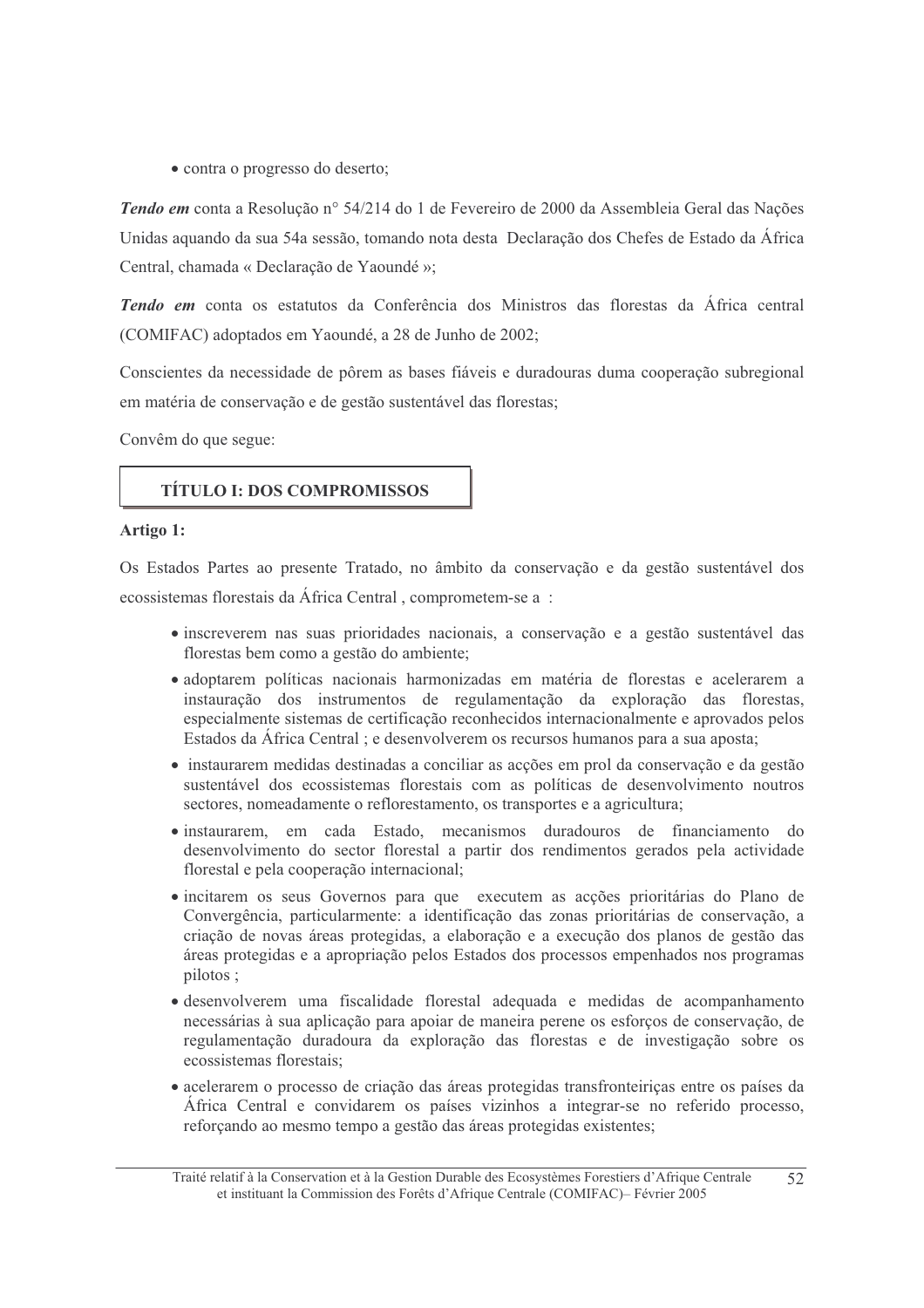- reforçarem as acções que visam aumentar a participação rápida das populações rurais na planificação e gestão sustentável dos ecossistemas e reservarem espaços suficientes para o seu desenvolvimento socioeconómico;
- velarem por uma maior implicação dos agentes económicos no processo de gestão duradoura e de conservação dos ecossistemas florestais:
- · instaurarem acções concertadas para erradicar a caça proibida e qualquer outra exploração não sustentável na subregião, lá associando os receptores, nomeadamente os agentes económicos e as populações;
- promoverem e acelerarem o processo de industrialização do sector e desenvolverem mecanismos adequados de financiamento do sector privado nacional, para maximizar o valor acrescentado e criar empregos novos que valorizem, velando ao mesmo tempo por uma utilização duradoura dos recursos em harmonia com a possibilidade florestal;
- · velarem pela harmonização estandardizada dos documentos que acompanham a circulação dos produtos florestais e faunianos;
- promoverem a organização de foros nacionais e subregionais de intercâmbios de experiências;
- · favorecerem a instauração das redes que vinculam as instituições relevantes de investigação e de desenvolvimento florestal;
- reforçarem a coordenação bem como a cooperação entre todas as organizações nacionais e internacionais implicadas nas accões e na reflexão sobre a utilização duradoura e a conservação dos recursos biológicos e os ecossistemas florestais.

#### Artigo 2:

Para a execução dos compromissos acima mencionados, os Estados obrigam-se a:

- financiarem as accões relativas à gestão sustentável dos ecossistemas florestais e do ambiente :
- desenvolverem a parceria com a comunidade internacional, com o objectivo de mobilizarem recursos necessários para o financiamento dos compromissos referidos no artigo 1 do presente Tratado;
- obrarem juntamente para obterem a elegibilidade dos programas e acções iniciados pelos Estados-Membros do Tratado para diversos mecanismos de financiamento inovadores

# **TÍTULO II: DOS MEMBROS**

#### Artigo 3:

São Partes ao presente Tratado, os Estados da África central seguintes:

- $\triangleright$  a República do Burundi;
- $\triangleright$  a República dos Camarões;
- $\triangleright$  a República Centrafricana;
- $\triangleright$  a República do Congo;
- $\triangleright$  a República Democrática do Congo;

Traité relatif à la Conservation et à la Gestion Durable des Ecosystèmes Forestiers d'Afrique Centrale  $53$ et instituant la Commission des Forêts d'Afrique Centrale (COMIFAC) – Février 2005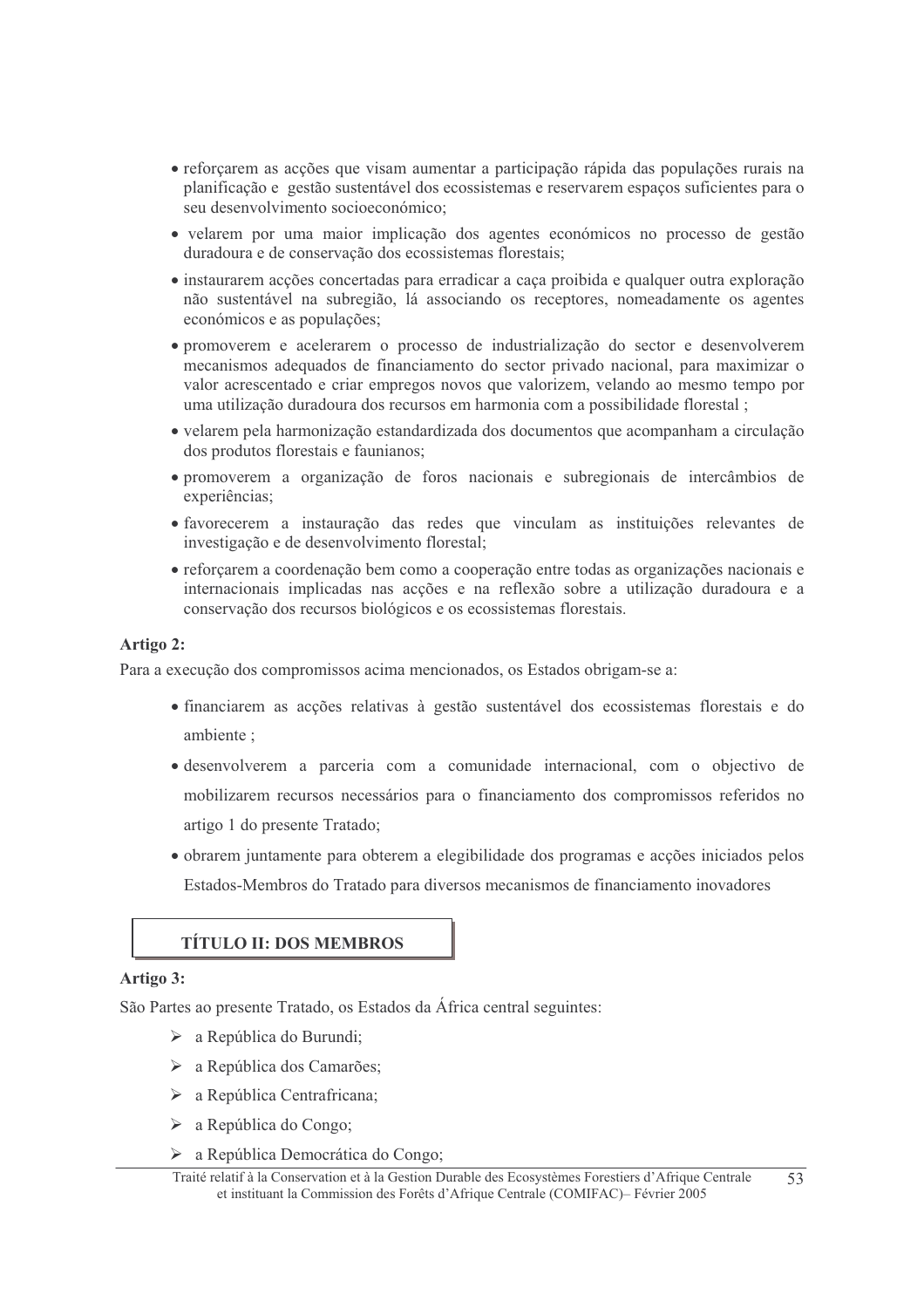- > a República Gabonesa;
- $\triangleright$  a República da Guiné Equatorial;
- $\triangleright$  a República do Ruanda;
- > a República de São Tomé e Principe;
- $\triangleright$  a Republica do Chad

#### Artigo 4:

Pode igualmente tornar-se membro do presente Tratado qualquer outro Estado da África Central que adere em conformidade com as modalidades previstas no artigo 25 abaixo.

# TÍTULO III: DA EXECUÇÃO

#### Artigo 5:

Para a execução do presente Tratado, é criado uma organização internacional subregional designada «Comissão das Florestas da África Central », por abreviatura "COMIFAC".

A COMIFAC é uma organização encarregada da orientação, da harmonização e do seguimento das políticas florestais e ambientais na África Central.

# ❖ CAPITULO I: DA SEDE, DA DURAçÃO E DOS ORGÃOS

#### Artigo 6:

A sede da COMIFAC è localizada em Yaoundé, República dos Camarões. No entanto, pode ser transferida noutro pais membro apos uma decisão da Cimeira dos Chefes de Estado e de Governo.

A duração da COMIFAC é ilimitada.

Os orgãos da COMIFAC são:

- a Cimeira dos Chefes de Estado e de Governo;
- o Conselho dos Ministros;
- o Secretariado Executivo.

#### CAPÍTULO II: DA CIMEIRA DOS CHEFES DE ESTADO E DE GOVERNO  $\mathcal{L}_{\mathcal{D}}^{\mathcal{L}_{\mathcal{D}}(\mathcal{L}_{\mathcal{D}})}$

#### Artigo 7:

A Cimeira dos Chefes de Estado e de Governo é composta dos Chefes de Estado e de Governo dos Estados-Membros da COMIFAC ou os seus representantes.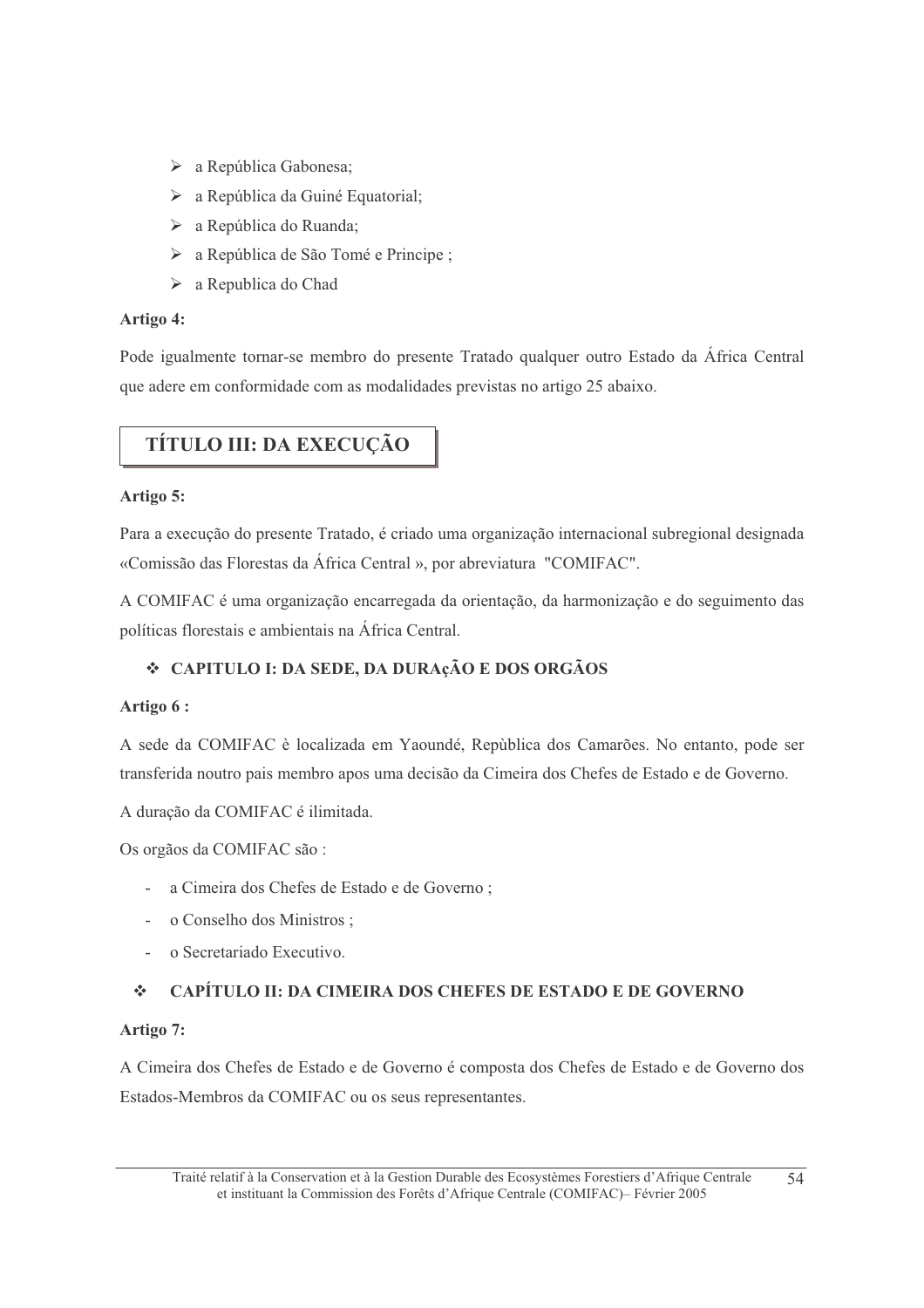A Cimeira fixa as orientações da Organização para a execução dos compromissos tais como foram definidos no artigo 1 do Título I do presente Tratado.

#### Artigo 8:

A Cimeira definida no artigo 7 acima realiza-se a pedido dos Chefes de Estado e de Governo ou a pedido do Conselho dos Ministros. As suas decisões são tomadas por consenso. Na falta disso, as decisões são tomadas à maioria simples dos membros.

As reuniões da Cimeira dos Chefes de Estados e de Governo celebram-se à portas fechadas.

# ❖ CAPÍTULO III: DO CONSELHO DOS MINISTROS

#### Artigo 9:

O Conselho dos Ministros é composto dos Ministros das Florestas e/ou do Ambiente de cada Estado Membro da COMIFAC.

#### Artigo 10:

O Conselho dos Ministros é o órgão de decisão, de coordenação e de controlo da execusão das políticas em matéria de gestão sustentável dos ecossistemas florestais da África Central.

A esse respeito, o Conselho dos Ministros é encarregado nomeadamente de:

- Velar pela execução das orientações tomadas pela Cimeira dos Chefes de Estado e de Governo:
- propôr o lugar, a data bem como a ordem do dia da Cimeira dos Chefes de Estado e de Governo:
- $\mathbf{r}$  . nomear e revogar os membros do Secretariado Executivo;
- orientar e avaliar a acção do Secretariado Executivo;
- examinar e adoptar o orçamento do Secretariado Executivo;
- aprovar e fazer examinar as contas;
- aprovar a remuneração das diferentes categorias de pessoal;
- exercer conjuntamente com o Secretariado Executivo, o poder disciplinar.  $\mathbf{r}$  .

#### Artigo 11:

O Conselho dos Ministros realiza-se em sessão ordinària de dois em dois anos. As sessões ordinàrias têm lugar em cada Estado-Membro, de maneira rotativa e por ordem alfabética da língua francesa

Cada sessão fixa a ordem do dia do próximo Conselho.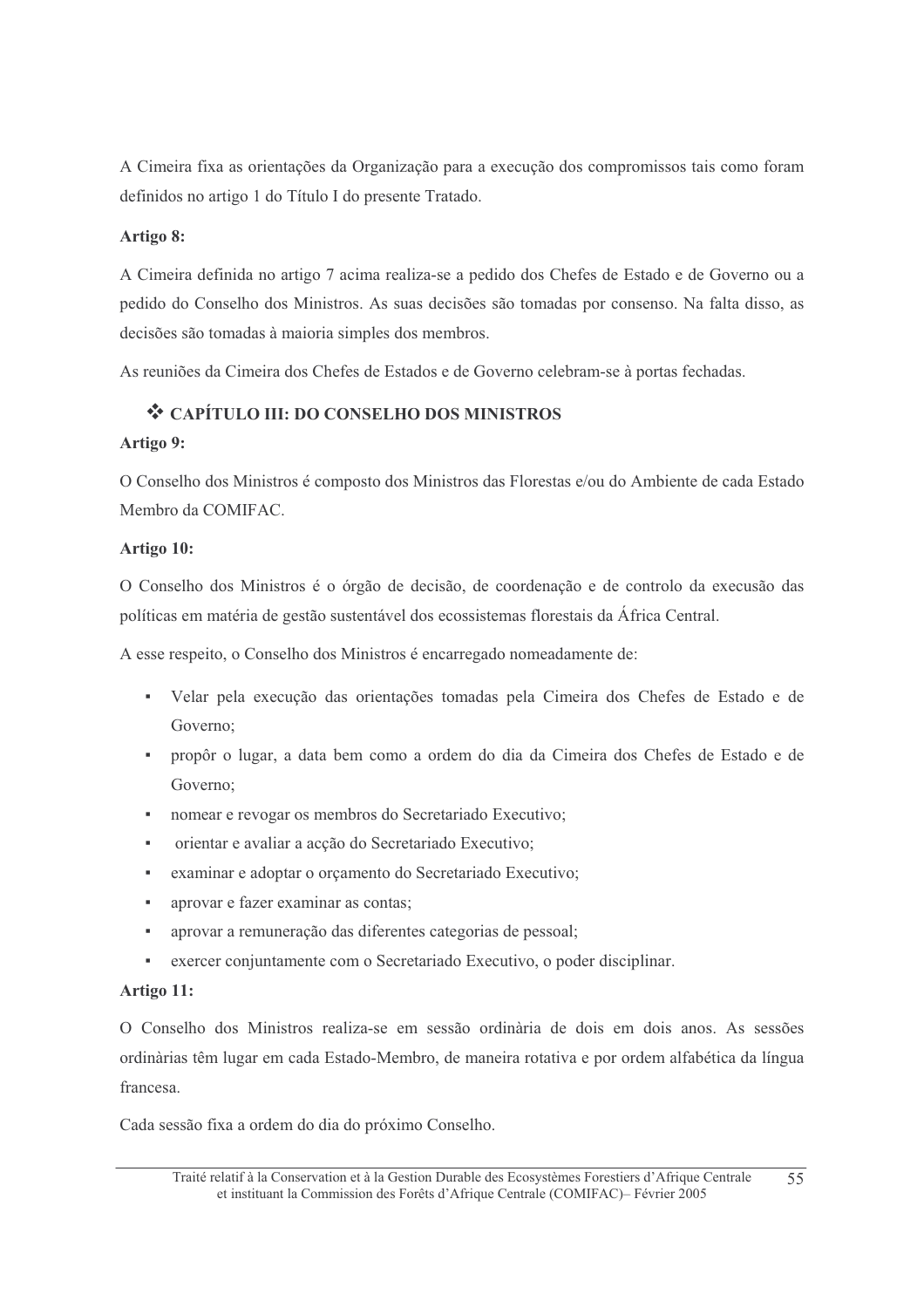Sessões extraordinárias podem ser convocadas pelo Presidente em exercício, a pedido dos 2/3 dos Estados-Membros.

A celebração de qualquer Conselho dos Ministros deve requerer um quórum de 2/3 dos Estados-Membros. Na falta disso, uma nova sessão celebra-se, sem nenhuma exigência de quórum, numa data ulterior.

As decisões do Conselho dos Ministros são tomadas por consenso. Na falta disso, as decisões são tomadas à maioria simples dos Membros.

O Conselho dos Ministros realiza-se à portas fechadas. Pode recorrer à qualquer pessoa devido às suas competências para trazer um esclarecimento sobre um assunto preciso inscrito na ordem do dia.

#### Artigo 12:

O Presidente em exercício do Conselho dos Ministros é o Ministro das Florestas do país que assegura a Presidência da COMIFAC. O mandato do Presidente é de dois anos.

O Presidente em exercício:

- convoca as sessões do Conselho dos Ministros;
- dirige os debates do Conselho;
- vela pela execução das decisões e recomendações da Cimeira dos Chefes de Estado e de  $\omega_{\rm{max}}$ Governo e as do Conselho dos Ministros;
- representa o Conselho dos Ministros durante a intersessão e trabalha em concertação com os outros Ministros das Florestas e/ou do Ambiente;
- coordena a preparação das sessões do Conselho dos Ministros.

#### ❖ CAPÍTULO IV: DO SECRETARIADO EXECUTIVO

#### Artigo 13:

O Secretariado Executivo é composto dum Secretário Executivo, um Secretário Executivo Assistente- Coordenador Técnico e um Director Administrativo e Financeiro.

O Secretário Executivo, o Secretário Executivo Assistente - Coordenador Técnico bem como o Director Administrativo e Financeiro são nomeados pelo Conselho dos Ministros, conforme uma proposta do Ministro das Florestas e/ou do Ambiente do país de origem de cada candidato.

O Conselho dos Ministros pode decidir da criação de outros postos estatutários, para reforçar as capacidades do Secretariado Executivo. A duração do seu mandato é fixada à 4 anos, renovável só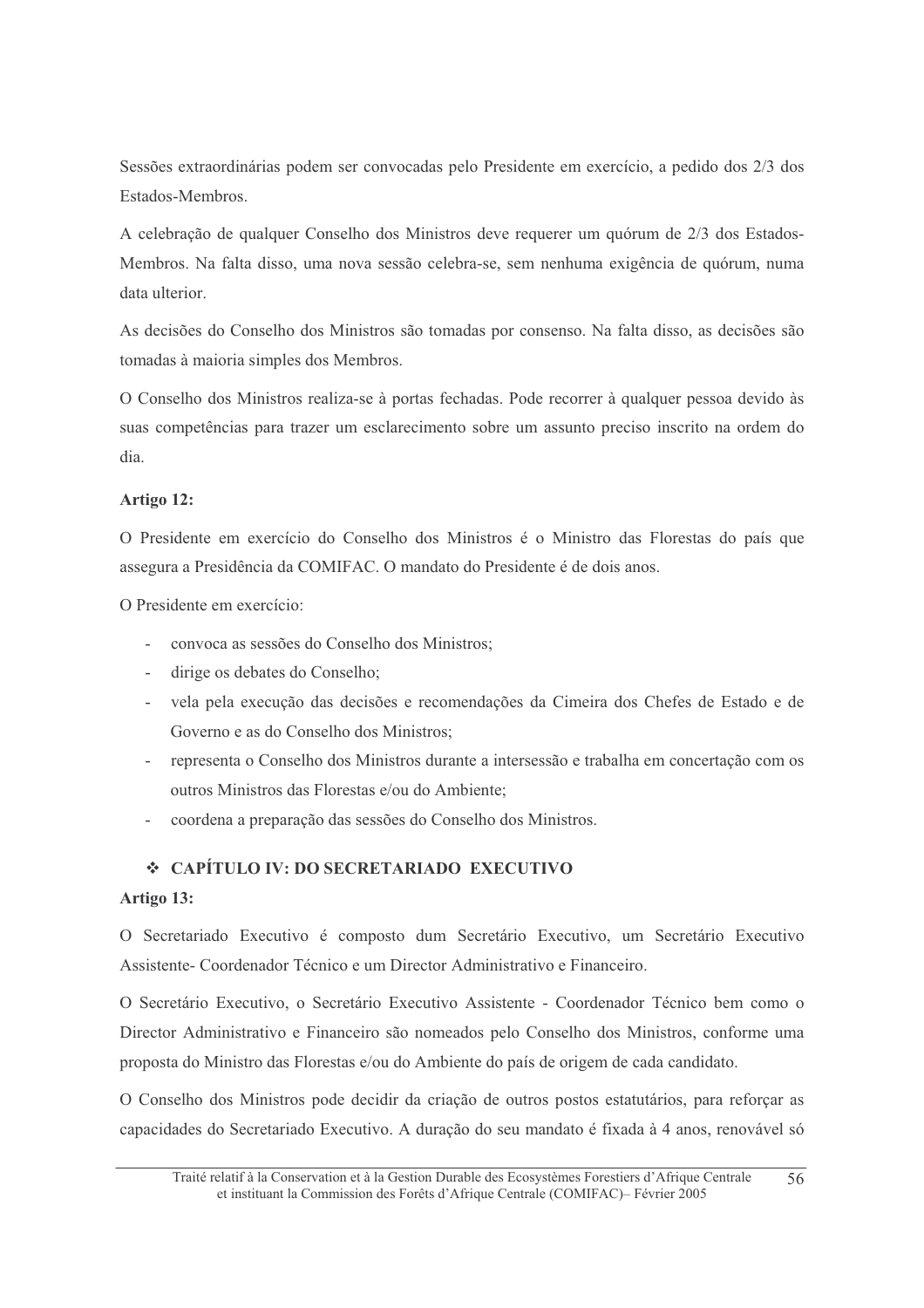uma vez. No entanto, no caso de deficiências devidamente constatadas, o Conselho dos Ministros pode pôr fim antes do termo às funções de qualquer membro do Secretariado Executivo.

Para assegurar à base o seguimento- avaliação da execusão do presente Tratado, o Secretariado Executivo dispõe dum Fórum subregional e de Foros nacionais que agrupam, nestas diferentes escalas, as ONG, as Administrações, os Parceiros ao desenvolvimento, os Mutuantes de fundos o Sector Privado, a Sociedade civil e os Parlamentários.

O regulamento interno da COMIFAC precisará a organização e o funcionamento destes foros.

A fim de reforçar a sua capacidade de trabalho, o Secretariado Executivo pode recorrer a consultores e parceiros, através de protocolos de acordo. A conclusão destes protocolos de acordo é subordinada ao acordo prévio do Presidente em exercício do Conselho dos Ministros.

#### Artigo 14:

O Secretariado Executivo é o órgão de execução da COMIFAC. À este título, tem por missões:

- assegurar a coordenação da execução das actividades da COMIFAC,
- aplicar as decisões do Conselho dos Ministros.

#### Artigo 15:

O Secretariado Executivo é encarregado de:

- representar a COMIFAC em todos os actos da vida civil;
- coordenar a execução das actividades do Secretariado Executivo;
- assegurar a promoção da COMIFAC na cena internacional;
- supervisionar e coordenar todas as actividades que se referem à organização dos trabalhos do Conselho dos Ministros;
- participar com voz consultiva nos trabalhos do Conselho dos Ministros. É o relator;
- preparar a ordem do dia do Conselho dos Ministros, em concertação com o Presidente em exercício:
- elaborar os programas, os projectos de orgamento e as contas a apresentar ao Conselho dos Ministros.

#### Artigo 16:

O Secretário Executivo Assistente é o coordenador técnico do Secretariado Executivo. À este título, é encarregado nomeadamente de: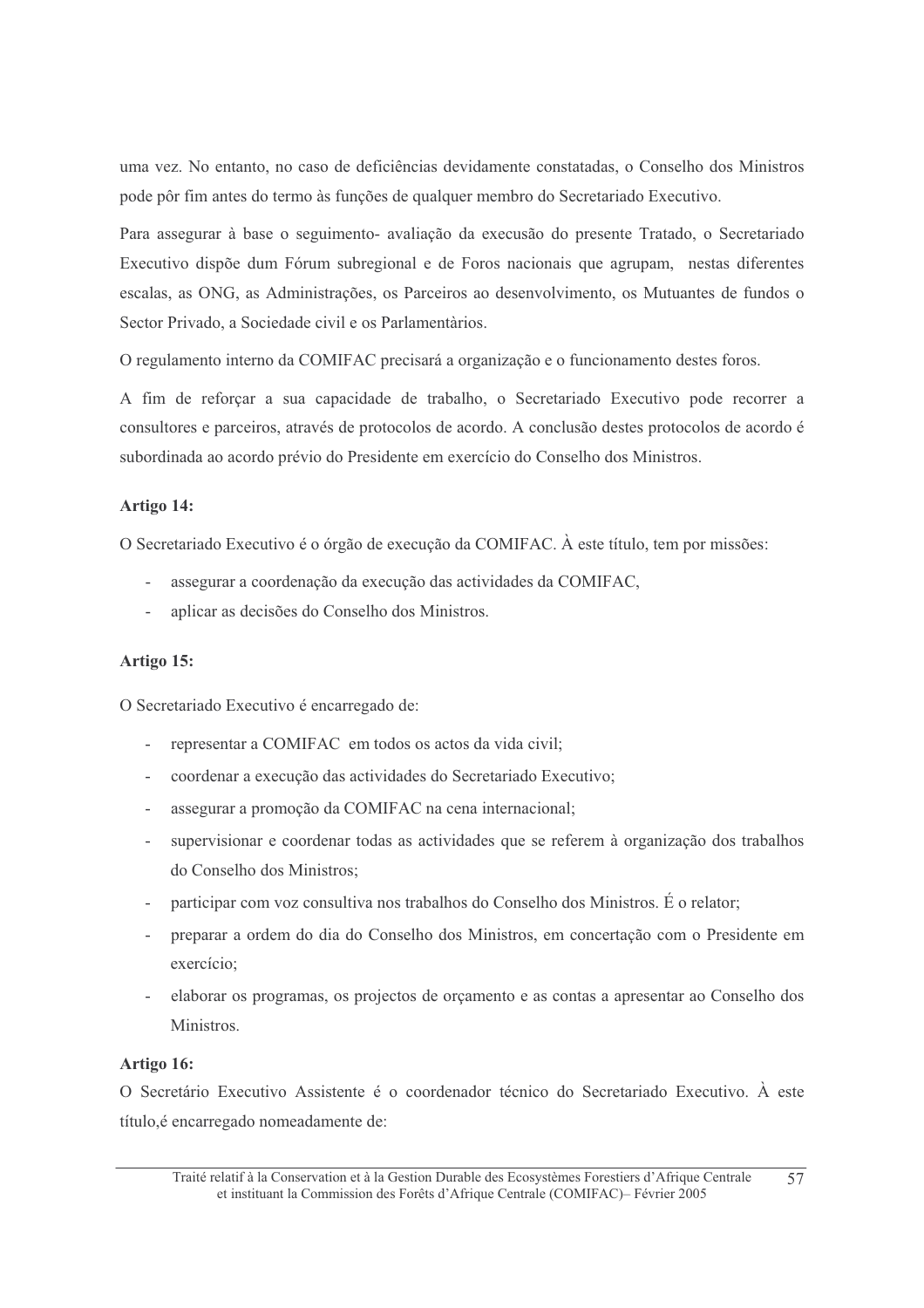- executar, supervisionar e coordenar o trabalho técnico do Secretariado Executivo;
- elaborar os termos de referência para os estudos e o recrutamento dos peritos;
- elaborar o programa de trabalho anual (PTA);
- elaborar os relatórios técnicos do Secretariado Executivo, assegurar a qualidade e a regularidade dos referidos relatorios.

O Secretario Executivo Assistente assegura o ínterim do Secretario Executivo no caso de ausência.

#### Artigo 17:

O Director Administrativo e Financeiro assegura, sob a autoridade do Secretario Executivo, a gestão dos recursos humanos, materiais e financeiros da COMIFAC.

# TÍTULO IV:DAS RELAÇÕES COM OUTRAS ORGANIZAÇÕES E PROTOCOLOS **DE ACORDO**

#### Artigo 18:

A COMIFAC pode concluir convenções de colaboração com outras organizações regionais ou subregionais no âmbito do cumprimento das suas missões.

Trata-se nomeadamente de:

- a Organização para a Conservação da Fauna Selvagem na África (OCFSA), para a biodiversidade e a luta transfronteirica contra a caça proibida;
- a Agência internacional para o Desenvolvimento da Informação Ambiental (ADIE), para a gestão da informação ambiental da subregião e a sua divulgação junto de todos os parceiros;
- a Conferência sobre os Ecossistemas das Florestas Densas e Húmidas da África Central (CEFDHAC), para a gestão dos processos de concertação no seio do Fórum Subregional e dos Foros Nacionais e das suas comissões especializadas;
- a Organização Africana da Madeira (OAB), particularmente pelo que respeita à economia florestal, à certificação e ao comércio dos produtos florestais;
- a Rede das Áreas Protegidas da África Central (RAPAC).

#### Artigo 19:

Protocolos ou Acordos podem ser concluídos em virtude do presente Tratado com outras organizações internacionais.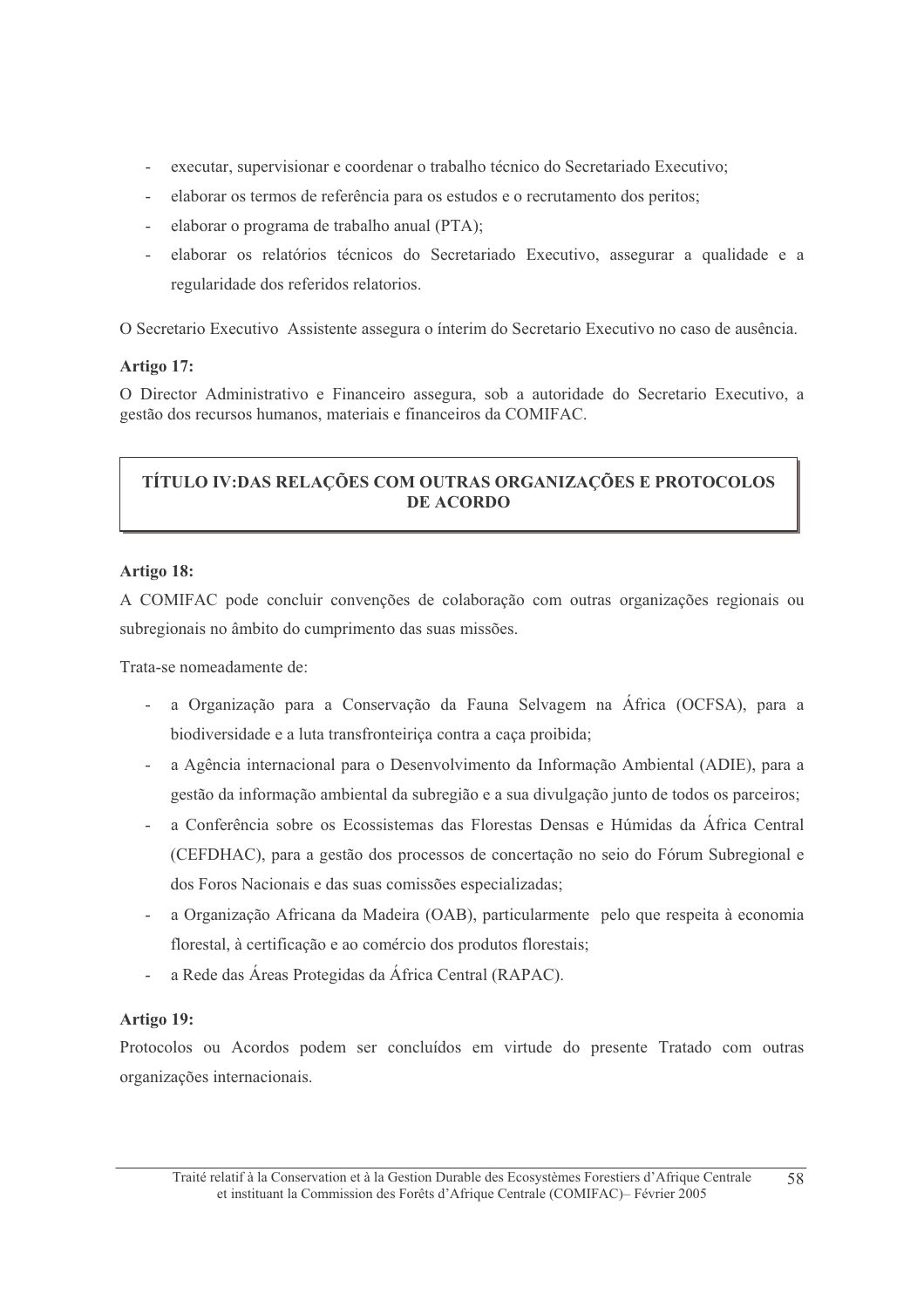Os acordos concluídos antes do presente Tratado por Estados Partes no âmbito da execução da "Declaração de Yaoundé" do 17 de Março de 1999 são considerados válidos e como Acordos no sentido do parágrafo primeiro do presente artigo.

# TÍTULO V: DOS RECURSOS E DA GESTÃO FINANCEIRA

#### ❖ CAPÍTULO 1: DOS RECURSOS

#### Artigo 20:

O financiamento da COMIFAC é assegurado por uma contribuição obrigatória dos Estados-Membros de acordo com um princípio igualitário ou em conformidade com um mecanismo de financiamento indexado sobre uma taxa aplicada à soma das receitas realizadas sobre os produtos florestais e faunianos exportados.

No entanto, a COMIFAC pode procurar financiamentos adicionais, nomeadamente junto dos parceiros ao desenvolvimento.

O montante da contribuição anual obrigatória dos Estados é fixado pelo Conselho dos Ministros, conforme a proposta orçamental preparada pelo Secretariado Executivo.

Qualquer Estado que não preenche as suas obrigações financeiras perde o seu direito de voto bem como qualquer apoio da Organização, até a regularização.

A COMIFAC é habilitada para receber donativos e legados.

A COMIFAC está aberta a qualquer outro modo de financiamento susceptível de aumentar os seus recursos sem prejudicar os seus objectivos.

#### Artigo 21:

O financiamento das Cimeiras dos Chefes de Estado e de Governo e do Conselho dos Ministros é assegurado conjuntamente pelo país hóspede e a COMIFAC.

#### Artigo 22:

O financiamento do Secretariado Executivo é assegurado pela COMIFAC.

### ❖ CAPÍTULO II: DA GESTÃO FINANCEIRA

#### Artigo 23:

Os processos de gestão financeira serão fixados pelo regulamento interno que será elaborado pelo Secretariado Executivo e submetido, para aprovação, ao Conselho dos Ministros.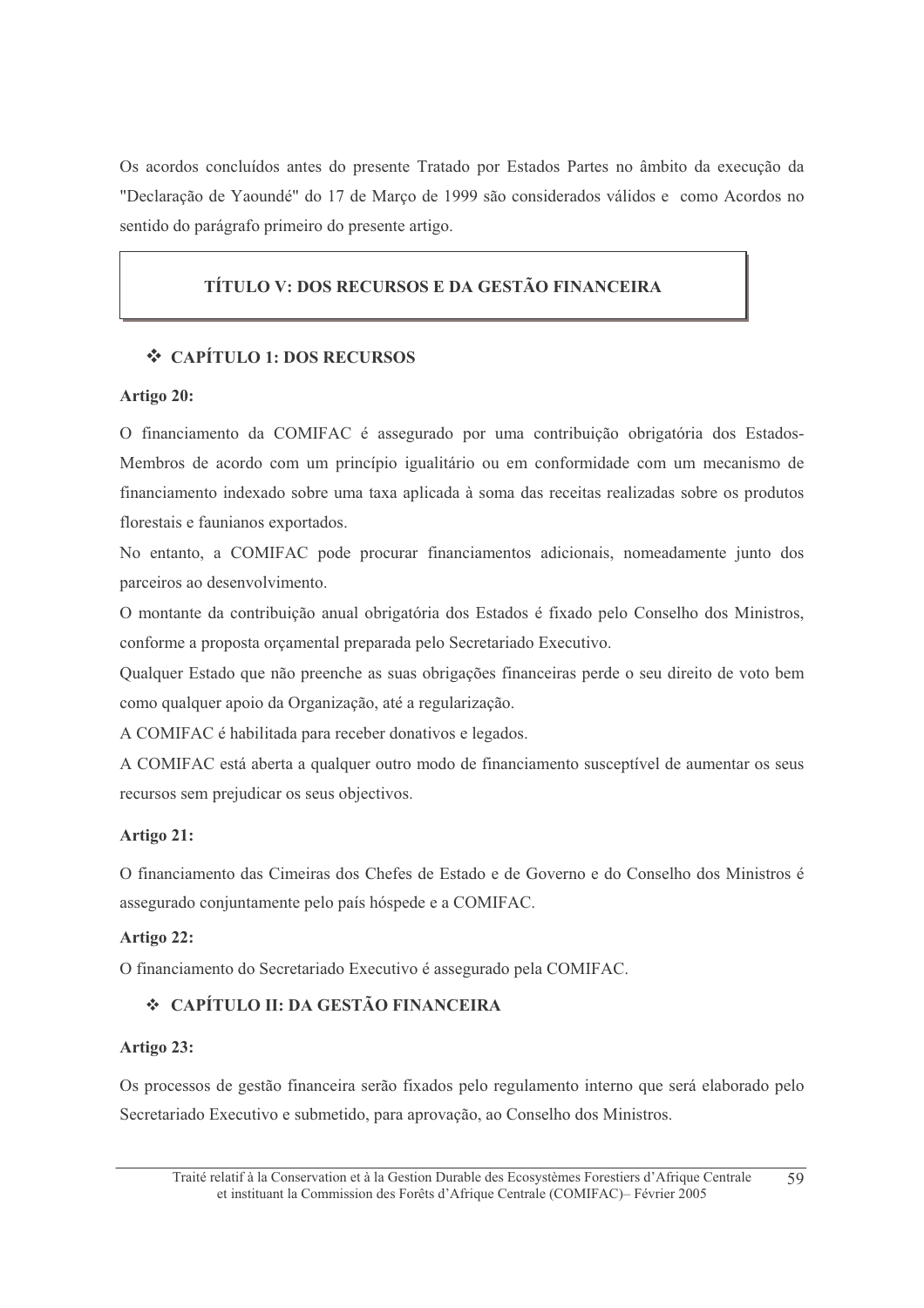#### Artigo 24:

Uma verificação das contas e da situação financeira é realizada cada ano por um gabinete de avaliação contabilístico aprovado e independente, escolhido pelo Conselho dos Ministros conforme a proposta do seu Presidente, depois um processo de selecção.

#### TÍTULO VI:DAS DISPOSICÕES DIVERSAS E FINAIS

#### Artigo 25:

O presente Tratado è sujeito à ratificação, à aceitação ou à aprovação dos Estados Partes de acordo com os seus processos nacionais respectivos.

Fica aberto à adesão de outros Estados, à partir da data à qual cessa a sua apertura à assinatura dos Estados Partes originários. Os instrumentos de ratificação, de aceitação ou de adesão serão depositados junto do depositário.

#### Artigo 26:

O presente Tratado entrará em vigor o trigésimo dia depois o depósito do sexto instrumento de ratificação, de adopção ou de aprovação segundo o caso, ou de adesão.

#### Artigo 27:

As línguas de trabalho da COMIFAC são o Francês, o Inglês, o Espanhol e o Português.

O original do presente Tratado será depositado, junto do Secretariado Executivo que é o depositário. O Secretariado Executivo comunicarà aos Estados-Membros, as datas de depósito dos instrumentos de ratificação, de aceitação ou de adesão e fará registar o presente Tratado junto da União Africana.

#### Artigo 28:

Qualquer Parte Contratante pode propôr alterações ao presente Tratado. As alterações são adoptadas por unanimidade ou por consenso pela Cimeira dos Chefes de Estado e de Governo.

As propostas de alterações são depositadas por escrito ao Secretariado Executivo que as transmite às outras partes.

#### Artigo 29:

A COMIFAC goza, no território de cada um dos Estados-Membros, da capacidade jurídica e dos privilégios e imunidades que lhe são necessárias para atingir os seus objectivos.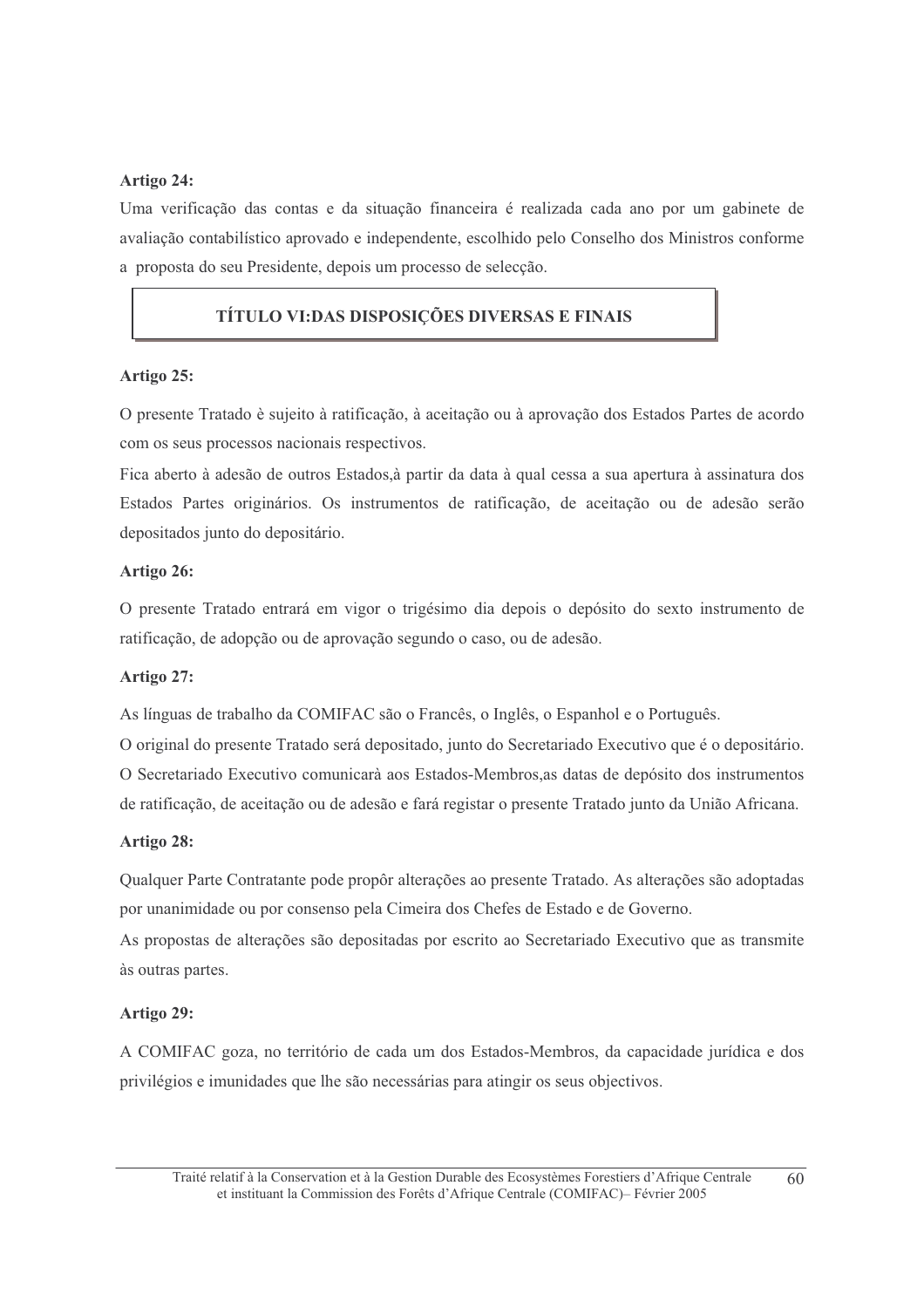Os representantes dos Estados-Membros e os funcionários da COMIFAC gozam dos privilégios e imunidades reconhecidos às organizações internacionais de carácter técnico, em conformidade com as disposições da Convenção de Viena sobre as Relações Diplomáticas.

#### Artigo 30:

Os membros do Secretariado Executivo devem abster-se de qualquer actividade incompatível com o seu estatuto de funcionários internacionais.

No exercício das suas funções, não poderão solicitar ou receber instruções de nenhum Governo. São sujeitos à obrigação de reserva e ao segredo profissional.

#### Artigo 31:

No caso de diferendo entre Partes Contratantes em relação à interpretação ou à aplicação do presente Tratado, as Partes em causa procuram uma solução através de negociação.

Se as partes em causa não podem conseguir um acordo através de negociação, podem conjuntamente recorrer aos bons serviços ou à mediação duma terceira parte

Feito em Brazzaville, 05 de Fevereiro de 2005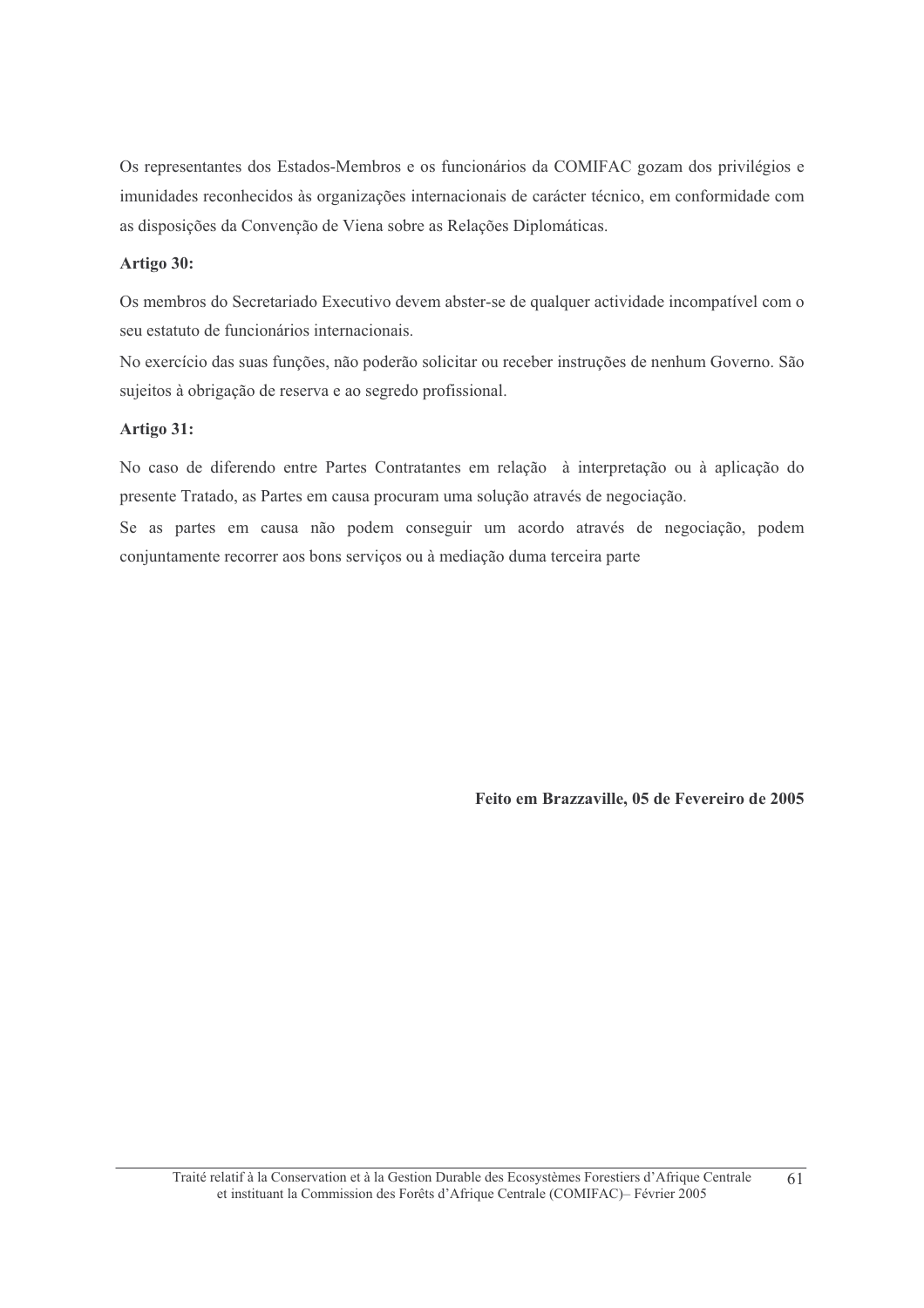Ont signé :

Son Excellence Paul BIYA, Président de la REPUBLIQUE DU CAMEROUN

Son Excellence François BOZIZE, Président de la REPUBLIQUE CENTRAFRICAINE

Son Excellence Denis SASSOU-NGUESSO President de la REPULIQUE DU CONGO Week

Son Excellence Joseph KABILA, Président de la REPUBLIQUE DEMOCRATIQUE DU **CONGO** 

Son Excellence El Hadj Omar BONGO ONDIMBA, Président de la REPUBLIQUE **GABONAISE** 

Son Excellence OBIANG NGUEMA MBASOGO, Président de la REPUBLIQUE DE **GUINEE EQUATORIALE** 

Son Excellence Idriss DEBY, Président de la REPUBLIQUE DU TCHAD